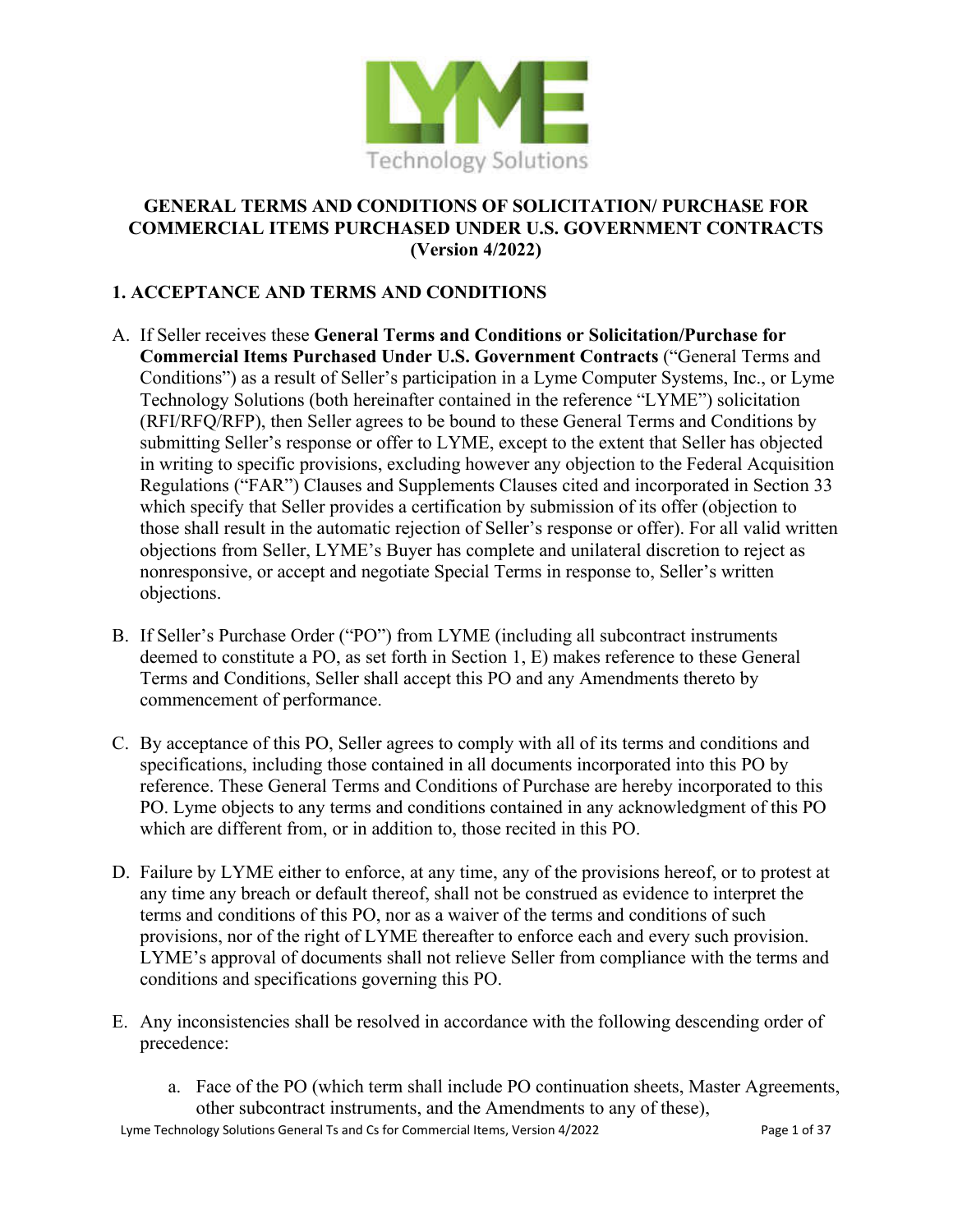

- b. Special Terms and Conditions (meaning any applicable supplementary provisions and/or negotiated exceptions to these General Terms and Conditions documented as an incorporated attachment to this PO),
- c. Statement of Work,
- d. Federal Acquisition Regulation ("FAR") Clauses and their Supplements,
- e. General Terms and Conditions,
- f. Specifications,
- g. Drawings.
- F. Until final resolution of any dispute hereunder, Seller shall proceed diligently with the performance of this PO in accordance with LYME's direction.
- G. Seller shall make no change in any design, specification, configuration, material, part, manufacturing process, material supplier, or manufacturing location which affects form, fit, function, reliability, or maintainability of goods without the prior written approval of LYME's Buyer; and shall notify, in writing, LYME's Buyer of any proposed change, whether considered to affect form, fit, function, reliability or maintainability or not, including changes related to Commercial Off-The-Shelf (COTS) items, to facilitate Buyer's assessment of impact to any higher level assembly or system. Seller shall insert this clause in each of its purchase orders issued pursuant to this PO, requiring that its suppliers seek its written approval for such changes (which approval shall not be granted until Seller receives written approval for the change from LYME's Buyer when required). Additional requirements associated with process change and configuration control are included in quality clauses invoked by this PO.
- H. Seller acknowledges that it has available to it all specifications, drawings, data, and other documents referenced in this PO and that they are adequate to enable Seller to perform the work called for herein in accordance with the delivery schedule.
- I. Unless otherwise specified in this PO, Seller shall deliver all goods and services in accordance with the applicable specification/drawing revisions in effect at the time of the PO issuance. The latest revision of the Military, Federal or Industry document specified on the specification/drawing is the document that shall be used unless otherwise defined. If a specified document has been cancelled, superseded, or made obsolete, it shall continue to be used (for procurement, certification, process control, etc.) unless an alternative is allowed in accordance with LYME. When a specified document cannot be used, the Seller shall contact LYME's Buyer to ascertain how to proceed. Note that a revision to a Government document that involves the identification prefix (such as: MIL-S changing to MIL-PRF or MIL-DTL, or DOD-STD changing to MIL-STD) shall not be considered a new document. In addition, if design authority for a Government document has been wholly taken over by a recognized industry organization and the document number is essentially the same; i.e., MIL-STD-2175 to AMS-STD-2175, it shall not be considered a new document.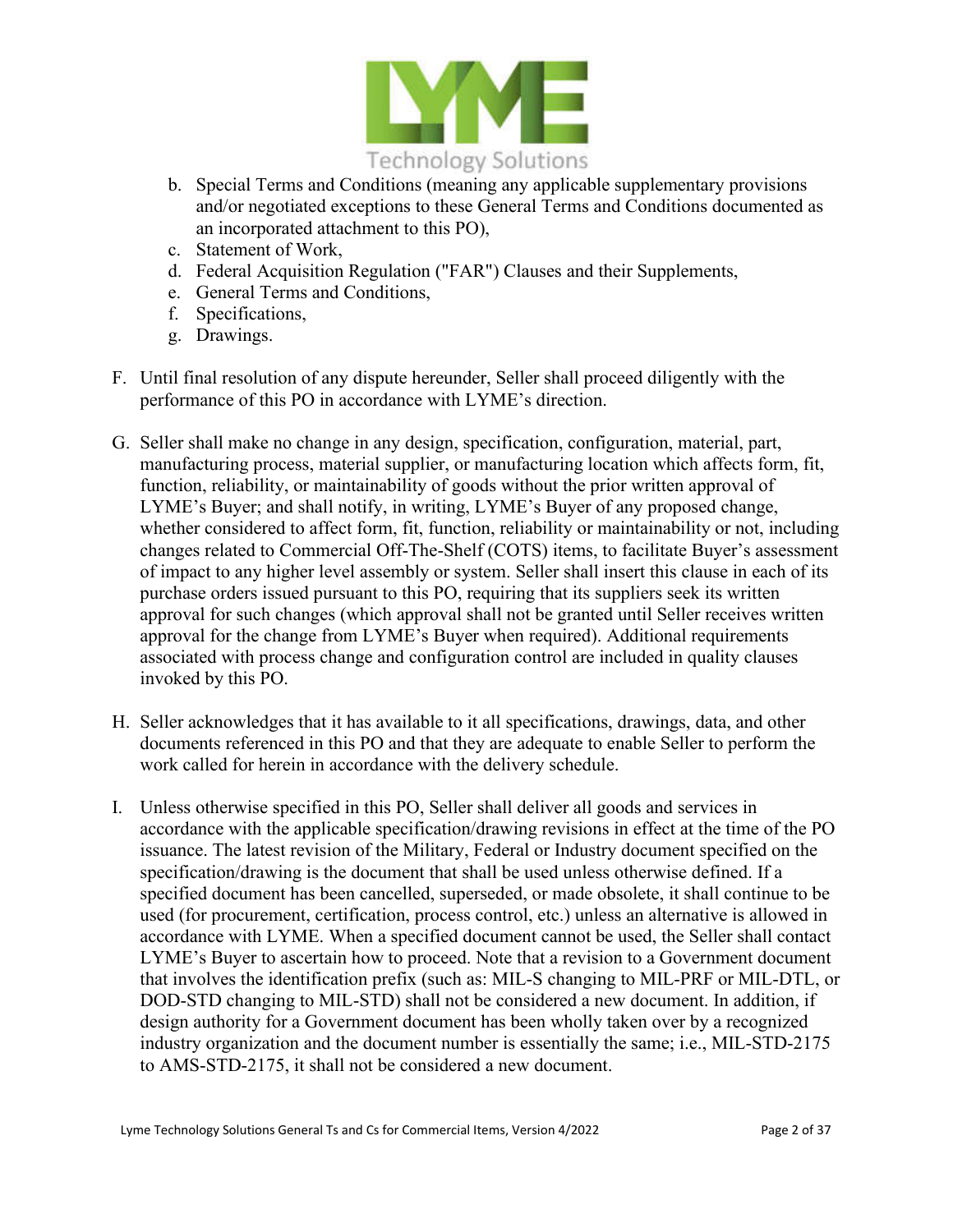

- J. The interpretation and enforcement of this PO shall be in accordance with the laws of the state where the goods are to be received by LYME or where the LYME facility for which the services are to be performed is located, excluding its choice-of-law rules, except that any provision in this PO that is:
	- a. incorporated in full text or by reference from the FAR, or
	- b. incorporated in full text or by reference from any agency regulation that implements or supplements the FAR; or
	- c. substantially based on any such agency regulation of a FAR provision,

shall be construed and interpreted according to the federal common law of government contracts as enunciated and applied by federal judicial bodies, boards of contracts appeals, and quasi-judicial agencies of the federal Government.

- K. LYME's rights under this PO are cumulative and in addition to any other rights available at law and equity.
- L. The line-item price for each line in this PO is deemed a Firm Fixed Price, unless indicated to the contrary elsewhere in this PO.
- M. The LYME PO number and line-item number must appear on all correspondence, invoices, packages, and shipping documents.
- N. LYME Accounts Payable Customer Service number is 603-676-3641.

## **2. SHIPPING**

A. Unless specified differently elsewhere in this PO, shipment shall be FOB LYME's Dock, Freight Prepaid, whereby the Seller shall pay the cost of shipping and insurance to the LYME Dock specified elsewhere in this PO, and shall retain title in the goods until the goods are delivered at the LYME Dock. Charges for shipment shall be amortized into the unit price of the goods.

## **3. RISK OF LOSS**

A. Seller shall bear all risk of loss during shipment.

## **4**. **NEW MATERIALS**

A. The goods to be delivered hereunder shall consist of new materials (not used or reconditioned).

## **5**. **INSPECTION**

Lyme Technology Solutions General Ts and Cs for Commercial Items, Version 4/2022 Page 3 of 37 A. LYME, LYME's customer, and the Government (regardless of whether the Government is LYME's direct customer) may at any time inspect Seller's and Seller's suppliers' facilities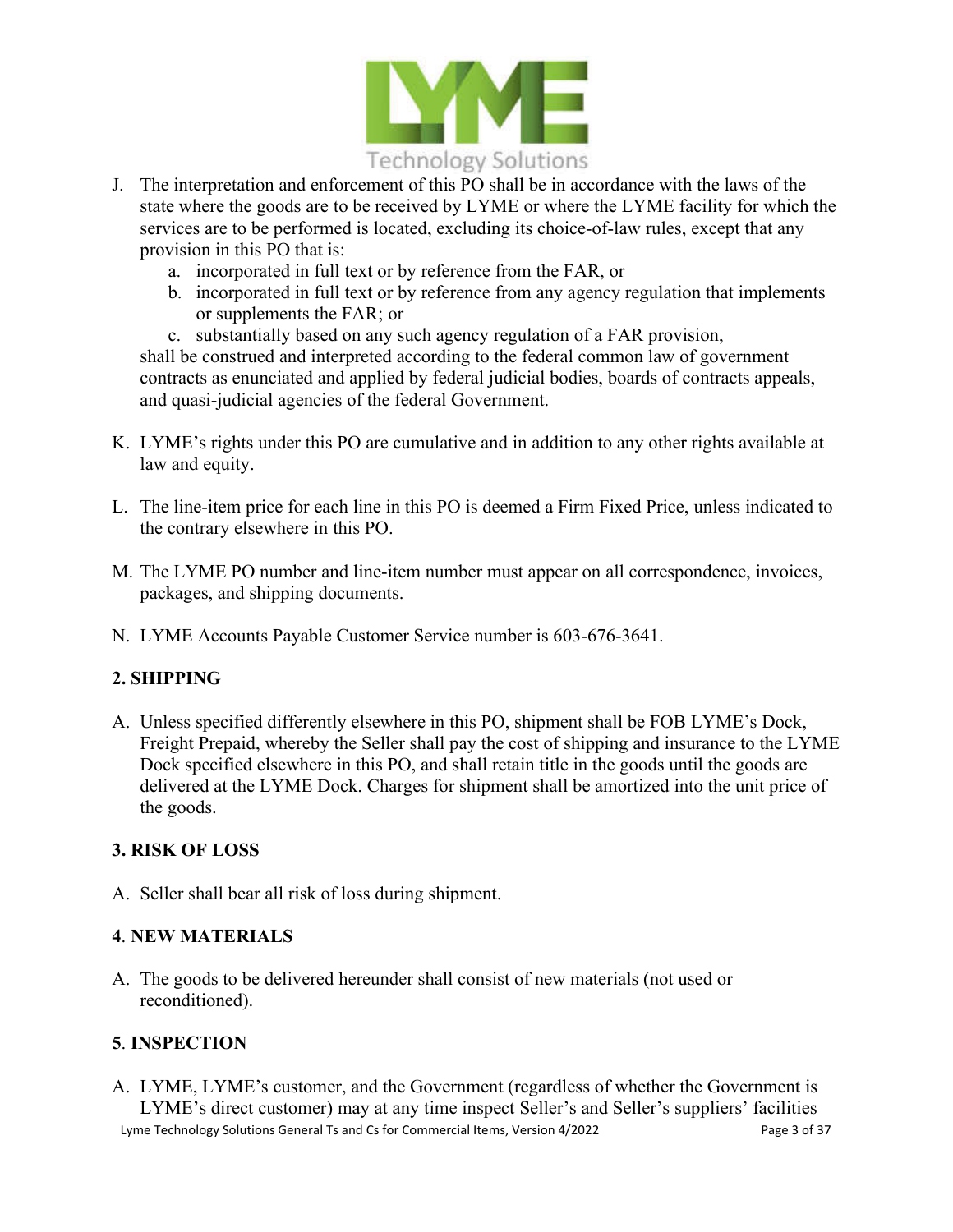

which will or may be used in the performance of this PO and may inspect and test all material and workmanship involved in the performance of this PO at any time and place before, during, or after manufacture or completion. No such inspection or test shall in any way relieve Seller of its obligations to furnish all required goods, materials, and services in strict accordance with the terms and conditions of this PO. If inspection and test is made on the premises of Seller or any of its suppliers, Seller shall furnish, or cause to be furnished, without additional charge, all reasonable facilities and assistance for safety and convenience of the inspectors in the performance of their duties. All inspections and tests shall be performed in such a manner as not to delay the work unduly. All goods are subject to final inspection and acceptance at LYME's plant (or at any other location specified in writing by LYME) notwithstanding any payments or prior inspections. Such final inspection shall be made within a reasonable time after delivery.

- B. Seller shall provide and maintain an inspection and process control system acceptable to LYME covering the goods hereunder. Records of all inspection work by Seller shall be kept complete and available to LYME and its customers during the performance of this PO and for such longer periods as may be specified in this PO.
- C. Acceptance shall be conclusive, except for latent defects, fraud, gross mistakes amounting to fraud, or as otherwise provided in the PO.

# **6. MINOR DISCREPANCIES**

- A. If the goods contain minor discrepancies which cannot be reworked to conform to 100% of this PO's terms and conditions and specifications, Seller shall report such discrepancies as soon as possible for potential LYME Material Review consideration. The following information shall be included in the report: PO number and amendment, part number, revision letter, part name, serial numbers, quantity of defective parts, nature and cause of defects, and corrective action taken. LYME Compliance Committee will determine the disposition of nonconforming materials/goods and will convey its findings to LYME's Buyer for communication to Seller. Major discrepancies (which are defined as discrepancies which adversely affect performance, durability, reliability, interchangeability, effective use or operation, weight or appearance [where a consideration], health or safety and maintainability and which cannot be eliminated by rework or reduced to a minor discrepancy by repair) will not be considered for LYME Compliance Committee and will not be accepted by LYME nor its material and other costs paid for by LYME.
- B. LYME's requiring reports of discrepant materials or goods shall not imply willingness to accept such material or goods, nor does it relieve the Seller of its performance obligations hereunder.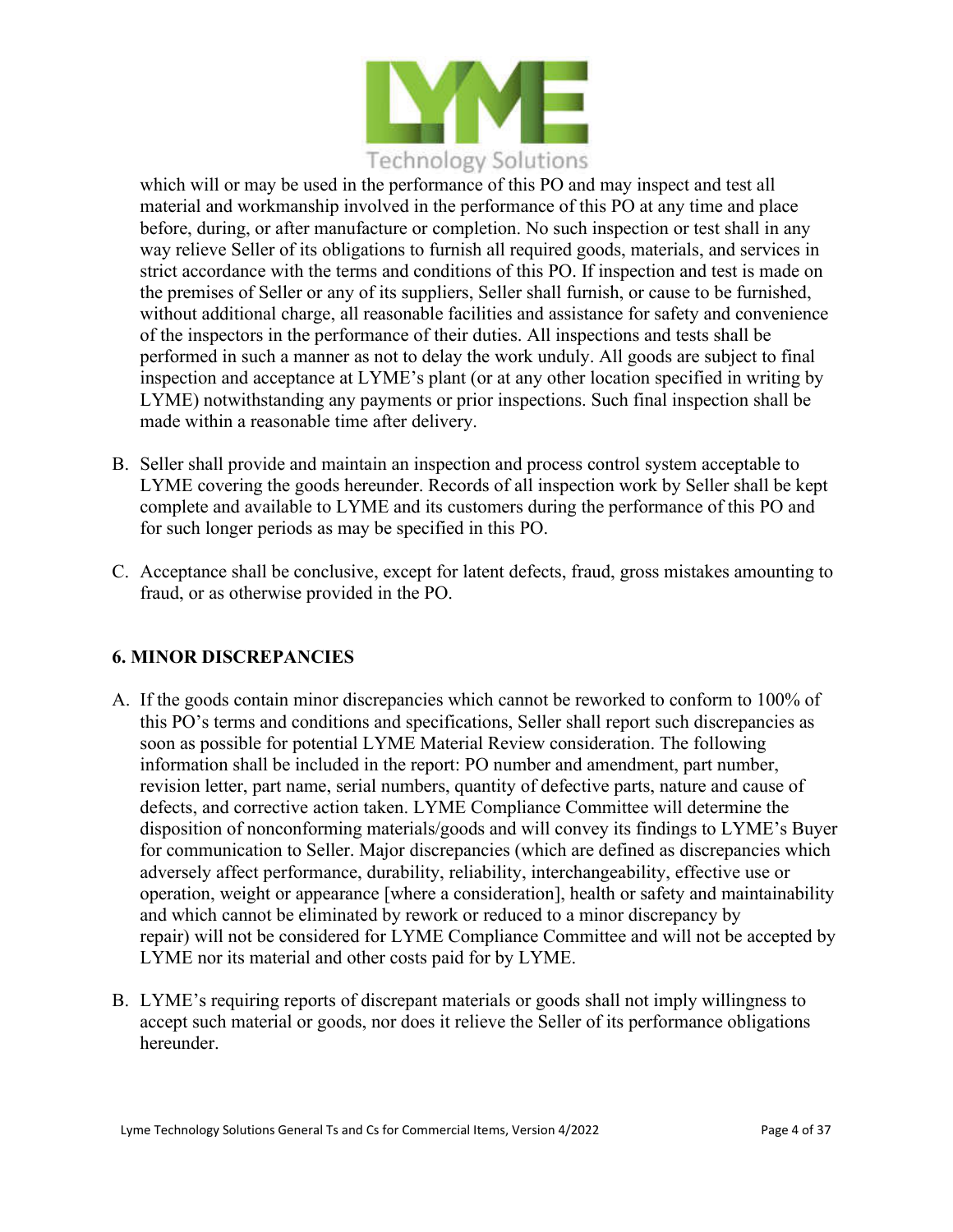

# **7. DELIVERY**

- A. Delivery shall be at the location described elsewhere in this PO.
- B. If, without written authorization from LYME, Seller ships goods so as to arrive more than thirty (30) days in advance of schedule, LYME may return the goods at Seller's expense. Seller shall not invoice LYME for payment prior to the scheduled delivery date.
- C. If delivery is delayed or threatened to be delayed by any event, Seller shall immediately notify LYME's Buyer of the estimated delay involved and the reasons therefore. Seller shall include the substance of this clause in all purchase orders and subcontracts issued hereunder.

## **8. TERMINATION FOR DEFAULT**

- A. LYME may, by written notice of default to Seller, terminate this PO in whole or in part if the Seller fails to:
	- a. deliver the goods or to perform the services within the time specified in this PO or any extension, or
	- b. make progress, so as to endanger performance of this PO; or
	- c. perform any of the other provisions of this contract; and

in either of these latter two circumstances does not cure such failure within ten (10) days (or such longer period as LYME may authorize in writing) after receipt of the notice from LYME specifying the failure.

- B. If this PO is terminated for default, LYME may require Seller to deliver to LYME any usable supplies and materials, manufacturing materials, and manufacturing drawings that Seller has specifically produced or acquired for the terminated portion of the PO. LYME and Seller shall agree on the amount of payment for such deliverables; LYME will not require delivery of, accept, nor retain unusable materials/goods and documentation/drawings (for example, goods/materials with major discrepancies) and therefore does not agree to payment for these. LYME shall pay the PO price for completed goods that were delivered and accepted.
- C. Seller shall not be liable to LYME for delays in performance occasioned by causes beyond Seller's reasonable control and without its fault or negligence, including but not limited to acts of God or of the public enemy, acts of the government in its sovereign capacity, fires, floods, epidemics, quarantine restrictions, strikes, unusually severe weather, and delays of Seller's suppliers at any tier provided, however, that the delays of Seller's suppliers at any tier are beyond the control of both Seller and its suppliers and without fault, or negligence of either.
- D. Seller shall promptly notify LYME's Buyer, if Seller is the subject of any petition in bankruptcy.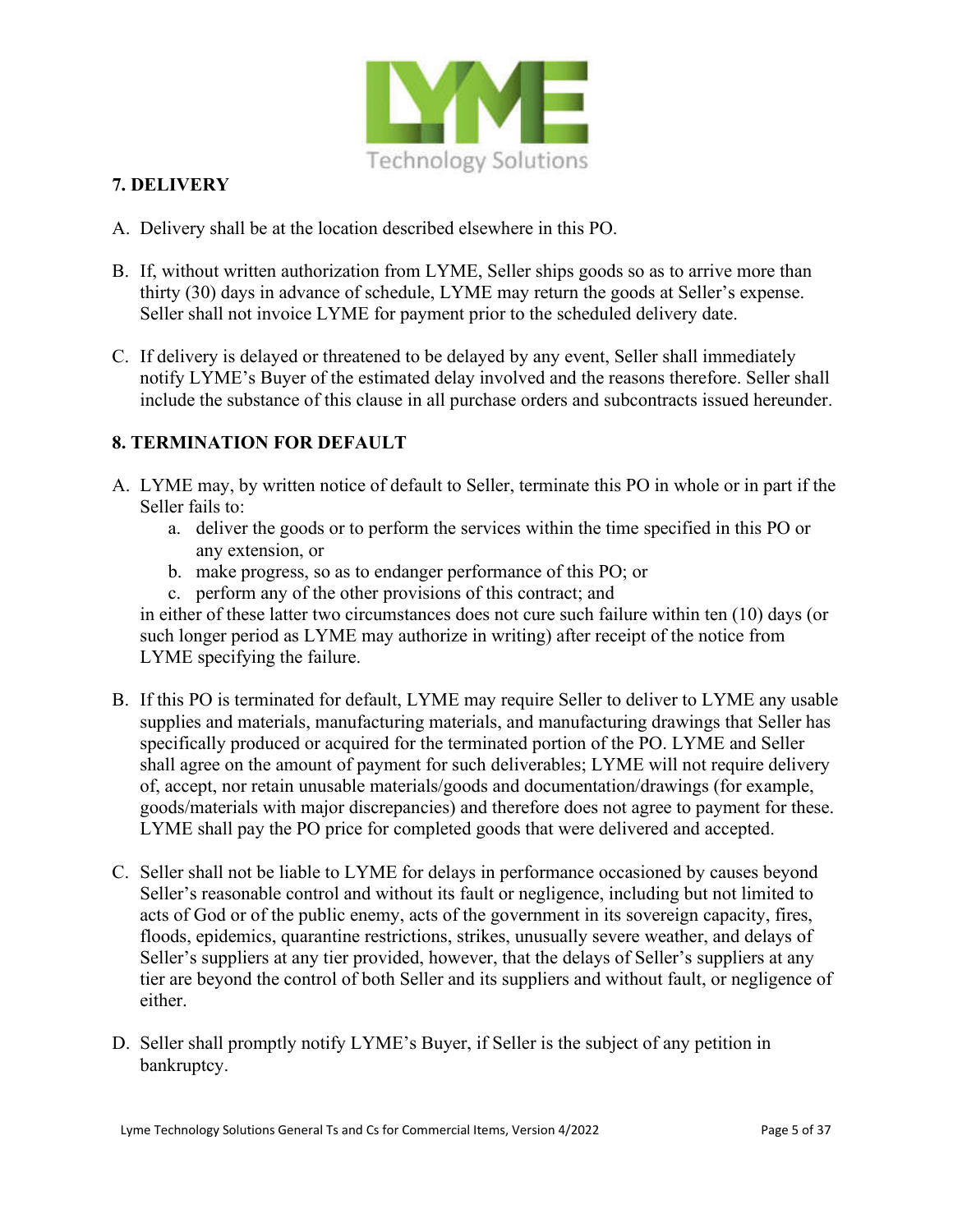

E. The rights and remedies of LYME in this provision are in addition to any other rights and remedies provided by law or under this PO.

## **9. TERMINATION FOR CONVENIENCE**

A. LYME may, by written notice, terminate this PO, in whole or in part, when it is in LYME's interest. If this PO is so terminated, the rights, duties, and obligations of the parties, shall be determined in accordance with Part 49 of the Federal Acquisition Regulation in effect on the latter of the date of issuance this PO or the date of its most recent Amendment. (wherein "Government," and "Contracting Office" shall be deemed to apply to LYME). Seller must submit a termination claim within six (6) months of receipt of initial written notice that this PO has been terminated for convenience.

#### **10. STOP WORK ORDER**

A. LYME may, at any time, by written order to the Supplier, require the Supplier to stop all, or any part, of the work called for by this purchase order for a period of one hundred (100) days after the order is delivered to the Supplier, and for any further period to which the parties may agree. The order shall be specifically identified as a stop-work order. Upon receipt of the order, the Supplier shall immediately comply with its terms and take all reasonable steps to minimize the incurrence of costs allocable to the work covered by the order, including costs incurred by subcontractors, during the period of work stoppage.

## **11. CHANGES**

- A. LYME may, at any time by a written notification, make changes within the general scope of this PO in any one or more of the following:
	- a. The method of shipment or packing;
	- b. The place of delivery, inspection and acceptance.
- B. If any such change to the general scope causes a change in the cost of, or the time required for, performance of this PO, an equitable adjustment shall be made in the price and/or delivery schedule, and in other provisions of this PO that are affected. Any claim by Seller for such an adjustment must be made within twenty (20) days from the date of receipt of the change notification. Any agreed adjustment shall be documented in a written Amendment to this PO signed by both parties. LYME, at its unilateral discretion, may approve payment for the adjustment amount in the Amendment before final payment is otherwise due on this PO.
- C. Only LYME's Buyer is authorized on behalf of LYME to issue a notification of change within the general scope or to communicate and negotiate a necessary change outside of the general scope. If any direction or instruction by LYME personnel is deemed by Seller to constitute such a change, Seller shall not rely upon such instruction or direction without the written confirmation of LYME's Buyer.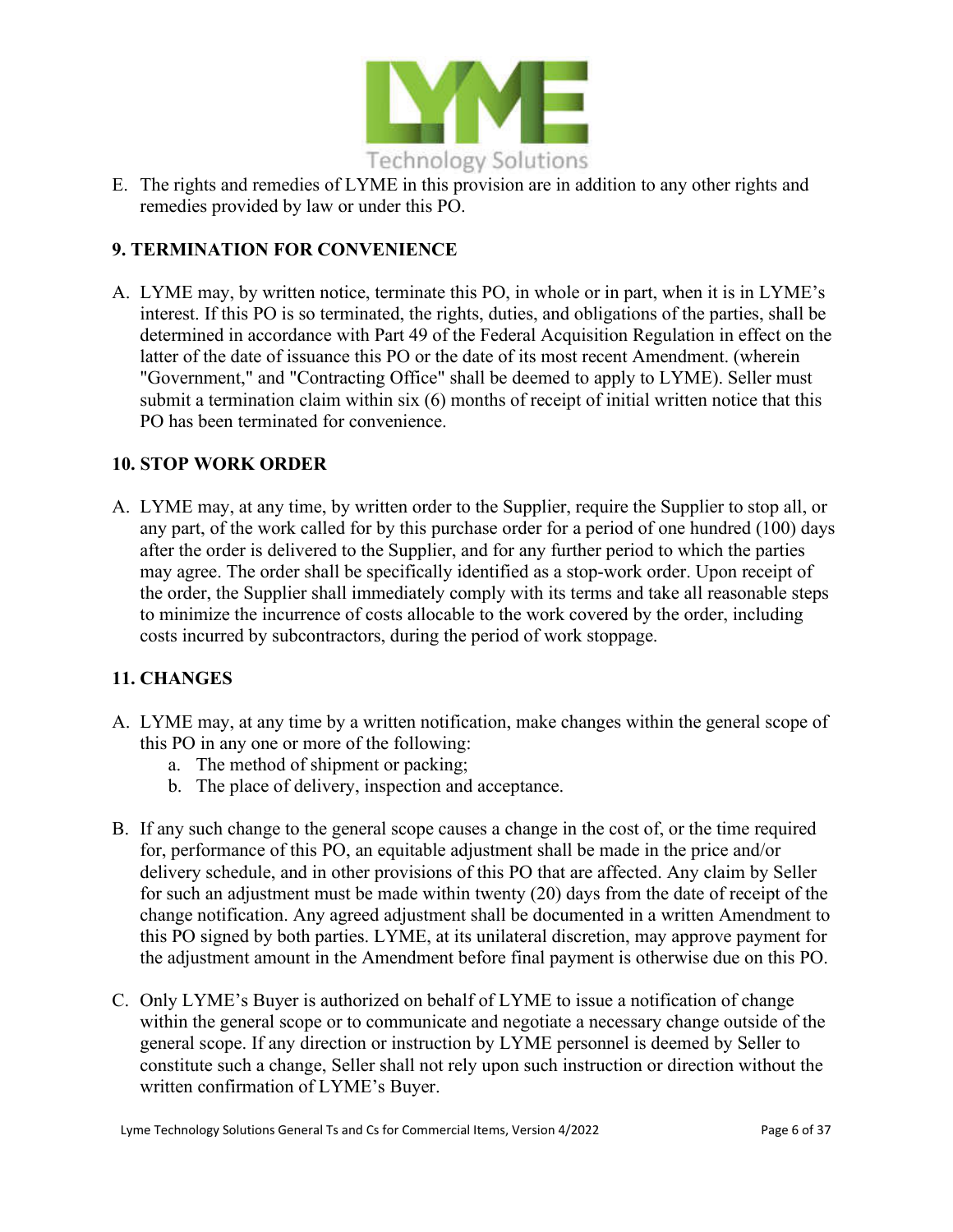

## **12. INFORMATION DISCLOSED TO LYME**

A. Except for information of Seller's expressly marked as confidential/proprietary and which LYME had agreed (prior to the issuance of this PO), or agrees hereafter, in advance of its disclosure to receive pursuant to a mutually executed Proprietary Information Exchange Agreement (PIEA), any knowledge or information which Seller has disclosed or may hereafter disclose to LYME in connection with the purchase of the goods and services covered by this PO shall not be deemed to be confidential or proprietary information, and it shall be acquired by LYME free from any restrictions regarding its use or disclosure. LYME will reject or destroy any documents, files, or verbal exchanges indicated by Seller to be confidential/proprietary where a valid PIEA is not in place.

# **13. INFORMATION DISCLOSED TO SELLER**

- A. Seller shall keep confidential all information, drawings, specifications, or data either:
	- Furnished by LYME and marked as confidential or proprietary; or
	- Prepared by Seller specifically in connection with the performance of this PO.
- B. Seller shall not disclose such information, drawings, specifications or data except to those of its officers, employees (including independent contractors, contract labor employees and leased employees), third party vendors or subsidiaries who have a "need-to-know" the information, drawings, specifications or data for the purposes of performance under this PO, and Seller certifies that such officers, employees, third party vendors, or subsidiaries, as the case may be, have previously agreed, either as a condition to employment or in order to obtain the confidential/proprietary information, to be bound by terms and conditions at least as restrictive as the terms and conditions of this provision. Any electronic transmission of Confidential Information by Recipient shall be transmitted using encryption protection or other reasonable precautions, such as password protection.
- C. Seller will immediately give notice to LYME of any unauthorized use or disclosure of the confidential/proprietary information. Seller agrees to assist LYME in remedying any such unauthorized use or disclosure of the confidential/proprietary information. Except as required for the efficient performance of this PO, Seller shall not make copies or permit copies to be made without the prior written consent of LYME. Seller shall thereafter make no further use, either directly or indirectly, of any such information, drawings, specifications, data, or of any derivation there from without obtaining LYME's written consent. This provision shall not apply to information after its entry into the public domain by means other than as a result of a breach of this provision, nor shall it limit any rights the Government may have in such information. At the conclusion of this PO, seller shall, at the option of LYME, either return to LYME or destroy all confidential/ proprietary information. This provision survives termination of this PO.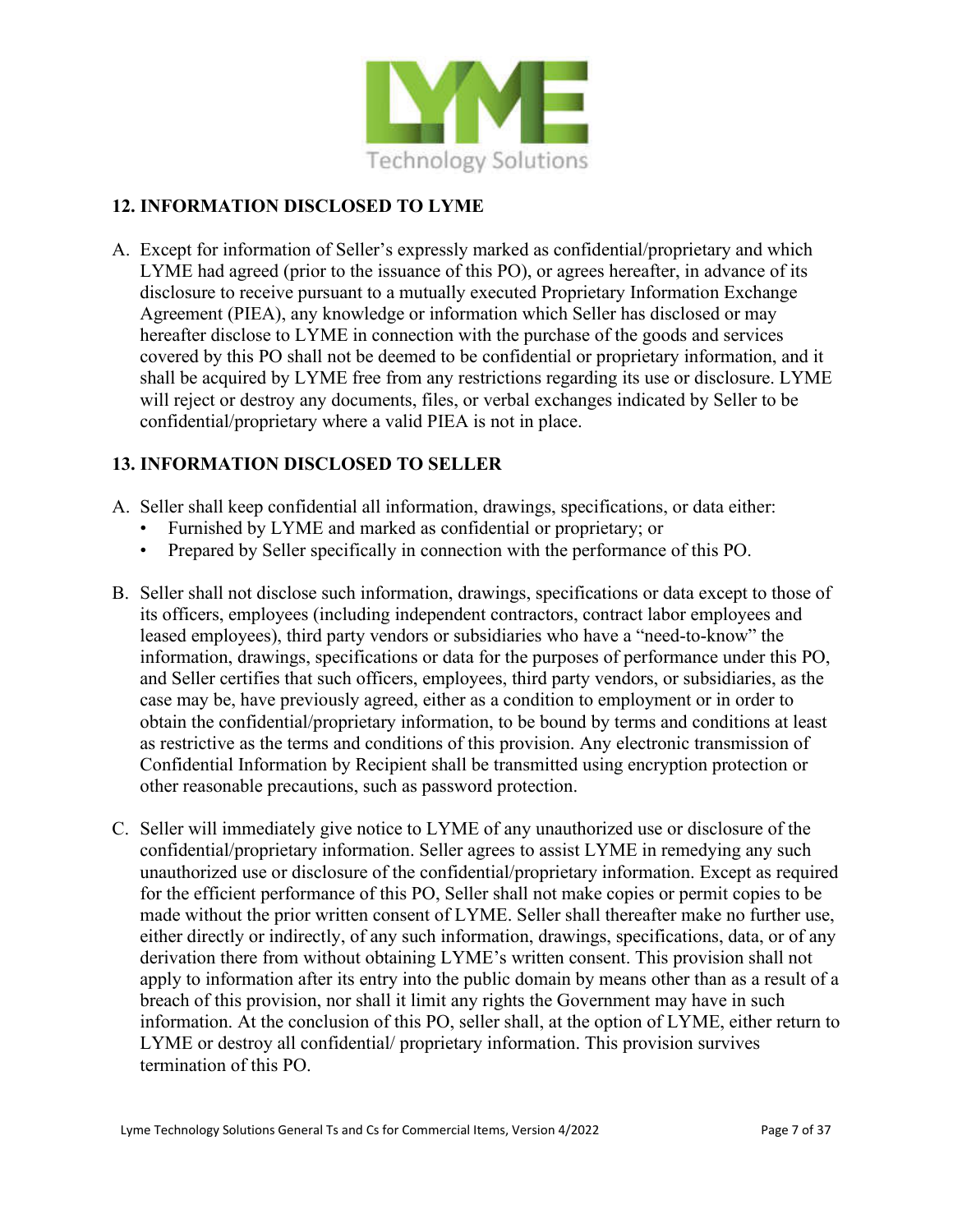

## **14. OCEAN TRANSPORT OF FURNISHED PROPERTY**

A. The Seller shall advise LYME of any proposed transportation by ocean vessels of Furnished Property in the possession of Seller or his subcontractors (including property, the title to which will pass to LYME, the Government, or LYME's customer prior to such transportation) in the performance of this PO. Such Furnished Property shall subsequently be transported only on United States-flag vessels as directed by LYME.

# **15. WORK ON LYME'S OR ITS CUSTOMER'S PREMISES**

- A. If this PO involves work by Seller on LYME's premises or its customer's premises, Seller shall comply with all safety and security regulations and shall take all precautions required by LYME or its customer or otherwise necessary to prevent the occurrence of any injury to person or property during the progress of such work. Seller shall promptly inform LYME of any injury or damage that occurs.
- B. Seller shall provide timely notice to LYME prior to the introduction to the premises of any hazardous material, as defined in any Federal, state, or local law or ordinance or in any lawful order, rule or regulation there under applicable to the premises. Seller shall equip its employees, agents and subcontractors for the use of such hazardous material, and for the use of such other hazardous materials, as identified by LYME to Seller, used by LYME or its customer on the premises.
- C. Seller, and any subcontractors used by Seller in connection with this PO, shall carry:
	- a. the appropriate amount of State required Worker's Compensation and Employee Liability insurance to cover Seller's and such subcontractor's legal liability on account of accidents to their respective employees.
	- b. a minimum of \$1,000,000 of Comprehensive General Liability insurance and a minimum of \$1,000,000 of Comprehensive Automobile Liability Insurance covering the legal liability of Seller and such subcontractors on account of accidents arising out to the operations of Seller or such subcontractors and resulting in bodily injury, including death, being sustained by any person or persons, or in any damage to property. Comprehensive General Liability and Comprehensive Automobile Liability Insurance policies shall include a clause or endorsement waiving the insurers' rights of subrogation against LYME and recognizing LYME as an additional insured.
- D. Seller shall furnish to LYME certificates from Seller's insurers showing such coverage in effect prior to commencing work on LYME's premises and Seller agrees to give LYME ten (10) days prior written notice of any material change or cancellation of such coverage.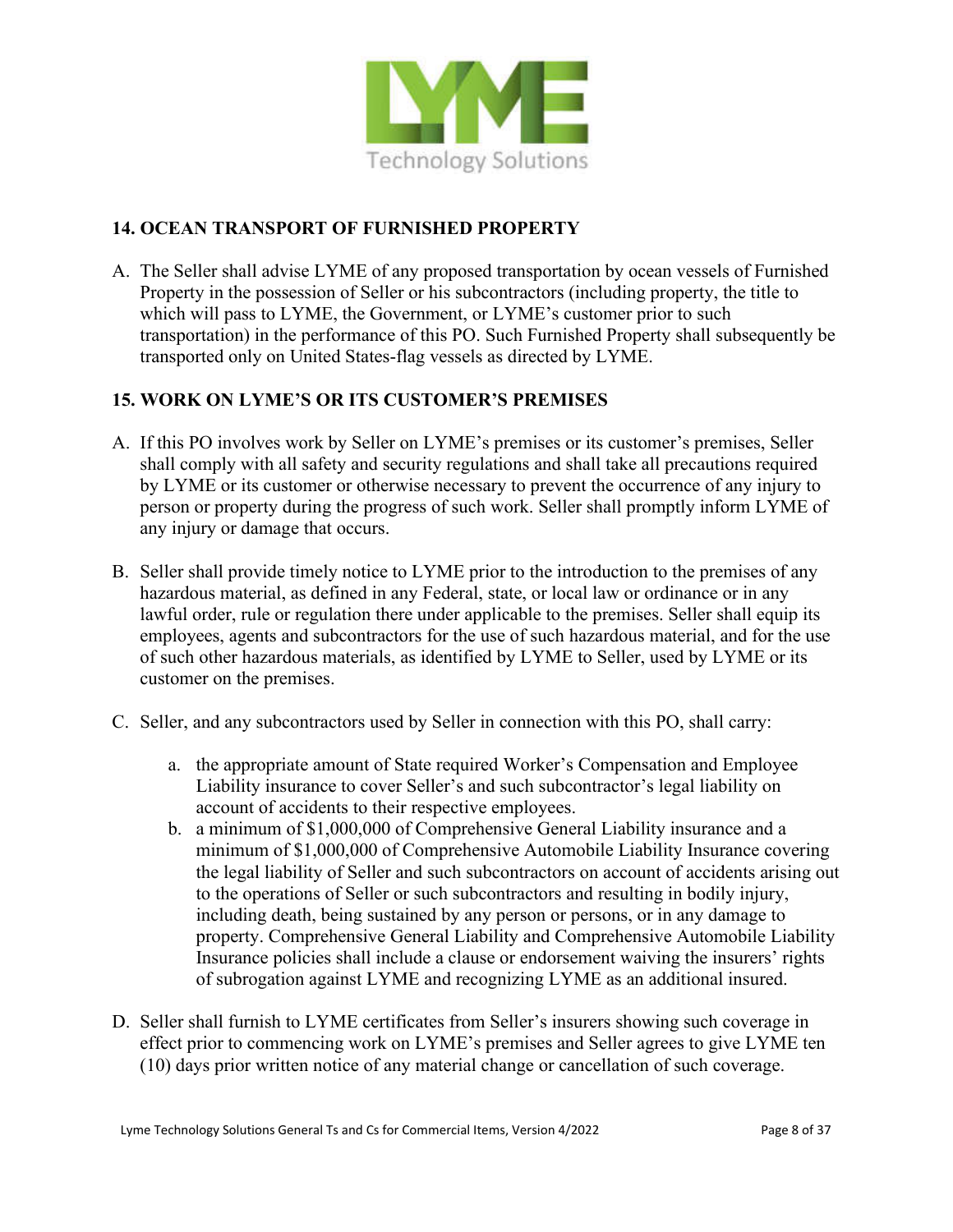

- E. Seller shall defend, indemnify and hold harmless LYME, its officers, employees and agents from any losses, costs, claims, causes of action, damages, liabilities and expenses, including reasonable attorneys' fees, all expenses of litigation and/or settlement and court costs, by reason of property damage or loss or personal injury to any person caused in whole or in part by the actions or omissions of Seller, its officers, employees, agents, suppliers or subcontractors in performance of the work under this PO.
- F. Whenever this PO involves work on LYME's or its customer's premises, Seller also shall implement and maintain a program for achieving the objective of a drug-free workforce. Seller's program shall be written and shall include as a minimum drug testing when:
	- a. employees are newly hired or re-hired after a break in service,
	- b. employees are involved in accidents or unsafe practices, and
	- c. reasonable suspicion exists that an employee is using illegal drugs.

Seller shall provide LYME with a copy of its written program with its bid or proposal. Seller shall make available for LYME's inspection at reasonable times and places all of Seller's records relating to its drug-free program. In addition to any other remedies that LYME or its customer may have if Seller fails to comply with the provisions of this paragraph, LYME may, without notice or an opportunity to cure: (1) terminate this PO for default, and (2) expel from LYME's property any employee, agent, or subcontractor of Seller who is suspected of using, possessing, or selling alcohol or illegal drugs on LYME's property.

G. Prior to the commencement of any work to be performed under this PO, Seller must complete a Certificate of Citizenship with regard to all employees of Seller and Seller's subcontractors that will perform work at LYME Facilities or will have access to technical data so that LYME may determine what level of access to facilities and technical data is allowed in order to comply with United States law or certain government contract requirements. Seller must provide prompt notice in writing to LYME of any change in the information provided in the certification for any reason, including the substitution or addition of employees performing work under this PO.

## **16. INVOICES, PAYMENTS, AND DISCOUNTS**

- A. Unless otherwise expressly provided for in the PO, the standard payment terms will be on average the second day of the second month following the formal receipt of goods as defined by:
	- LYME's verification of the accuracy and completeness of Seller's invoice and any required supporting documents, or
	- Delivery and acceptance, through quality inspection and acceptance, to LYME's stock at the ship to location specified on the Face of the PO.

Payment shall be deemed to have been made as of the date of mailing of LYME' s payment.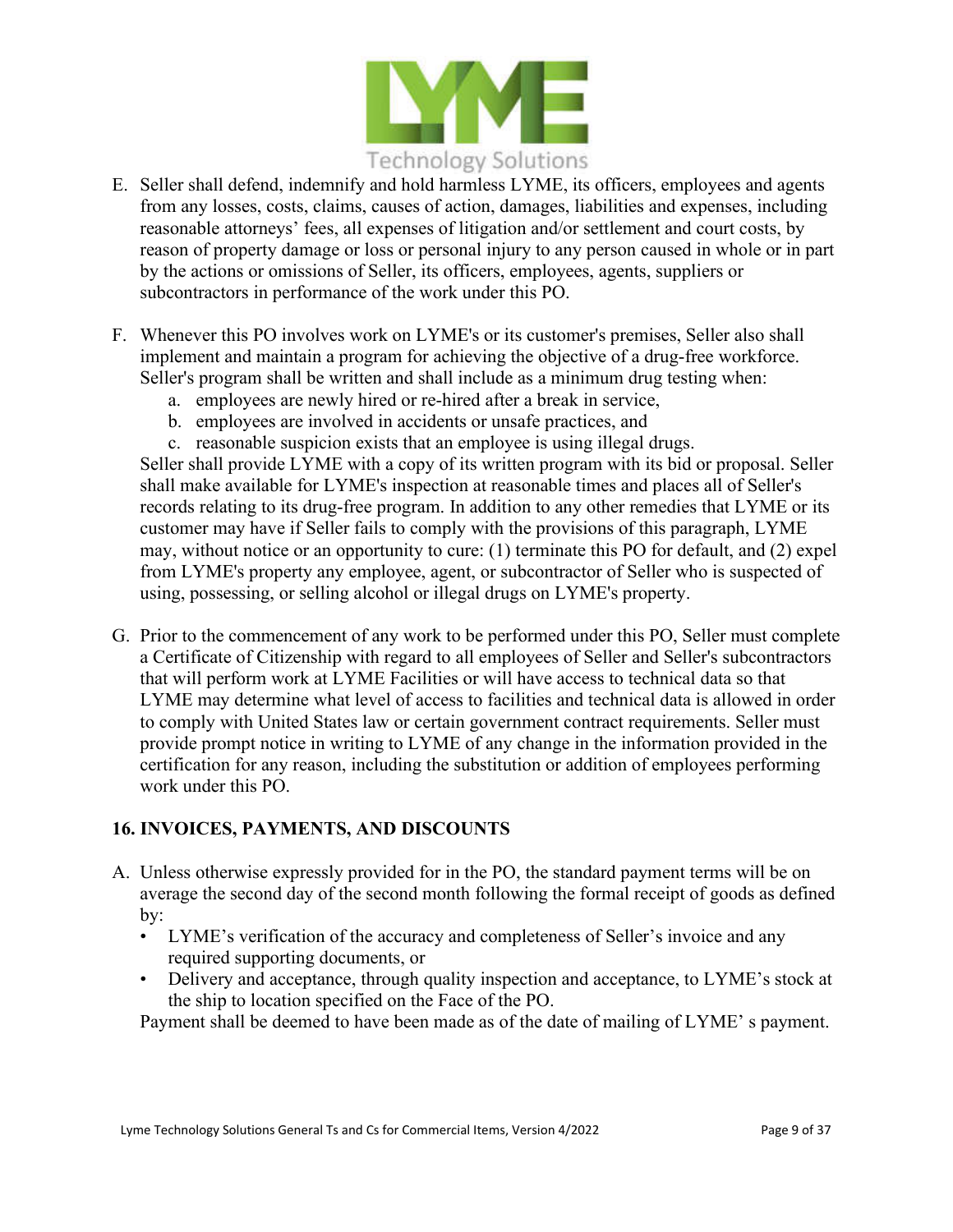

#### **17. NON-ASSIGNMENT**

A. Neither this PO nor any rights or obligations under it shall be assigned to third parties by Seller without the prior written consent of LYME. However, claims for any payment due or to become due under this PO may be assigned by Seller without such consent, if LYME is promptly furnished with written notice and a signed copy of any such assignment. Payment to an assignee of any such claim shall be subject to set off or recoupment of any present or future claim or claims which LYME may have against Seller.

# **18. COMPLIANCE WITH LAWS**

- A. Seller shall comply with the applicable provisions of all Federal, state, and local laws and ordinances of the United States, equivalent applicable legislation in the Seller's country of manufacture (if other than the United States), and all applicable, lawful orders, rules, and regulations ratified under such laws, and such compliance shall be a material requirement of this PO.
- B. Seller represents that the goods to be furnished hereunder were or will be produced in compliance with the requirements of the Fair Labor Standards Act of 1938, as amended.
- C. Seller warrants that each chemical substance constituting or contained in goods sold or otherwise transferred to LYME hereunder is on the list of chemical substances compiled and published by the Administrator of the Environmental Protection Administration pursuant to the Toxic Substances Control Act (15 U.S.C. Sec 2601 et seq.) as amended.
- D. Seller shall provide to LYME with each shipment of a chemical substance the Material Safety Data Sheet applicable to the substance and containing such information as required by the Occupational Safety and Health Act and regulations.

## **19. PREFERENCE FOR DOMESTIC SPECIALTY METALS**

A. If the conditions of DFARS 252.225-7009 or DFARS 252.225-7014 Alt 1 apply, and there are any of the following specialty metals\* incorporated in articles delivered under this purchase order, they shall be melted in the United States, its outlying areas, or a qualifying country\*\* unless specifically exempt by DFARS 252.225-7009 or DFARS 252.225.7014 Alt 1. DFARS 252.225.7014 Alt 1 applies to any Government contract awarded prior to July 29, 2009 and DFARS 252.225-7009 applies to any Government contract awarded on or after July 29, 2009. Questions on applicability should be discussed with the LYME buyer.

Lyme Technology Solutions General Ts and Cs for Commercial Items, Version 4/2022 Page 10 of 37 \*Specialty metals: steel with a maximum alloy content exceeding one or more of the following limits: manganese, 1.65 percent; silicon, 0.60 percent; or copper, 0.60 percent, or containing more than 0.25 percent of any of the following elements: aluminum, chromium, cobalt, columbium, molybdenum, nickel, titanium, tungsten, or vanadium; metal alloys consisting of nickel, iron-nickel, and cobalt base alloys containing a total of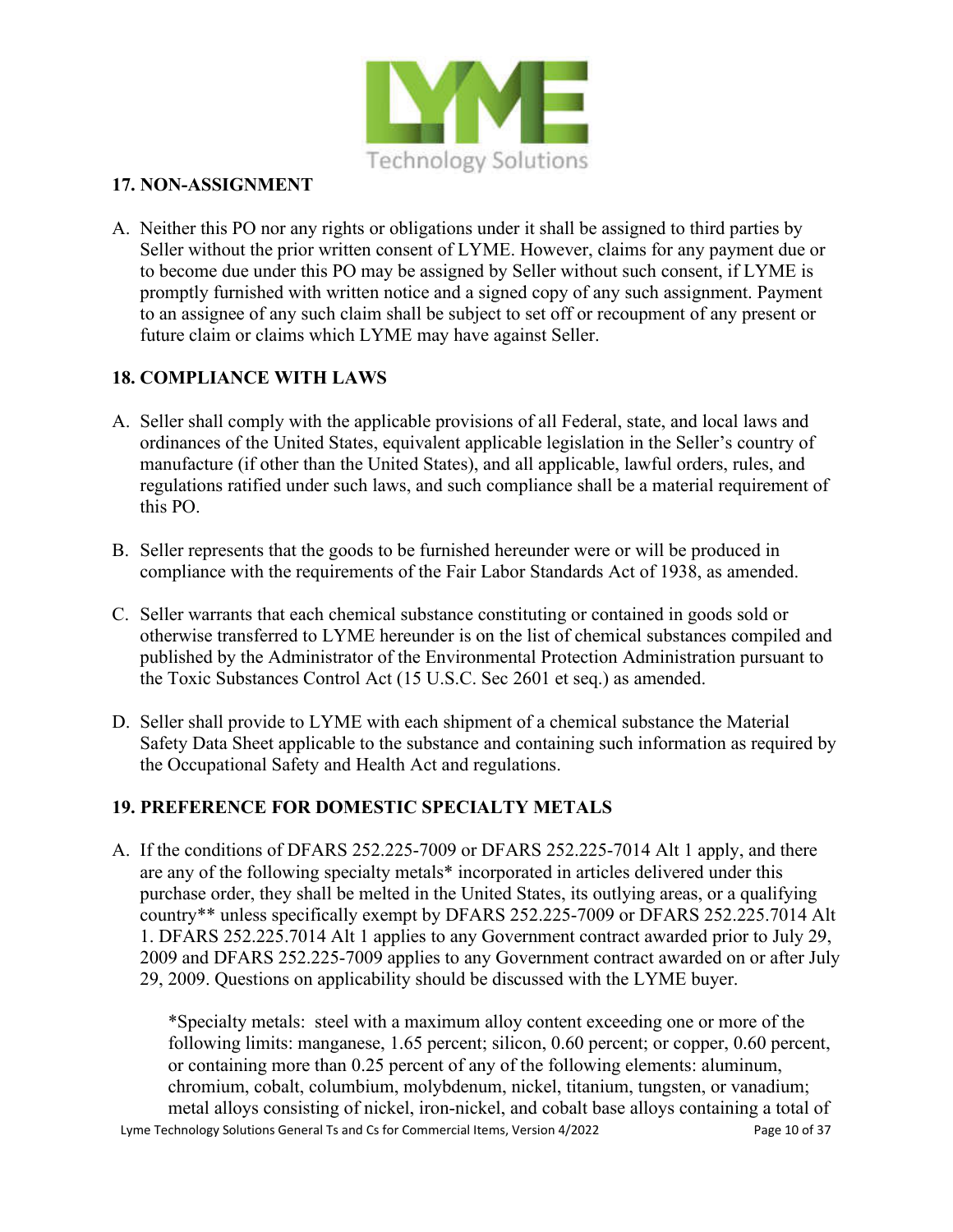

other alloying metals (except iron) in excess of 10 percent; titanium and titanium alloys; or zirconium and zirconium base alloys

\*\*Qualifying countries are: Australia, Austria, Belgium, Canada, Czech Republic, Denmark, Egypt, Federal Republic of Germany, Finland, France, Greece, Israel, Italy, Luxembourg, Netherlands, Norway, Poland, Portugal, Spain, Sweden, Switzerland, Turkey, United Kingdom of Great Britain and Northern Ireland.

B. The Supplier shall insert the substance of this clause in all subcontracts for items containing specialty metals and require his subcontractors to incorporate this clause in any of their subcontracts. This clause does not apply to specialty metals incorporated in an article manufactured in a qualifying country.

## **20. PUBLIC RELEASE OF INFORMATION**

A. No public release of information, including, without limitation, photographs, films, announcements, denials or confirmations of any part of the subject matter of this PO (including that the PO is associated with requirements or a phase of a particular Government program), shall be made without the prior written approval of LYME.

#### **21. EXTRA CHARGES**

A. Unless this PO is issued as a Time and Materials or Cost Reimbursable subcontract, the prices indicated in this PO cover all work required by Seller to satisfy the requirements of this PO.

## **22. SECURITY INTERESTS**

A. Seller shall cooperate with LYME in executing such documents as LYME deems appropriate to protect the security interest of LYME and LYME's customers in Seller's work-in-process and in Furnished Property

## **23. WARRANTIES**

A. Unless expressly specified differently elsewhere in this PO, Seller warrants and implies that the goods delivered hereunder are merchantable and fit for use for the particular purpose described in this PO. In addition, unless the solicitation under which this PO was awarded, or the Face of the PO itself, specifies minimum warranty terms (such as minimum duration, and/or other cost-effective or preferred minimums that are appropriate for LYME's customer's or the Government's intended purposes) that would be less than those offered by Seller to the general public in customary commercial practice, then Seller hereby offers LYME at least the same warranty terms—including extended warranties—that it offers to the general public in customary commercial practice.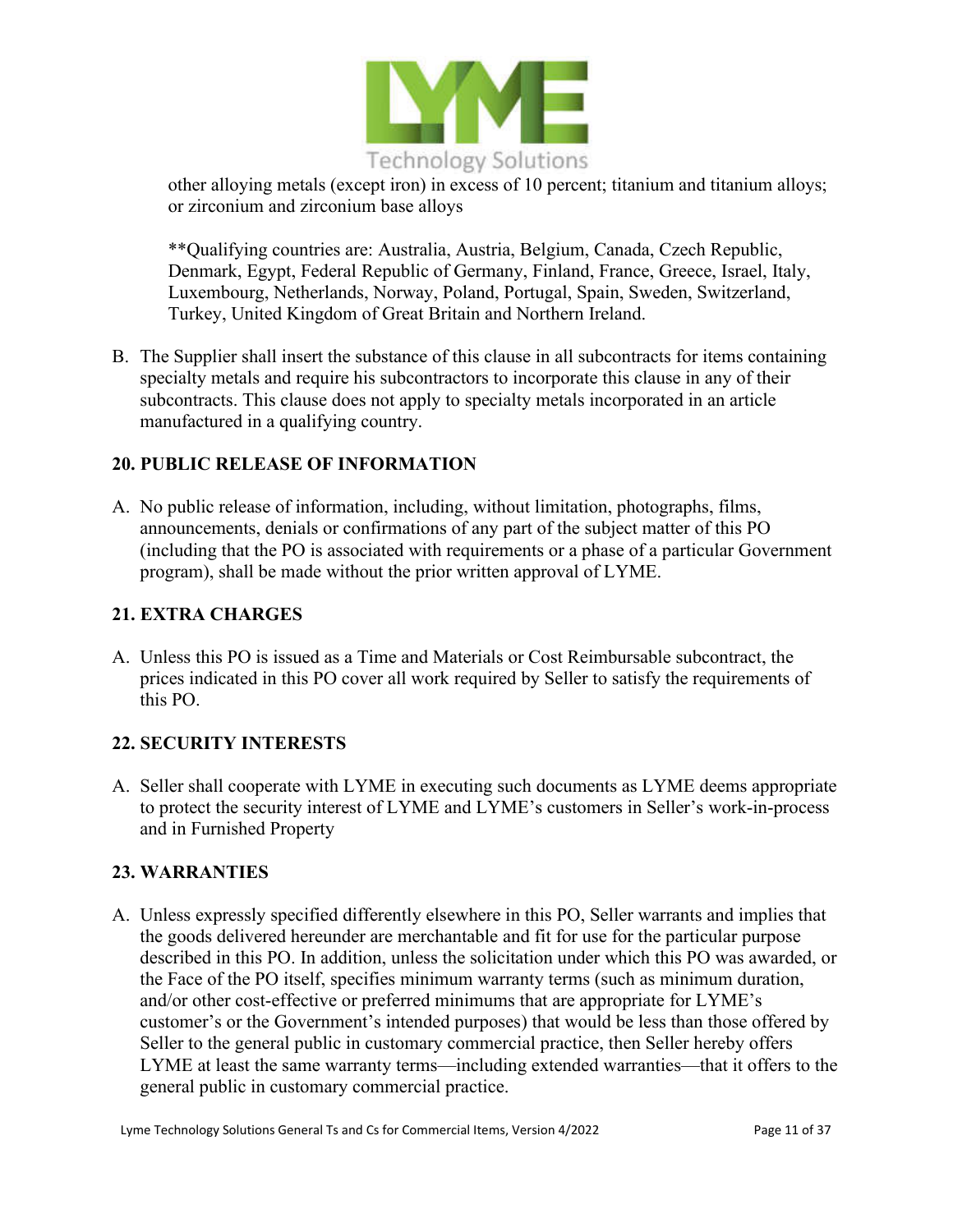

## **24. FOREIGN SALES**

A. If the goods or services provided pursuant to this PO are intended for incorporation in, or use in connection with, military equipment to be used by the armed forces of a foreign government or international organization (and LYME's Buyer shall inform Seller if such incorporation or use is intended in advance of issuance of this PO), the following provision applies:

The articles or services to be supplied under this PO are intended for incorporation in, or use in connection with, military equipment to be used by the armed forces of a foreign government or an international organization. Part 130 of the International Traffic in Arms Regulations (ITAR), 22 CFR Part 130, requires LYME to report if Seller has made, makes or intends to make any payment, loan or donation of \$1,000 or more either as a political contribution or as a fee or commission in connection with the sale of the articles or services described in this PO, or an end item incorporating such articles. Accordingly, Seller agrees to promptly notify LYME in writing if it has made, intends to make, or upon the making of, any payment, loan or donation required to be reported under Part 130 of ITAR, and Seller agrees to furnish LYME with information with respect to any such payment to enable LYME to comply with the reporting requirements of Part 130 of ITAR. Seller agrees to include this provision in all subcontracts of \$500,000 or more made hereunder. LYME will furnish to Seller a copy of Part 130 of ITAR on request.

# **25. EXPORT OF TECHNICAL DATA**

- A. Some of the information disclosed under this PO may contain technical data that is categorized on either:
	- a. the United States Munitions List and, as such, is subject to the International Traffic in Arms Regulations (ITAR, 22 CFR 120-130), and/or
	- b. the Commerce Control List and, as such, is subject to the Export Administration Regulations (EAR, 15 CFR 730-799). Technical data that is controlled by the ITAR or the EAR may not be given to foreign persons (including foreign corporations) by a U.S. person unless and until the U.S. person has obtained the appropriate export license and/or approvals from the U.S. Government.
- B. Accordingly, Seller certifies that:
	- a. Seller is a U.S. Person" as defined in the ITAR to whom such technical data may be disclosed or that Seller possesses the appropriate licenses and/or approvals from the U.S. Government to receive the LYME-furnished technical data under this PO, and further,
	- b. Seller shall not transfer such technical data directly or indirectly to any third person or firm, country or countries unless in compliance with all applicable laws and regulations and having obtained specific written authorization from LYME in advance to effect such a transfer.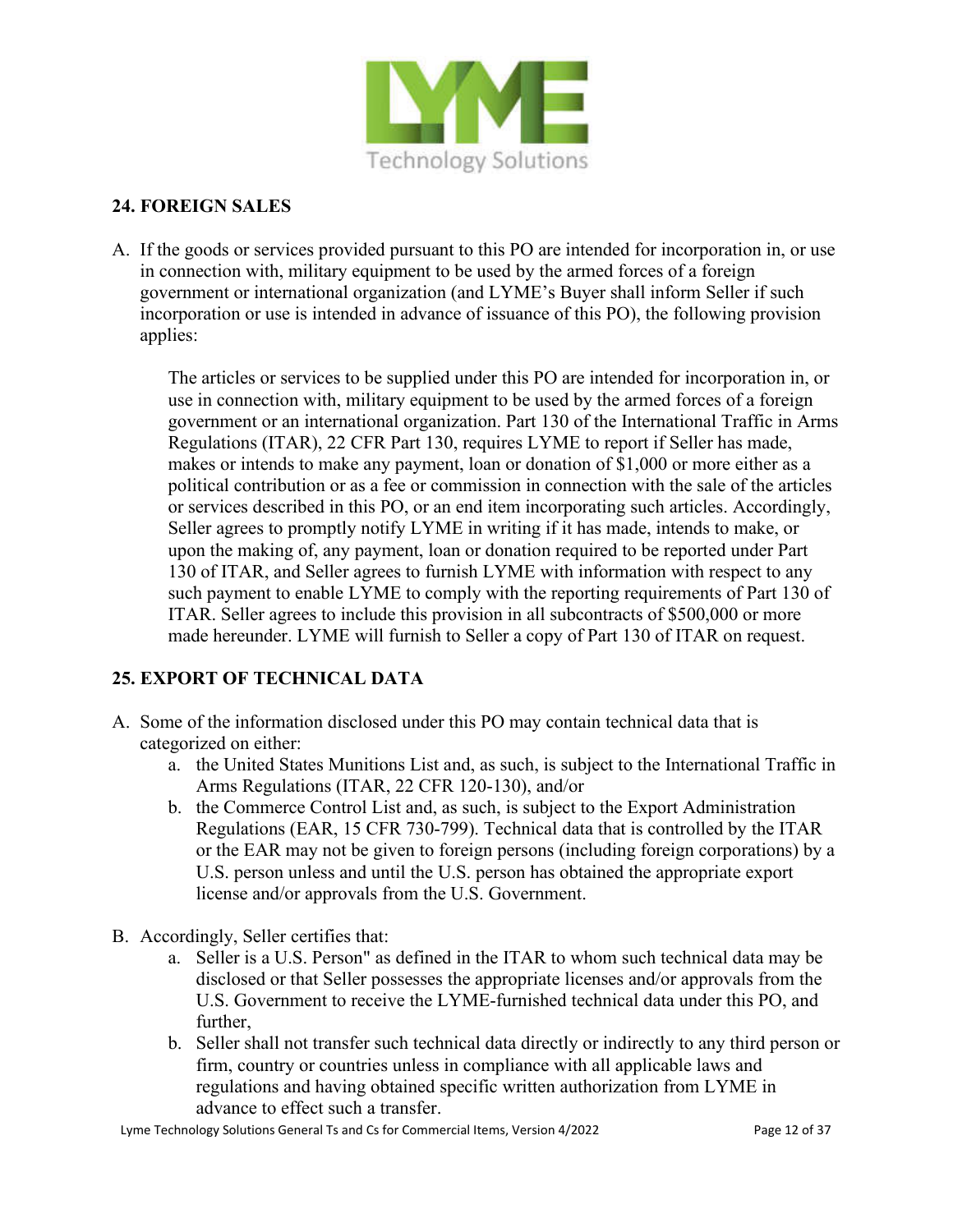

- C. Seller agrees that it will not permit any employee access to furnished technical data nor permit any employee to perform services under this PO unless such employee qualifies as a U.S. person," defined as:
	- a. a U.S. citizen or national;
	- b. an alien lawfully admitted for permanent resident (those possessing a valid Form I-550 or green card");
	- c. an alien admitted following a 1986 amnesty statute;
	- d. an asylee or refugee as defined in 8 U.S.C. 1324b(a)(3); or
	- e. an alien lawfully admitted for temporary agricultural employment.
- D. The acquisition of any rights in any technical data by Seller or by a foreign person is prohibited.
- E. Upon completion of this PO all technical data exported pursuant to this PO, including that data provided to subcontractors at any tier, shall be returned to LYME or destroyed with an appropriate certification of destruction forwarded to LYME.
- F. Seller shall deliver any defense articles manufactured outside of the United States pursuant to this paragraph only to LYME's United States business address or to an agency of the United States Government. All of Seller's subcontracts involving LYME-furnished technical data shall contain the substance of this Section, including this sentence.

## **26. UNDEFINITIZED POs**

- A. If this is an undefinitized PO, by acceptance of this PO per Section 1 hereto, Seller agrees:
	- a. to submit (if not already submitted) a fixed price quote/proposal or fixed price with economic price adjustment quote/proposal, as appropriate to the type of PO noted elsewhere in this PO, and,
	- b. to enter promptly into negotiations in good faith to definitize undefinitized issues prior to the target dates set forth elsewhere in this PO. All terms, conditions, and specifications referenced in the PO shall apply. Federal Law, Executive Orders and Government Procurement Regulations applicable to a definitized PO of the type anticipated by this undefinitized PO shall apply; and
	- c. to proceed immediately to procure materials and take such other actions as are proper and called for to ensure that the supplies may be delivered or services performed on time. Seller is not authorized to incur obligations which would result in a termination liability to LYME in excess of the Maximum Termination Liability amount set forth in this PO, which comprises the maximum funding authorized through to the anticipated definitization date established in this PO or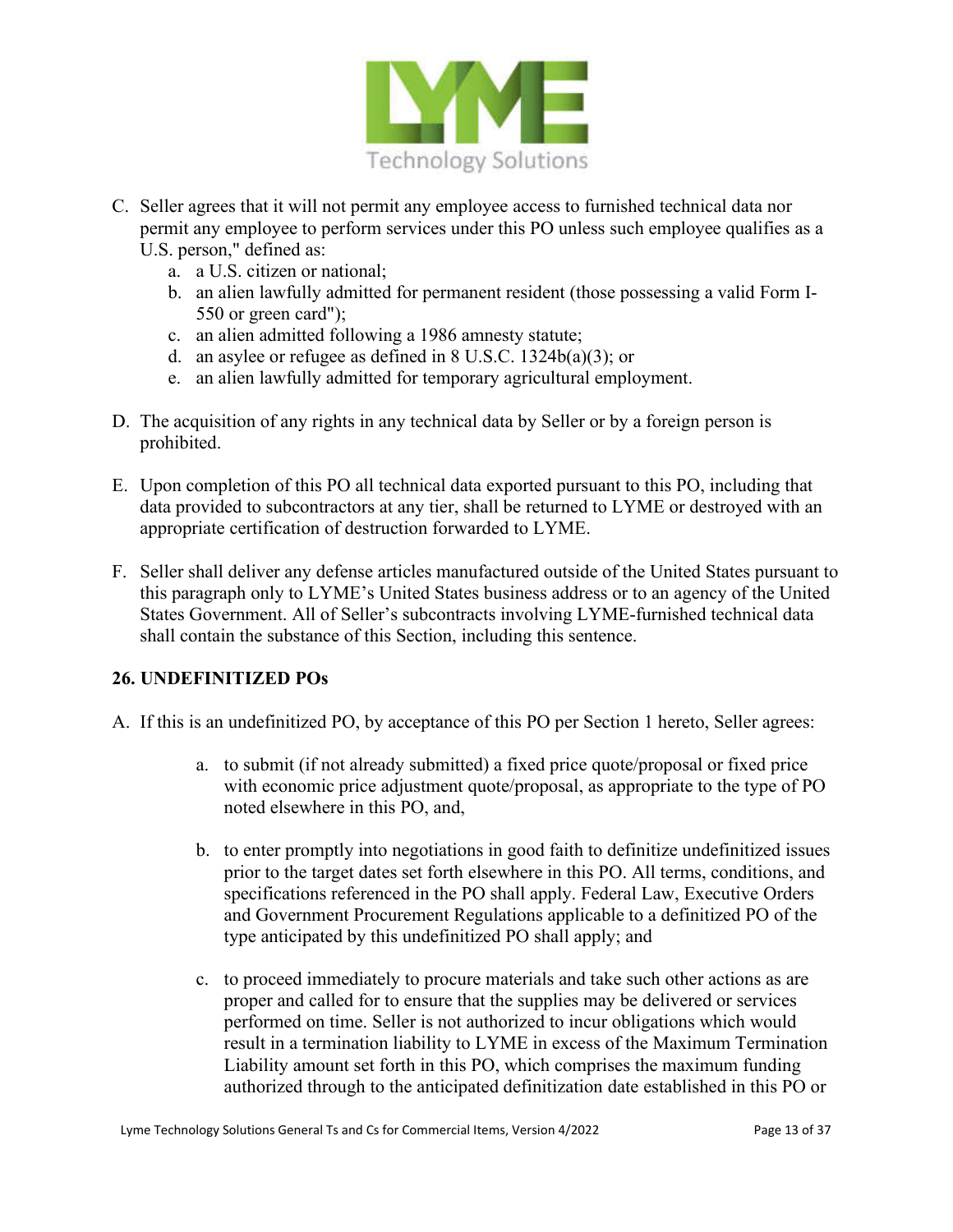

through such extension of time as may be granted by LYME in a written Amendment to this PO.

d. in the event this PO is not definitized by the anticipated definitization date established in this PO or within such extension of time as may be granted by LYME, this undefinitized PO shall expire automatically. If this PO so expires, Seller will be paid an amount determinable in accordance with the Termination for Convenience Section of this PO.

# **27. PROCUREMENT FROM A RECOGNIZED SOURCE**

- A. This clause applies to all parts and material delivered under this purchase order that are the lowest level of separately identifiable items, including but not limited to fasteners and Electrical, Electric and Electromechanical (EEE) components. "Counterfeit" includes parts and material that is misrepresented as having been designed and/or produced under an approved system or other acceptable method. The term also includes approved parts and/or material that has reached a design life limit or has been damaged beyond possible repair, but is altered and misrepresented as acceptable.
- B. With specific regard to counterfeit hardware, a registry of active fastener trademarks is maintained by the US Patent and Trademark Office and can be found at: http://www.uspto.gov/trademarks/law/fastener/fqa.jsp. All purchased material included in assemblies and subassemblies being delivered per this order must have been procured by the seller directly from either the manufacturer of the item(s) or an authorized distributor of the manufacturer of the item(s). A Certificate of Conformance (CoC) and a method of item traceability shall be retained for each component. These documents shall be retained per the records retention requirements directed elsewhere within this order and made available upon request.
- C. Seller shall maintain the Manufacturer's CoC for each component included in the assemblies and subassemblies being delivered per this order. At a minimum, the CoC shall include: Manufacturer's name and address Manufacturer's and/or buyer's part number Batch identification for the item such as date code, lot code, etc.
- D. Seller shall maintain a method of item traceability that ensures tracking of the supply chain back to the manufacturer of all material included in assemblies and subassemblies being delivered per this order. This traceability method shall clearly identify the name and location of all of the supply chain intermediaries from the manufacturer to the direct source of the product for the seller. The manufacturer shall also include the manufacturer's batch identification for the item(s) such as date codes, lot codes, serializations, or other batch identifications.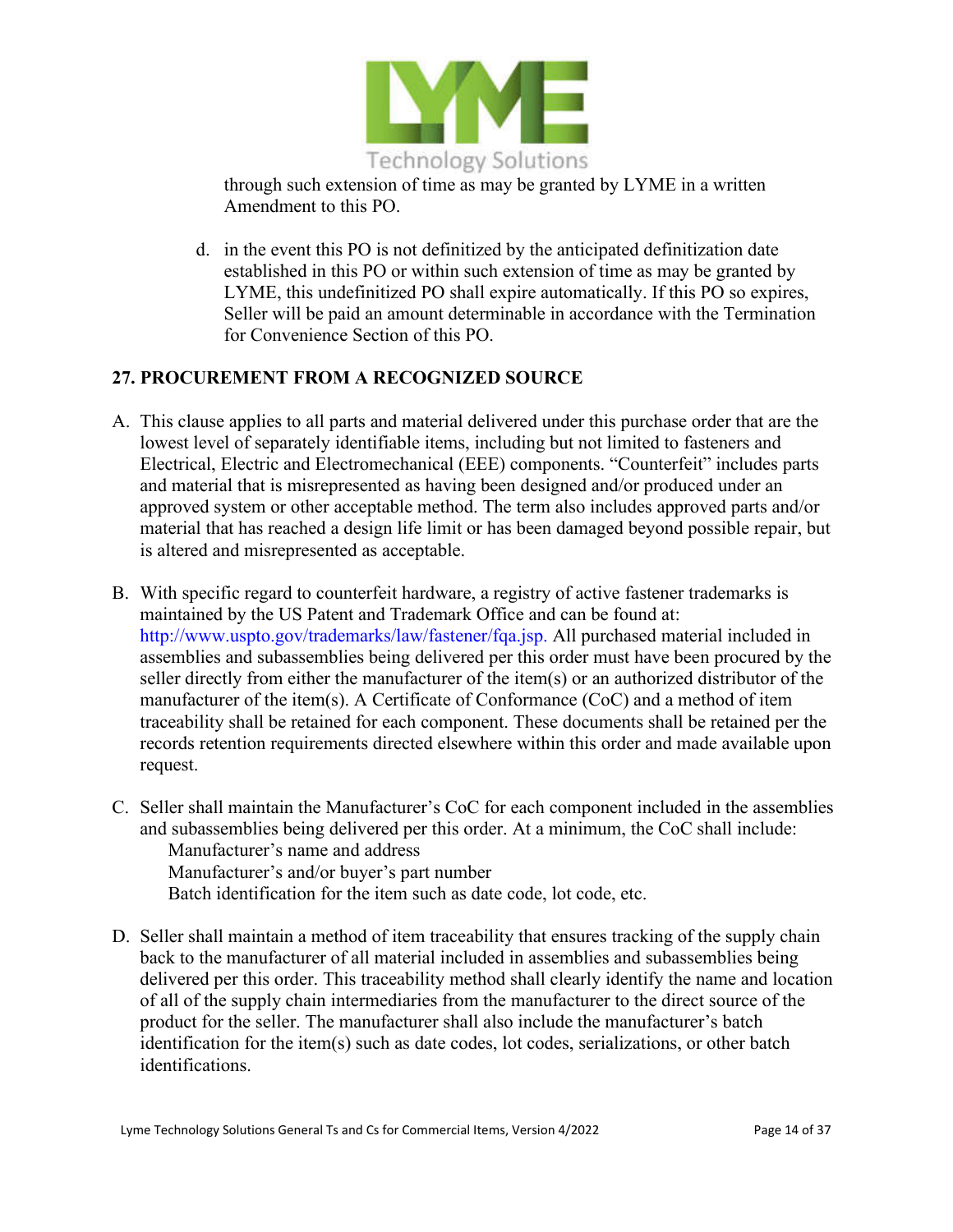

- E. In the event any item required to be delivered under this order cannot be procured by the Seller in accordance with this requirement, the Seller shall submit written justification and request a deviation from this requirement prior to making delivery. If the request for deviation is accepted by the Buyer, the Buyer shall modify this order accordingly. Additional verification of the items may be required prior to allowing the deviation from this requirement. This additional verification shall include inspections and/or tests activities (including, but not limited to include visual inspection, X-Ray inspection, destructive physical analysis, thermal cycle testing, and electrical testing) necessary to assure the authenticity of the purchased product. The Buyer may request copies of such acceptance criteria and records of this activity prior to granting the deviation.
- F. This PO and activities hereunder are within the jurisdiction of the United States Government. Any knowing and willful act to falsify, conceal or alter a material fact, or any false, fraudulent or fictitious statement or representation in connection with the performance of work under this purchase order may be punishable in accordance with applicable Federal statutes. Seller employees engaged in the performance of work under this purchase order shall be informed in writing prior to performance of work that there is a risk of Federal criminal penalties associated with any falsification, concealment, or misrepresentation in connection with work performed under this purchase order.
- G. If counterfeit parts/assemblies are furnished under this purchase agreement, such items shall be impounded. The seller shall promptly replace such items with items acceptable to the Buyer and the seller may be liable for all costs relating to impoundment, removal, and replacement. The Buyer may turn such items over to US Governmental authorities (Office of Inspector General, Defense Criminal Investigative Service, Federal Bureau of investigation, etc.) for investigation and reserves the right to withhold payment for the items pending the results of the investigation.
- H. The seller shall flow the substance of this clause, including this sentence, in all sub-tier subcontracts for work performed under this PO.

## **28. LABOR DISPUTES**

A. If the seller has knowledge that any actual or potential labor dispute is delaying or threatens to delay the performance of this PO, the seller shall immediately notify LYME.

# **29. REPORTING EXECUTIVE COMPENSATION AND FIRST-TIER SUBCONTRACT AWARDS**

- A. If the conditions of FAR 52.204-10 apply, Supplier must submit the following if Supplier had gross income from all sources over \$300,000 (Note: Even if income is below \$300,000, Supplier must refer to and comply with item g. i., below):
	- a. DUNS number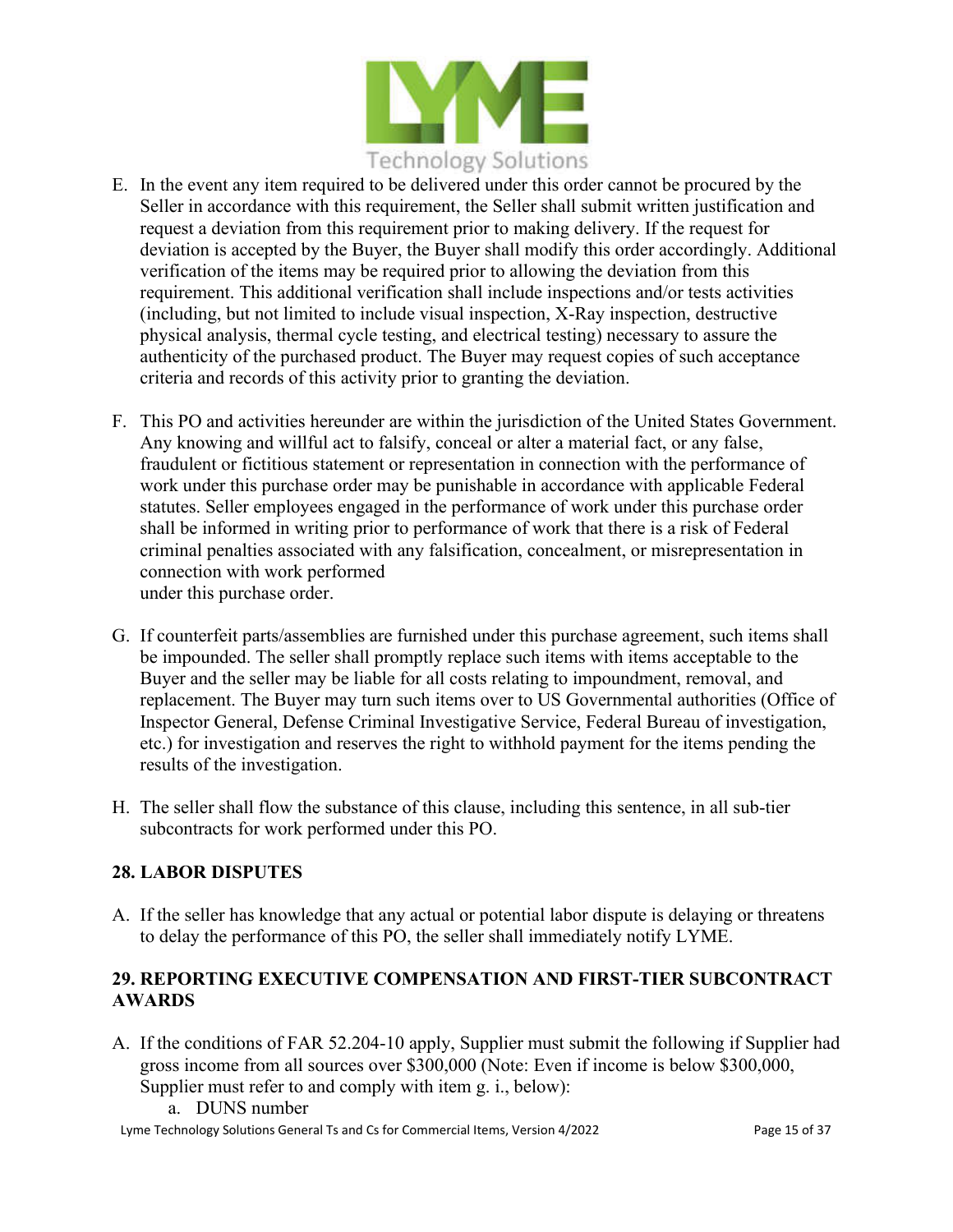

- b. NAICS code
- c. Complete company name
- d. Physical address
- e. Primary performance location if different than "(d)"
- f. The names and total compensation of each of the five (5) most highly compensated executives for Supplier's preceding fiscal year if all of the following conditions are met:
	- i. 80% or more of Supplier's annual gross revenues is from Federal contracts and subcontracts
	- ii. Supplier has \$25,000,000 or more in annual gross revenues from Federal contracts and subcontracts
	- iii. The public does not have access to information about the compensation of the executives through periodic reports filed under section 13(a) or 15(d) of the Securities and Exchange Act of 1934 or section 6104 of the Internal Revenue Code of 1986
- g. Supplier may omit the information required in item f. above if instead Supplier provides:
	- i. a signed and dated certification that Supplier is not required to provide this information because gross income was less than \$300,000 or
	- ii. Supplier is not required to provide executive compensation information due to not meeting all of the conditions in subsection 6).

## **30. DISPUTES**

- A. The parties will attempt to settle in good faith all disputes arising under this PO. Disputes upon which the parties cannot reach an amicable settlement will be resolved in the applicable state or federal court in the State of New Hampshire, and in accordance with the choice of law provisions of this PO. Seller shall bring any dispute arising under or related to this PO within two (2) years after the cause of action for such dispute accrues.
- B. Notwithstanding any provisions herein to the contrary, if a decision under the prime contract is made by the contracting officer and such decision is also related to this PO, said decision, if binding upon LYME under the prime contract, shall in turn be binding upon LYME and Seller insofar as it relates to this PO. If LYME elects to appeal such a decision pursuant to the "Disputes" clause in LYME's prime contract, any decision from such an appeal, if binding upon LYME under the prime contract, shall in turn be binding upon LYME and Seller insofar as it relates to this PO. If LYME elects not to dispute such a decision pursuant to the "Disputes" clause in the prime contract, LYME shall promptly notify Seller, and Seller shall, to the extent of its interest, have the right to assert in LYME's name at Seller's expense, LYME's right to dispute such a decision under the "Disputes" clause in the prime contract and any decision upon an appeal with respect to a final decision, if binding upon LYME under the prime contract, shall in turn be binding upon LYME and Seller insofar as it relates to this PO.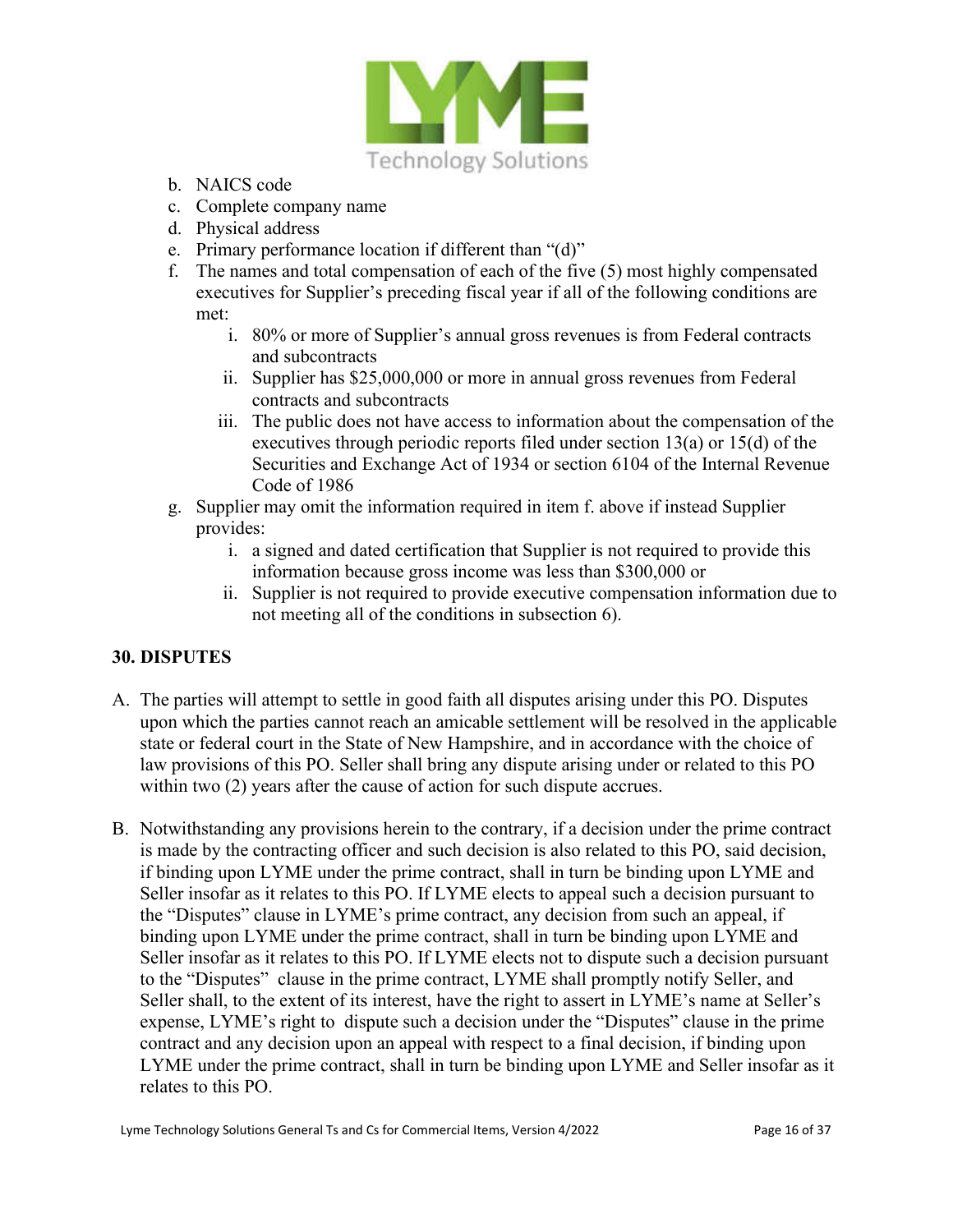

C. The decision of the contracting officer, or if an appeal is taken as above provided, the decision on appeal, shall be final and conclusive between LYME and Seller except that Seller shall have the rights reserved to LYME under the Contract Disputes Act of 1978 to prosecute an appeal to a board or court of competent jurisdiction within the times specified by the Contract Disputes Act of 1978, in LYME's name and at Seller's expense. Any final judgment by the boards or courts, is binding upon LYME and Seller insofar as it relates to this PO. Prior to Seller submitting a claim to be appealed hereunder, Seller shall certify its claim in the form found at FAR 33.207(c) or its successor provisions. Seller agrees to indemnify LYME for any and all losses LYME incurs as a result of Seller's certification. Pending final resolution of any decision, appeal, or judgment in such proceedings, or the settlement of any dispute arising under this PO, Seller shall proceed diligently with the performance of this PO.

#### **31. SURVIVABILITY**

A. This Section and the following Sections shall survive termination of this PO: Section 1. J. (regarding venue and choice of law); Section 1. K. (regarding LYME's rights at law and in equity); Section 8 (Termination for Default); Section 9 (Termination for Convenience); Section 12 (Information Disclosed to LYME); Section 18.B-D (regarding Seller's failure to comply with laws that results in damage to LYME); Section 20 (Public Release of Information); Section 23 (Warranties); Section 25 (Export of Technical Data); Section 30 (Disputes).

## **32. CONFLICT MINERALS**

A. To enable LYME to comply with the **Dodd–Frank Wall Street Reform and Consumer Protection Act** (Pub.L. 111-203, H.R. 4173), supplier is required to report with their proposal and upon contract delivery the existence of any conflict minerals (tantalum, tin, tungsten, and gold) in products to be provided under this Subcontract or Purchase Order. The report will identify the country of origin of any conflict minerals, whether the conflict minerals came from scrap or recycled sources, whether the conflict minerals came from a covered country (Democratic Republic of Congo, Burundi, Central African Republic, Tanzania, Zambia, Angola, Rwanda, South Sudan, and Uganda), whether the conflict minerals from the covered countries

directly or indirectly finance armed groups, and your process for determining and verifying the information provided. If there are any changes to your supply base in regard to this part that affect your certification, you are required to send an amended certification to your LYME buyer. LYME reserves the right to request any additional information on Conflict Minerals associated with this Subcontract or Purchase Order necessary to comply with this legal requirement and supplier will make good faith efforts to provide the requested information.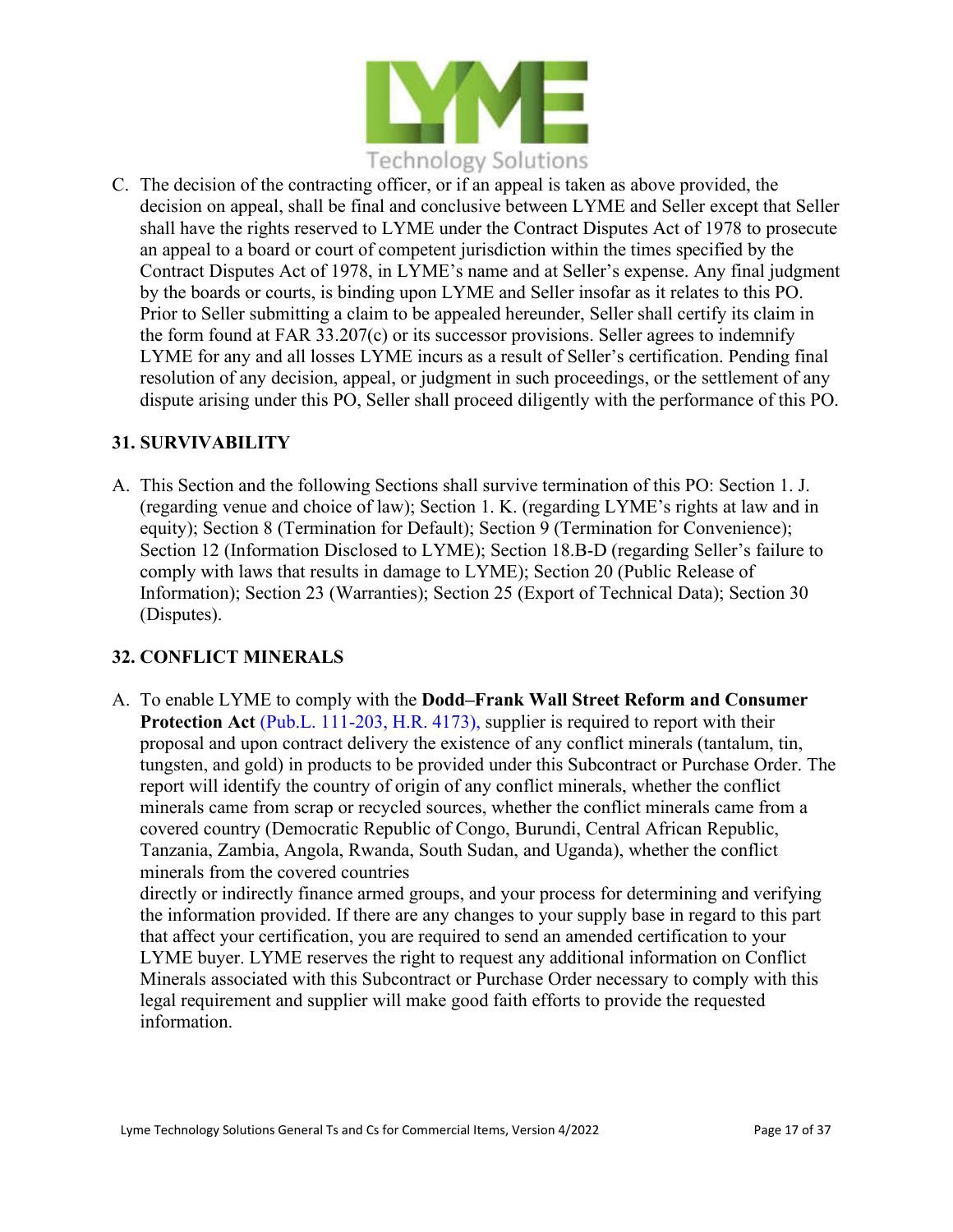

## **33. INCORPORATION OF FEDERAL ACQUISITION REGULATION CLAUSES AND SUPPLEMENTS CLAUSES**

- A. The following clauses are incorporated by reference and constitute binding terms of this PO (and, as to certain clauses, binding conditions of response to this solicitation: See Section 1. A. herein); provided however that any given clause is itself incorporated into the prime contract. These clauses shall be those in effect at issuance of this PO. The FAR and its Supplements are obtainable online at http://www.acqnet.gov/far or from the Superintendent of Documents, U.S. Government Printing Office, Washington, D.C. 20402.
- B. All references to "Disputes" in any FAR clause, or DFARS clause (the FAR Supplement pertaining to purchases for the U.S. Department of Defense and its associated Agencies), incorporated by reference are hereby deleted except as expressly provided elsewhere in this PO or in this solicitation.
- C. Wherever used in the text of these clauses, the terms "Contract" and "Contractor" shall mean this PO and Seller, respectively. Wherever used in the text of these clauses, the terms "Government," "Contracting Officer," and equivalent phrases shall mean LYME, except that clauses identified by \* shall retain the original meaning of those terms as written in FAR; and when identified by \*\* shall not only retain the original meaning of those terms as written in FAR, but shall also mean LYME.

#### D. **The following clauses apply to all solicitations or purchases referencing these General Terms and Conditions:**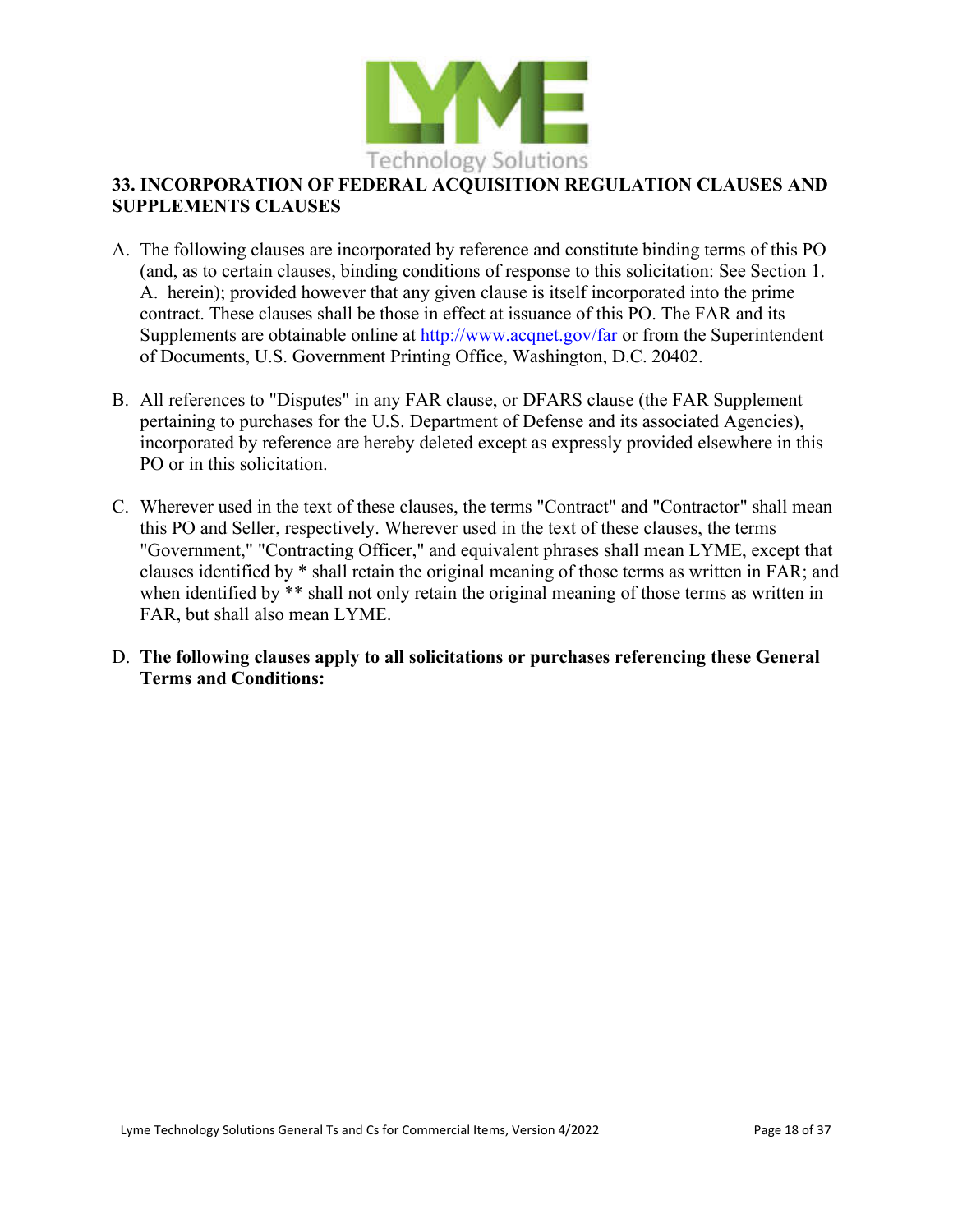

| <b>FAR Clauses</b> |                                                                                                                                      |
|--------------------|--------------------------------------------------------------------------------------------------------------------------------------|
| Clause #           | <b>Clause Title</b>                                                                                                                  |
| 33.207             | <b>Contractor Certification</b>                                                                                                      |
| 52.201-3           | Offeror Representations and Certifications - Commercial Items                                                                        |
| $52.202 - 1$       | Definitions                                                                                                                          |
| 52.203-3           | Gratuities                                                                                                                           |
| 52.203-2           | Certificate of Independent Price Determination                                                                                       |
| 52.203-5           | <b>Covenant Against Contingent Fees</b>                                                                                              |
| 52.203-6           | Restrictions on Subcontractor Sales to the Government                                                                                |
| 52.203-6 Alt 1     | Restrictions on Subcontractor Sales to the Government Alternate 1                                                                    |
| 52.203-7           | Anti-Kickback Procedures (for procurement actions exceeding \$150,000)                                                               |
| 52.203-8           | Cancellation, Rescission, and Recovery of Funds for Illegal or Improper Activity                                                     |
| 52.203-10          | Price or Fee Adjustment for Illegal or Improper Activity                                                                             |
| 52.203-11          | Certification and Disclosure Regarding Payments to Influence Certain Federal Transactions.                                           |
| 52.203-12          | Limitation on Payments to Influence Certain Federal Transactions (for procurement actions<br>exceeding \$150,000)                    |
| 52.203-13          | Contractor Code of Business Ethics and Conduct                                                                                       |
| 52.203-14          | Display of Hotline Poster(s)                                                                                                         |
| 52.203-15          | Whistleblower Protections Under the American Recovery and Reinvestment Act of 2009                                                   |
| 52.203-16          | Preventing Personal conflicts of Interest for Employees Performing Acquisition functions                                             |
| 52.203-17          | Contractor Employee Whistleblower Rights and Requirement To Inform Employees of<br>Whistleblower Rights                              |
| 52.203-18          | Prohibition in Contracting with Entities that Require Certain Internal Confidentiality Agreements or<br>Statements                   |
| 52.203-19          | Prohibition on Requiring Certain Internal Confidentiality Agreements or Statements                                                   |
| 52.204-2           | <b>Security Requirements</b>                                                                                                         |
| 52.204-4           | Printed or Copied Double-Sided on Postconsumer Fiber Content Paper                                                                   |
| 52.204-5           | Women-Owned Business (Other than Small Business)                                                                                     |
| 52.204-7           | System for Award Management                                                                                                          |
| 52.204-8           | Annual Representations and Certifications                                                                                            |
| 52.204-9           | Personal Identity Verification of Contractor Personnel                                                                               |
| 52.204-10          | Reporting Executive Compensation and First-Tier Subcontract Awards                                                                   |
| 52.204-13          | System for Award Management Maintenance                                                                                              |
| 52.204-14          | <b>Service Contract Reporting Requirements</b>                                                                                       |
| 52.204-15          | Service Contract Reporting Requirements for Indefinite-Delivery Contracts                                                            |
| 52.204-16          | Commercial and Government Entity Code Reporting                                                                                      |
| 52.204-18          | Commercial and Government Entity Code Maintenance                                                                                    |
| 52.204-19          | Incorporation by Reference of Representations and Certifications                                                                     |
| 52.204-21          | Basic Safeguarding of Covered Contractor Information Systems                                                                         |
| 52.204-22          | Alternative Line Item Proposal                                                                                                       |
| 52.204-23          | Prohibition on Contracting for Hardware, Software, and Services Developed or Provided by<br>Kaspersky Lab and Other Covered Entities |
|                    | Representation Regarding Certain Telecommunications and Video Surveillance Services or                                               |
| 52.204-24          | Equipment                                                                                                                            |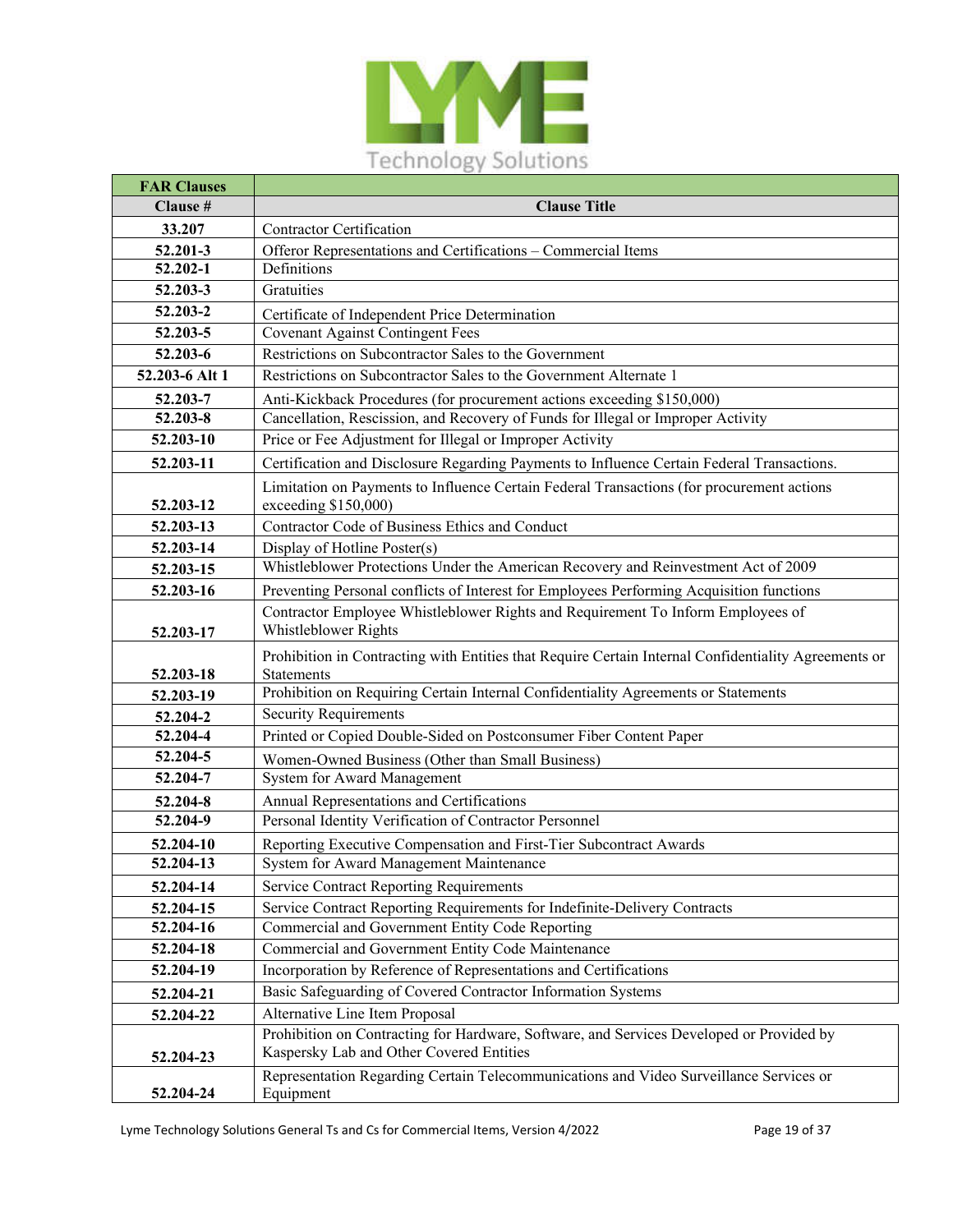

| <b>FAR Clauses</b> |                                                                                                                                                                                                                                                                                                                                                                                                                                                                                                                                                                                                                                                                                                                                                                                                                                                                                                                                                                                                                                                                                                                                                                                                                                                                                                                                                                                                                                                                                                                                                                                                                                                                                                                                                                                                                                                         |
|--------------------|---------------------------------------------------------------------------------------------------------------------------------------------------------------------------------------------------------------------------------------------------------------------------------------------------------------------------------------------------------------------------------------------------------------------------------------------------------------------------------------------------------------------------------------------------------------------------------------------------------------------------------------------------------------------------------------------------------------------------------------------------------------------------------------------------------------------------------------------------------------------------------------------------------------------------------------------------------------------------------------------------------------------------------------------------------------------------------------------------------------------------------------------------------------------------------------------------------------------------------------------------------------------------------------------------------------------------------------------------------------------------------------------------------------------------------------------------------------------------------------------------------------------------------------------------------------------------------------------------------------------------------------------------------------------------------------------------------------------------------------------------------------------------------------------------------------------------------------------------------|
| Clause #           | <b>Clause Title</b>                                                                                                                                                                                                                                                                                                                                                                                                                                                                                                                                                                                                                                                                                                                                                                                                                                                                                                                                                                                                                                                                                                                                                                                                                                                                                                                                                                                                                                                                                                                                                                                                                                                                                                                                                                                                                                     |
|                    | Prohibition on Contracting for Certain Telecommunications and Video Surveillance Services or                                                                                                                                                                                                                                                                                                                                                                                                                                                                                                                                                                                                                                                                                                                                                                                                                                                                                                                                                                                                                                                                                                                                                                                                                                                                                                                                                                                                                                                                                                                                                                                                                                                                                                                                                            |
| 52.204-25          | Equipment                                                                                                                                                                                                                                                                                                                                                                                                                                                                                                                                                                                                                                                                                                                                                                                                                                                                                                                                                                                                                                                                                                                                                                                                                                                                                                                                                                                                                                                                                                                                                                                                                                                                                                                                                                                                                                               |
| 52.204-26          | Covered Telecommunications Equipment or Service Representation                                                                                                                                                                                                                                                                                                                                                                                                                                                                                                                                                                                                                                                                                                                                                                                                                                                                                                                                                                                                                                                                                                                                                                                                                                                                                                                                                                                                                                                                                                                                                                                                                                                                                                                                                                                          |
| 52.207-3           | Right of First Refusal of Emloyment                                                                                                                                                                                                                                                                                                                                                                                                                                                                                                                                                                                                                                                                                                                                                                                                                                                                                                                                                                                                                                                                                                                                                                                                                                                                                                                                                                                                                                                                                                                                                                                                                                                                                                                                                                                                                     |
| 52.207-5           | Option to Purchase Equipment                                                                                                                                                                                                                                                                                                                                                                                                                                                                                                                                                                                                                                                                                                                                                                                                                                                                                                                                                                                                                                                                                                                                                                                                                                                                                                                                                                                                                                                                                                                                                                                                                                                                                                                                                                                                                            |
| 52.208-8           | Required Sources for Helium and Helium Usage Data                                                                                                                                                                                                                                                                                                                                                                                                                                                                                                                                                                                                                                                                                                                                                                                                                                                                                                                                                                                                                                                                                                                                                                                                                                                                                                                                                                                                                                                                                                                                                                                                                                                                                                                                                                                                       |
| 52.208-9           | Contractor Use of Mandatory Supply or Services                                                                                                                                                                                                                                                                                                                                                                                                                                                                                                                                                                                                                                                                                                                                                                                                                                                                                                                                                                                                                                                                                                                                                                                                                                                                                                                                                                                                                                                                                                                                                                                                                                                                                                                                                                                                          |
| 52.209-4           | First Art Approval Government Testing                                                                                                                                                                                                                                                                                                                                                                                                                                                                                                                                                                                                                                                                                                                                                                                                                                                                                                                                                                                                                                                                                                                                                                                                                                                                                                                                                                                                                                                                                                                                                                                                                                                                                                                                                                                                                   |
|                    | Certification Regarding Debarment, Suspension, Proposed Debarment, and Other Responsibility<br>Matters<br>(A) By either submitting its proposal/quotation<br>or accepting this order, Seller shall be deemed to have certified, to the best of its knowledge and<br>belief, that:<br>(1) Seller and/or any of its Principals (as<br>defined in FAR 52.209-5):<br>(a) Are not presently debarred, suspended, proposed for debarment, or declared ineligible for the<br>award of contracts by any Federal agency;<br>(b) Have not within a three-year period preceding this offer, been convicted of or had a civil<br>judgment rendered against them for: commission of fraud or a criminal offense in connection with<br>obtaining, attempting to obtain, or performing a public (Federal, state, or local) contract or<br>subcontract; violation of Federal or antitrust statutes relating to the submission of offers; or<br>commission of embezzlement, theft, forgery, bribery, falsification or destruction of records, making<br>false statements, or receiving stolen property; and<br>(c) Are not presently indicated for otherwise criminally or civilly charged by a government entity<br>with, commission of any of the offenses enumerated in subdivision $(A) (1) (b)$ of this provision.<br>(2) That it has not within a three-year period preceding this offer had any contract terminated for<br>default by any Federal agency.<br>(B) Seller shall provide immediate written notice to LYME's Buyer if, any time prior to award of<br>any order it learns that its certification was erroneous, when submitted, or has become erroneous by<br>reason of changed circumstances.<br>(C) The certification in paragraph (A) of this provision is a material representation of fact upon<br>which reliance was placed in making the award. |
| 52.209-5           |                                                                                                                                                                                                                                                                                                                                                                                                                                                                                                                                                                                                                                                                                                                                                                                                                                                                                                                                                                                                                                                                                                                                                                                                                                                                                                                                                                                                                                                                                                                                                                                                                                                                                                                                                                                                                                                         |
| 52.209-6           | Protecting the Government's Interest When Subcontracting with Contractors Debarred, Suspended,<br>or Proposed for Debarment                                                                                                                                                                                                                                                                                                                                                                                                                                                                                                                                                                                                                                                                                                                                                                                                                                                                                                                                                                                                                                                                                                                                                                                                                                                                                                                                                                                                                                                                                                                                                                                                                                                                                                                             |
| 52.209-7           | <b>Information Regarding Responsibility Matters</b>                                                                                                                                                                                                                                                                                                                                                                                                                                                                                                                                                                                                                                                                                                                                                                                                                                                                                                                                                                                                                                                                                                                                                                                                                                                                                                                                                                                                                                                                                                                                                                                                                                                                                                                                                                                                     |
| 52.209-9           | Updates of Publicly Available Information Regarding Responsibility Matters                                                                                                                                                                                                                                                                                                                                                                                                                                                                                                                                                                                                                                                                                                                                                                                                                                                                                                                                                                                                                                                                                                                                                                                                                                                                                                                                                                                                                                                                                                                                                                                                                                                                                                                                                                              |
| 52.209-10          | Prohibition on Contracting With Inverted Domestic Corporations                                                                                                                                                                                                                                                                                                                                                                                                                                                                                                                                                                                                                                                                                                                                                                                                                                                                                                                                                                                                                                                                                                                                                                                                                                                                                                                                                                                                                                                                                                                                                                                                                                                                                                                                                                                          |
| 52.210-1           | Market Research                                                                                                                                                                                                                                                                                                                                                                                                                                                                                                                                                                                                                                                                                                                                                                                                                                                                                                                                                                                                                                                                                                                                                                                                                                                                                                                                                                                                                                                                                                                                                                                                                                                                                                                                                                                                                                         |
| 52.211-5           | <b>Material Requirements</b>                                                                                                                                                                                                                                                                                                                                                                                                                                                                                                                                                                                                                                                                                                                                                                                                                                                                                                                                                                                                                                                                                                                                                                                                                                                                                                                                                                                                                                                                                                                                                                                                                                                                                                                                                                                                                            |
| 52.211-7           | Alternatives to Government-Unique Standards                                                                                                                                                                                                                                                                                                                                                                                                                                                                                                                                                                                                                                                                                                                                                                                                                                                                                                                                                                                                                                                                                                                                                                                                                                                                                                                                                                                                                                                                                                                                                                                                                                                                                                                                                                                                             |
| 52.211-8           | Time of Delivery                                                                                                                                                                                                                                                                                                                                                                                                                                                                                                                                                                                                                                                                                                                                                                                                                                                                                                                                                                                                                                                                                                                                                                                                                                                                                                                                                                                                                                                                                                                                                                                                                                                                                                                                                                                                                                        |
| 52.211-11          | Commencement, Prosecution, and Completion of Work                                                                                                                                                                                                                                                                                                                                                                                                                                                                                                                                                                                                                                                                                                                                                                                                                                                                                                                                                                                                                                                                                                                                                                                                                                                                                                                                                                                                                                                                                                                                                                                                                                                                                                                                                                                                       |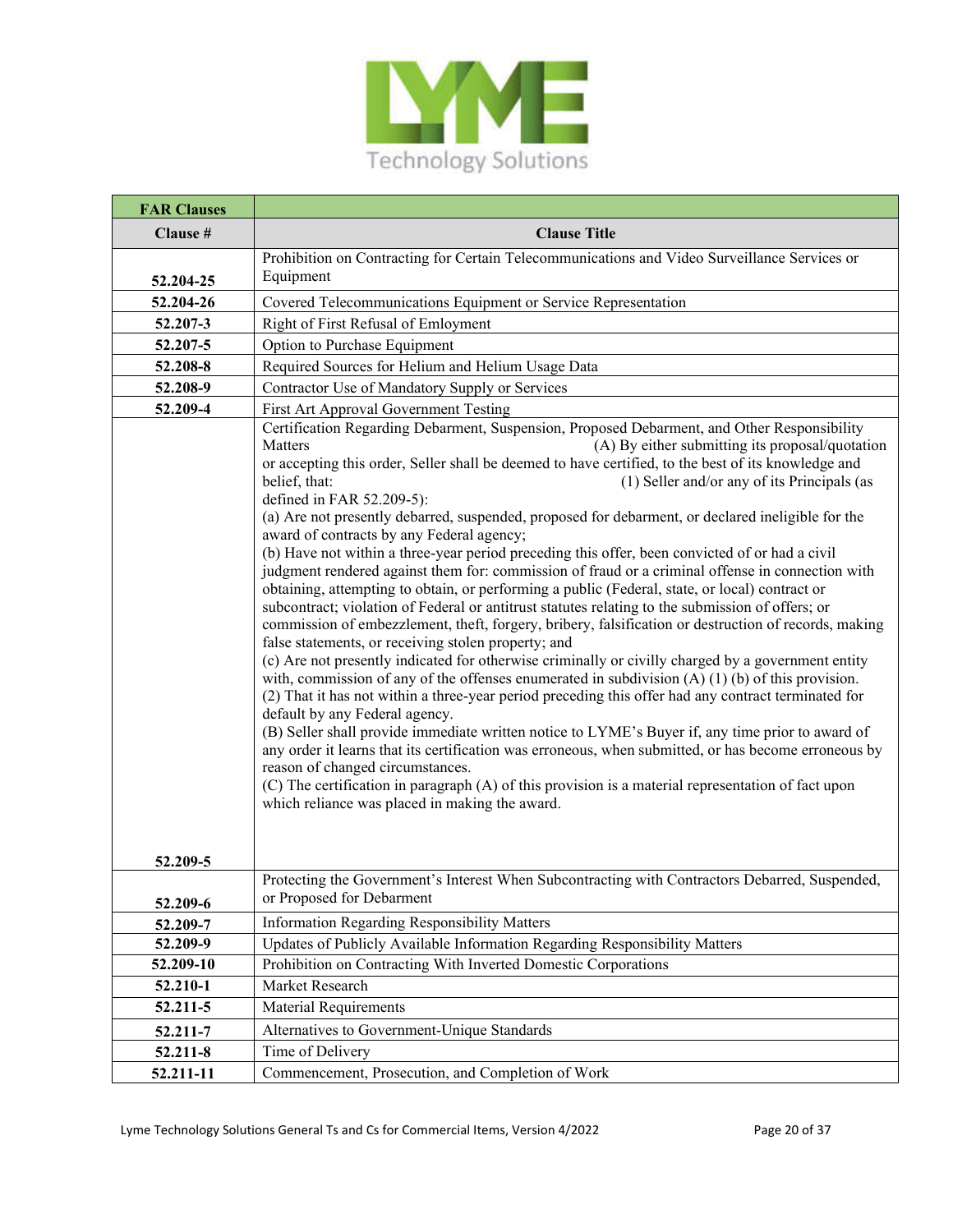

| <b>FAR Clauses</b> |                                                                                                                                       |
|--------------------|---------------------------------------------------------------------------------------------------------------------------------------|
| Clause #           | <b>Clause Title</b>                                                                                                                   |
| 52.211-14          | Notice of Priority Rating for National Defense, Emergency Preparedness, and Energy Program Use                                        |
|                    |                                                                                                                                       |
|                    | Defense Priority and Allocation Requirements. If this PO is a "rated PO" as indicated by a DPAS                                       |
|                    | rating elsewhere in this PO, Seller will follow all the provisions of the Defense Priorities and                                      |
|                    | Allocation System regulation (15CFR350). Seller shall accept or reject it in writing promptly, within                                 |
|                    | five (5) working days after receipt thereof if DX-rated or ten (10) working days if DO-rated, per 15                                  |
| 52.211-15          | CFR 350.13(d).                                                                                                                        |
| 52.211-17          | Delivery of Excess Quantities                                                                                                         |
| 52.212-1           | Instructions to Offerers - Commercial Items                                                                                           |
| 52.212-3           | Offeror Representations and Certifications-Commercial Products and Commercial Services                                                |
| 52.212-4           | Contract Terms and Conditions - Commercial Items                                                                                      |
|                    | Contract Terms and Conditions Required to Implement Statutes or Executive Orders - Commercial                                         |
| 52.212-5           | Items                                                                                                                                 |
| 52.213-3           | Notice to Supplier                                                                                                                    |
| 52.213-4           | Terms and Conditions Simplified Acquisitions                                                                                          |
| 52.214-26          | Audit and Records - Sealed Bidding                                                                                                    |
| 52.214-27          | Preice Reduction for Defective Cost or Pricing Data- Modification - Sealed Bidding                                                    |
| 52.214-28          | Subcontractor Cost or Pricing Data-Modification-Sealed Bidding                                                                        |
| 52.214-34          | Submission of Offers in the English Language                                                                                          |
| 52.214-35          | Submission of Offers in US Currency                                                                                                   |
| 52.215-1           | Instructions to Offerers - Competitive Acquisition                                                                                    |
| 52.215-2           | Audit and Records - Negotiation                                                                                                       |
| 52.215-2 Alt I     | Audit and Records - Negotiation Alternate I                                                                                           |
| 52.215-8           | Order of Precedence - Uniform Contract Format                                                                                         |
| 52.215-9           | Changes or Additions to Make-or-Buy Program                                                                                           |
| 52.215-10          | Price Reduction for Defective Certified Cost or Pricing Data                                                                          |
| 52.215-11          | Price Reduction for Defective Certified Cost or Pricing Data - Modifications                                                          |
| 52.215-12          | Subcontractor Certified Cost or Pricing Data                                                                                          |
| 52.215-13          | Subcontractor Certified Cost or Pricing Data - Modifications                                                                          |
| 52.215-14          | <b>Integrity of Unit Prices</b>                                                                                                       |
| 52.215-15          | Pension Adjustments and Asset Reversions                                                                                              |
| 52.215-16          | Facilities Capital Cost of Money                                                                                                      |
| 52.215-17          | Waiver of Facilities Capital Cost of Money                                                                                            |
| 52.215-18          | Reversion or Adjustment of Plans for Postretirement Benefits (PRB) Other Than Pensions                                                |
| 52.215-19          | Notification of Ownership Changes                                                                                                     |
| 52.215-20          | Requirements for Certified Cost or Pricing Data and Data Other Than Certified Cost or Pricing Data                                    |
| 52.215-21          | Requirements for Certified Cost or Pricing Data and Data Other Than Certified Cost or Pricing Data<br>- Modifications                 |
| 52.215-21 Alt I-IV | Requirements for Certified Cost or Pricing Data and Data Other Than Certified Cost or Pricing Data<br>- Modifications, Alternates I-V |
| 52.215-22          | Limitations on Pass-Through Charges--Identification of Subcontract Effort                                                             |

Lyme Technology Solutions General Ts and Cs for Commercial Items, Version 4/2022 Page 21 of 37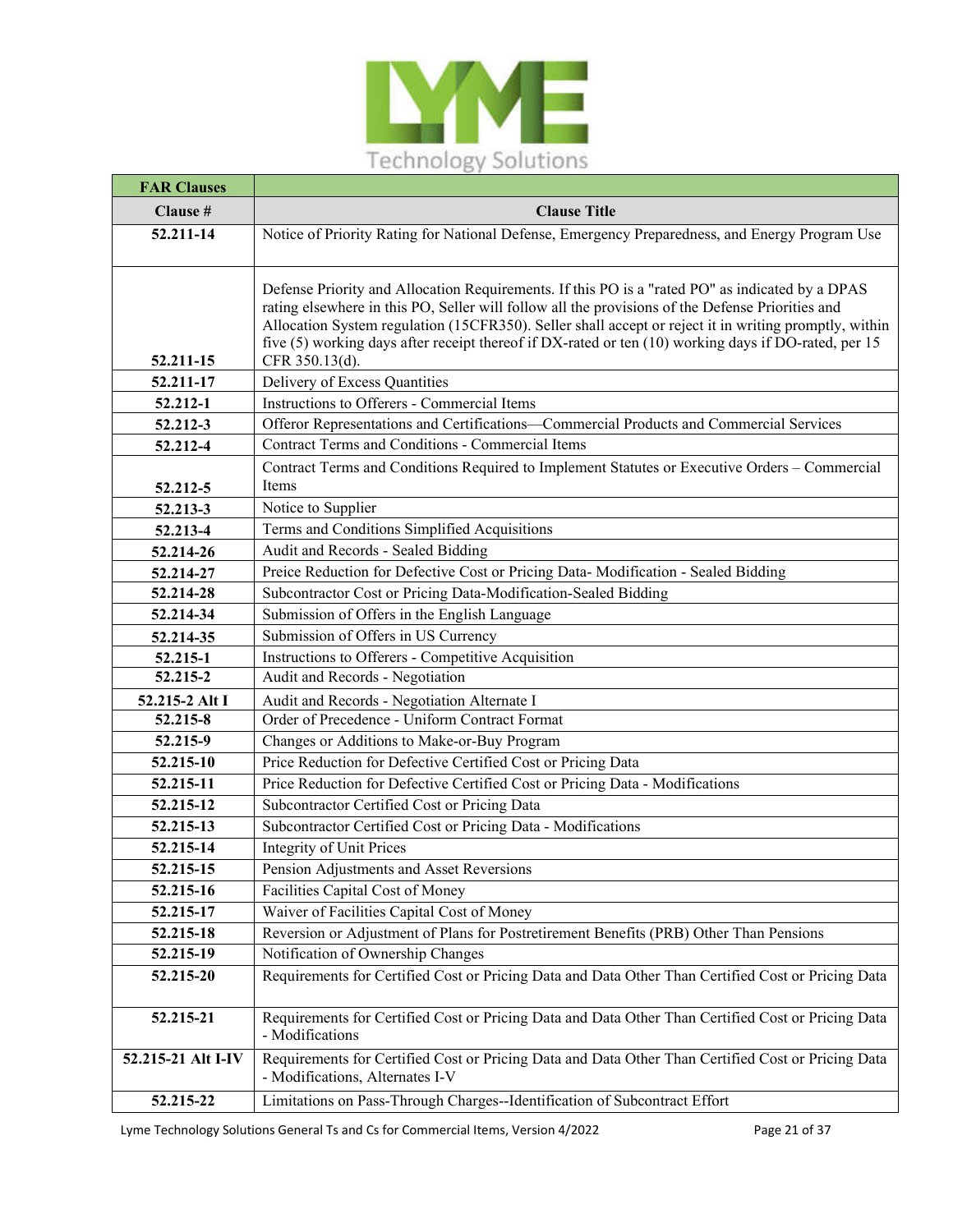

| <b>FAR Clauses</b>      |                                                                                                                  |
|-------------------------|------------------------------------------------------------------------------------------------------------------|
| Clause #                | <b>Clause Title</b>                                                                                              |
| 52.215-23               | Limitations on Pass-Through Charges                                                                              |
| 52.215-23 Alt I         | Limitations on Pass-Through Charges, Alternate I                                                                 |
| 52.215-24               | Subcontractor Cost or Pricing Data                                                                               |
| 52.215-25               | Instructions to Offerers - Competitive Acquisition                                                               |
| $\overline{52.216} - 4$ | Economic Price Adjustment - Labor and Material                                                                   |
| 52.216-5                | Price Redetermination - Prospective                                                                              |
| 52.216-6                | Price Redetermination - Retroactive                                                                              |
| 52.216-7                | Allowable Cost and Payment                                                                                       |
| 52.216-8                | <b>Fixed Fee</b>                                                                                                 |
| 52.216-10               | <b>Incentive Fee</b>                                                                                             |
| 52.216-11               | Cost Contract - No Fee                                                                                           |
| 52.216-12               | Cost Sharing Contract - No Fee                                                                                   |
| $52.216 - 16$           | Price Redetermination - Retroactive                                                                              |
| 52.216-16 Alt I         | Incentive Price Revision - Firm Target Alternate I                                                               |
| 52.216-17               | Incentive Price Revision - Successive Targets                                                                    |
| 52.216-17 Alt I         | Incentive Price Revision - Successive Targets Alternate I                                                        |
| 52.216-18               | Ordering                                                                                                         |
| 52.216-19               | <b>Order Limitations</b>                                                                                         |
| 52.216-22               | <b>Indefinite Quantity</b>                                                                                       |
| 52.216-24               | Limitation of Government Liability                                                                               |
| 52.216-25               | <b>Contract Definitization</b>                                                                                   |
| 52.216-26               | Payments of Allowable Costs Before Definitization                                                                |
| 52.216-28               | Subcontractor Cost or Pricing Data-Modification - Sealed Bidding                                                 |
| 52.216-34               | Submission of Offers in the English Language                                                                     |
| 52.217-2                | Cancellation Under Multi-Year Contracts                                                                          |
| 52.217-5                | <b>Evaluation of Options</b>                                                                                     |
| 52.217-8                | Option to Extend Services                                                                                        |
| 52.217-9                | Option to Extend the Term of the Contract                                                                        |
| 52.219-1                | <b>Small Business Program Representations</b>                                                                    |
| 52.219-4                | Notice of Price Evaluation Preference for Hubzone Small Business Concerns                                        |
| 52.219-6                | Notice of Total Small Business Set Aside                                                                         |
|                         | Utilization of Small Business Concerns (Applies only if this PO offers further subcontracting                    |
| 52.219-8                | opportunities)                                                                                                   |
| 52.219-9                | Small Business Subcontracting Plan (if order exceeds 750k and supplier is large business)                        |
| 52.219-9 Alt II         | Small Business Subcontracting Plan (if order exceeds 750k and supplier is large business), Alternate<br>$\rm II$ |
| 52.219-10               | Incentive Subcontracting Program                                                                                 |
| 52.219-14               | Limitations of Subcontracting                                                                                    |
| 52.219-16               | Liquidated Damages - Subcontracting Plan                                                                         |
| 52.219-25               | Small Disadvantages Business Participation Program - Disadvantaged Status and Reporting                          |
| 52.219-28               | Post-Award Small Business Program Rerepresentation                                                               |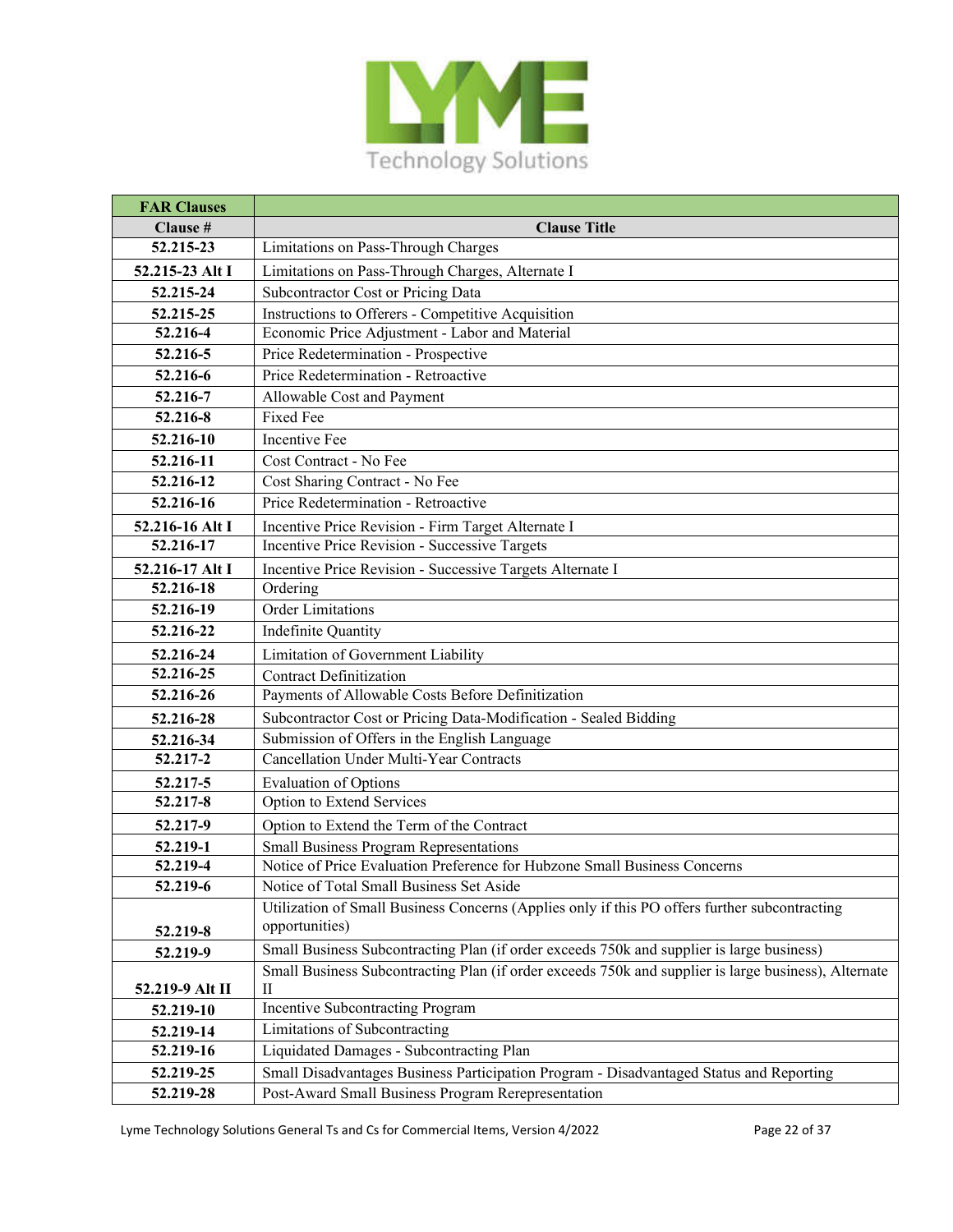

| <b>FAR Clauses</b> |                                                                             |
|--------------------|-----------------------------------------------------------------------------|
| Clause #           | <b>Clause Title</b>                                                         |
| 52.221-1           | Notice to the Government of Labor Disputes                                  |
| 52.221-5           | <b>Material Requirements</b>                                                |
| 52.222-1           | Notice to the Government of Labor Disputes                                  |
| 52.222-2           | Payment for Overtime Premiums                                               |
| 52.222-3           | <b>Convict Labor</b>                                                        |
| 52.222-4           | Contract Work Hours and Safety Standards                                    |
| 52.222-6           | <b>Construction Wage Rate Requirements</b>                                  |
| 52.222-7           | Withholding Funds                                                           |
| 52.222-8           | Payrolls and Basic Records                                                  |
| 52.222-9           | Apprentices and Trainees                                                    |
| 52.222-10          | Compliance with Copeland Act                                                |
| 52.222-11          | Subcontracts (Labor Standards)                                              |
| 52.222-12          | <b>Contract Termination - Debarment</b>                                     |
| 52.222-13          | Compliance with Davis Bacon Act                                             |
| 52.222-14          | Disputes with Labor Standards                                               |
| 52.222-15          | Certification of Eligibility                                                |
| 52.222-16          | Approval of Wage Rates                                                      |
| 52.222-17          | Nondisplacement of Qualified Workers                                        |
| 52.222-18          | Certification Regarding Knowledge of Child Labor for Listed End Products.   |
| 52.222-19          | Child Labor - Cooperation with Authorities and Remedies                     |
| 52.222-20          | Contracts for Materials, Supplies, Articles, and Equipment                  |
| 52.222-21          | Prohibition of Segregated Facilities                                        |
| 52.222-22          | Previous Contracts and Compliance Reports                                   |
| 52.222-24          | Fair Labor Standards Act and Service Contract Act - Price Adjustment        |
| 52.222-25          | Certification of Affirmative Action Compliance                              |
| 52.222-26          | <b>Equal Opportunity</b>                                                    |
| 52.222-26 Alt I    | Equal Opportunity - Alternate I                                             |
| 52.222-27          | Affirmative Action Compliance Requirements for Construction (over \$10,000) |
| 52.222-29          | Notification of visa denial                                                 |
| 52.222-32          | Performance-Based Payments                                                  |
| 52.222-33          | Notice of Requirement for Project Labor Agreement                           |
| $52.222 - 34$      | Project Labor Agreement                                                     |
| 52.222-35          | Equal Opportunity for Veterans                                              |
| 52.222-35 Alt I    | Equal Opportunity for Veterans - Alternate I                                |
| 52.222-36          | Equal Opportunity for Workers with Disabilities                             |
| 52.222-36 Alt I    | Equal Opportunity for Workers with Disabilities - Alternate I               |
| 52.222-37          | <b>Employment Reports on Veterans</b>                                       |
| 52.222-38          | Compliance with Veteran's Employment Reporting Requirements                 |
| 52.222-39          | Notification of Employee Rights Concerning Payment of Union Dues or Fees    |
| 52.222-40          | Notification of Employee Rights under the National Labor Relations Act      |
| 52.222-41          | Service Contract Labor Standards                                            |

Lyme Technology Solutions General Ts and Cs for Commercial Items, Version 4/2022 Page 23 of 37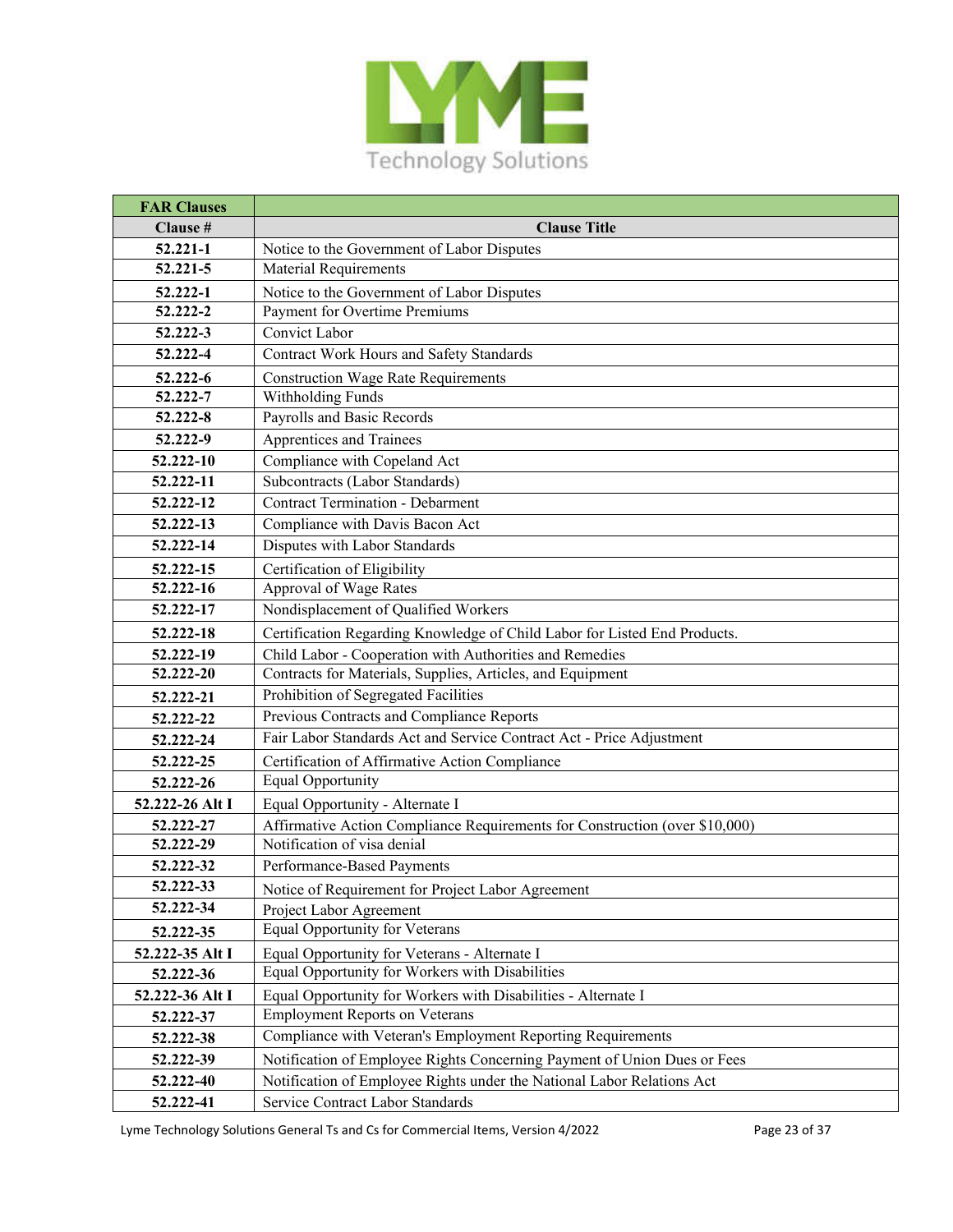

| <b>FAR Clauses</b> |                                                                                                            |
|--------------------|------------------------------------------------------------------------------------------------------------|
| Clause #           | <b>Clause Title</b>                                                                                        |
| 52.222-42          | Statement of Equivalent Rates for Federal Hires                                                            |
|                    | Fair Labor Standards Act and Service Contract Labor Standards-Price                                        |
| 52.222-43          | Adjustment (Multiple Year and Option Contracts)                                                            |
|                    | Fair Labor Standard Act and Service Contract Labor Standards-Price                                         |
| 52.222-44          | Adjustment                                                                                                 |
| 52.222-46          | Evaluation of Compensation for Professional Employees                                                      |
| 52.222-47          | Serivce Contract Act (SCA) Minimum Wages and Fringe Benefits                                               |
|                    | Exemption from Application of the Service Contract Act to Contracts for Maintenance, Calibration           |
| 52.222-48          | of Certain Equipment - Certification                                                                       |
| 52.222-49          | Service Contract Act-Place of Performance                                                                  |
| 52.222-50          | Combating Trafficking in Persons                                                                           |
| 52.222-50 Alt I    | Combating Trafficking in Persons Alternate I                                                               |
|                    | Exemption from Application of the Service Contract Act to Contracts for Maintenance, Calibration           |
| 52.222-51          | of Certain Equipment - Certification                                                                       |
|                    | Exemption from Application of the Service Contract At to Contracts for Certain Services -<br>Certification |
| 52.222-52          | Exemption from Application of the Service Contract Labor Standards to Contracts for Certain                |
| 52.222-53          | Services                                                                                                   |
| 52.222-54          | <b>Employment Eligibility Verification</b>                                                                 |
| 52.222-55          | Minimum Wages under Executive Order 13658                                                                  |
| 52.222-56          | Certification Regarding Trafficking in Persons Compliance Plan                                             |
| 52.222-62          | Paid Sick Leave Under Executive Order 13706                                                                |
| 52.222-99          | Notification Of Employee Rights Under The National Labor Relations Act                                     |
| 52.223-1           | <b>Biobased Product Certification</b>                                                                      |
| 52.223.2           | Affirmative Procurement of Biobased Products Under Service and Construction Contracts                      |
| 52.223-3           | Hazardous Material Identification and Material Safety Data                                                 |
| 52.223-4           | Recovered Material Certification                                                                           |
| 52.223-5           | Pollution Prevention and Right-to-Know Information                                                         |
| 52.223-5 Alt I     | Pollution Prevention and Right-to-Know Information - Alternate I                                           |
| 52.223-6           | Drug-Free Workplace                                                                                        |
| 52.223-7           | Notice of Radioactive Material                                                                             |
| 52.223-9           | Estimate of Percentage of Recovered Material Content for EPA-Designated Items                              |
| 52.223-10          | <b>Waste Reduction Program</b>                                                                             |
| 52.223-11          | <b>Ozone-Depleting Substances</b>                                                                          |
| 52.223-12          | Refrigeration Equipment and Air Conditioners                                                               |
| 52.223-13          | Certification of Toxic Chemical Release Reporting                                                          |
| 52.223-14          | Toxic Chemical Release Reporting                                                                           |
| 52.223-15          | Energy Efficiency in Energy-Consuming Products                                                             |
| 52.223-16          | Acquisition of EPEAT-Registered Personal Computer Products and Alternate 1                                 |
| 52.223-16 Alt I    | Acquisition of EPEAT (R) - Registered Personal Computer Products - Alternate I                             |
| 52.223-17          | Affirmative Procurement of EPA-Designated Items in Service and Construction Contracts                      |
| 52.223-18          | Encouraging Contractor Policies To Ban Text Messaging While Driving                                        |

Lyme Technology Solutions General Ts and Cs for Commercial Items, Version 4/2022 Page 24 of 37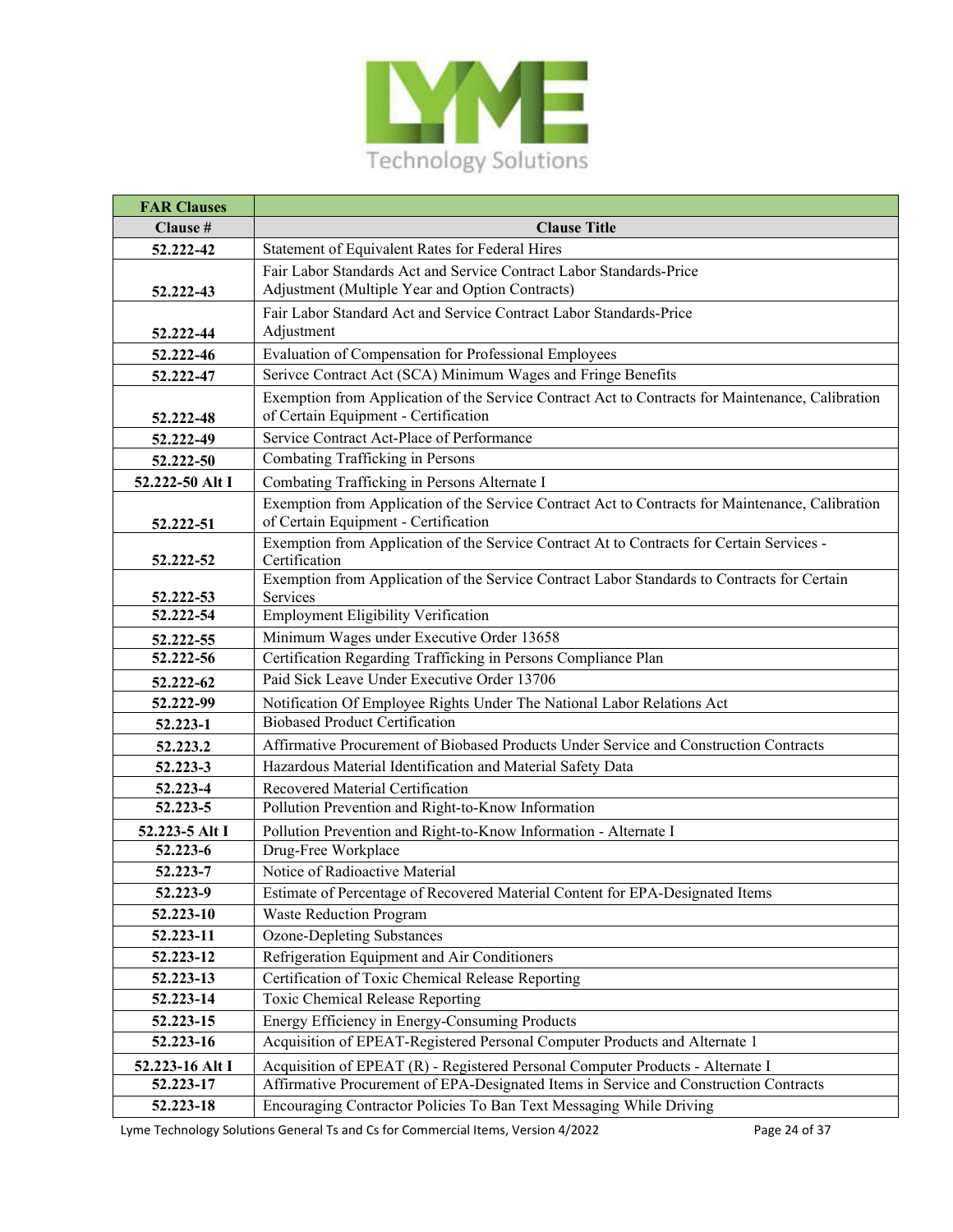

| <b>FAR Clauses</b> |                                                                                                                                                                                                                              |
|--------------------|------------------------------------------------------------------------------------------------------------------------------------------------------------------------------------------------------------------------------|
| Clause #           | <b>Clause Title</b>                                                                                                                                                                                                          |
| 52.223-22          | Public Disclosure of Greenhouse Gas Emissions and Reduction Goals                                                                                                                                                            |
| 52.223-99          | Ensuring Adequate COVID Safety Protocols for Federal Contractors                                                                                                                                                             |
| 52.224-1           | Privacy Act Notification                                                                                                                                                                                                     |
| 52.224-2           | Privacy Act                                                                                                                                                                                                                  |
| 52.224-3           | Privacy Training                                                                                                                                                                                                             |
| 52.224-3 Alt I     | Privacy Training Alternate I                                                                                                                                                                                                 |
| 52.225-1           | <b>Buy American-Supplies</b>                                                                                                                                                                                                 |
| 52.225-2           | Buy American Certificate                                                                                                                                                                                                     |
| 52.225-3, and Alts | Buy American Free Trade Agreements Israeli Trade Act, Alternates I, II                                                                                                                                                       |
| I, II              | Buy American Free Trade Agreements Israeli Trade Act Certificate                                                                                                                                                             |
| 52.225-4           |                                                                                                                                                                                                                              |
| 52.225-5           | <b>Trade Agreements</b>                                                                                                                                                                                                      |
| 52.225-6           | Trade Agreements Certificate                                                                                                                                                                                                 |
| 52.225-8           | Duty-Free Entry                                                                                                                                                                                                              |
| 52.225-9           | Buy American Act - Construction Materials                                                                                                                                                                                    |
| 52.225-10          | Notice of Buy American Act / Balance of Payments Program Requirement - Construction Materials                                                                                                                                |
| 52.225.11          | Buy American-Construction Materials under Trade Agreements                                                                                                                                                                   |
| 52.225-13          | Restrictions on Certain Foreign Purchases                                                                                                                                                                                    |
| 52.225-14          | Inconsistency Between English Version and Translation of Contract                                                                                                                                                            |
| 52.225-18          | Place of Manufacturer (Applicable to Solicitations)                                                                                                                                                                          |
| 52.225-19          | Contractor Personnel in a Designated Operational Area or Supporting Diplomatic or Consular<br>Mission Outside the United States                                                                                              |
| 52.225-20          | Prohibition on Conducting Restricted Business Operation in Sudan Certification.                                                                                                                                              |
| 52.225-21          | Required Use of American Iron, Steel, Manufactured Materials-Buy American Act Construction<br>Materials                                                                                                                      |
| 52.225-22          | Notice of Required Use of American Iron, Steel, Manufactured Materials- Buy American Act<br>ConstructionNotice of Required Use of American Iron, Steel, Manufactured Materials-Buy<br>American Act Construction<br>Materials |
| 52.225-23          | Required Use of American Iron, Steel, Mfg'd Matls- Buy American Act Construction Matls Under<br><b>Trade Agreements</b>                                                                                                      |
| 52.225-24          | Notice of Required Use of American Iron, Steel, Manufactured Materials- Buy American Act<br><b>Construction Materials Under Trade Agreements</b>                                                                             |
| 52.225-25          | Prohibition on Contracting with Entities Engaging in Certain Activities or Transactions Relating to<br>Iran - Representation and Certification                                                                               |
| 52.225-26          | Contractors Performing Private Security Functions Outside the United States                                                                                                                                                  |
| 52.226-1           | Utilization of Indian Organizations, Indian Owned Economic Enterprises                                                                                                                                                       |
| 52.226-6           | Promoting Excess Food Donation to Nonprofit Organizations                                                                                                                                                                    |
| 52.227-1           | Authorization and Consent                                                                                                                                                                                                    |
| 52.227-1 Alt I     | Authorization and Consent -- Alternate I                                                                                                                                                                                     |
| 52.227-2           | Notice and Assistance Regarding Patent and Copyright Infringement                                                                                                                                                            |

Lyme Technology Solutions General Ts and Cs for Commercial Items, Version 4/2022 Page 25 of 37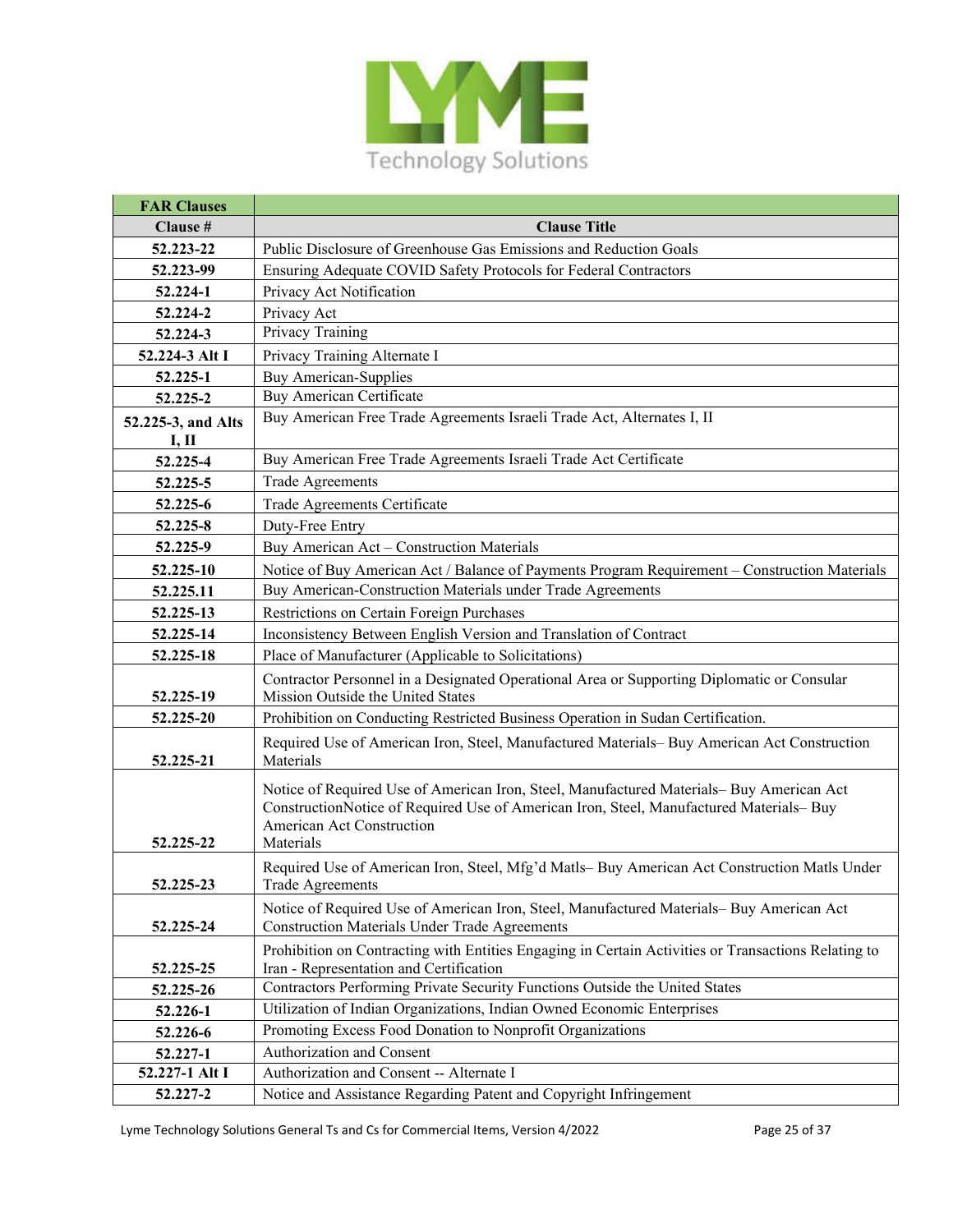

| <b>FAR Clauses</b>  |                                                                                 |
|---------------------|---------------------------------------------------------------------------------|
| Clause #            | <b>Clause Title</b>                                                             |
| 52.227-3            | Patent Indemnity                                                                |
| 52.227-3 Alt I      | Patent Indemnity - Alternate I                                                  |
| 52.227-3 Alt II     | Patent Indemnity - Alternate II                                                 |
| 52.227-3 Alt III    | Patent Indemnity - Alternate III                                                |
| 52.227-5            | Waiver of Indemnity                                                             |
| 52.227-6            | Royalty Information                                                             |
| 52.227-9            | Refund of Royalties                                                             |
| 52.227-10           | Filing of Patent Applications - Classified Subject Matter                       |
| 52.227-11           | Patent Rights-Ownership by the Contractor                                       |
| 52.227-11 Alts I-V  | Patent Rights - Ownership by the Contractor - Alternates I - V                  |
| 52.227-13           | Patent Rights - Acquisition by the Government                                   |
| 52.227-13 Alts I-II | Patent Rights - Acquisition by the Government - Alternates I and II             |
| 52.227-14           | Rights in Data-General                                                          |
| 52.227-14 Alt I-V   | Rights in Data - General, Alternates I-V                                        |
| 52.227-15           | Representation of Limited Rights Data and Restricted Computer Software          |
| 52.227-16           | <b>Additional Data Requirements</b>                                             |
| 52.227-17           | Rights in Data - Special Works                                                  |
| 52.227-19           | Commerical Computer Software - Restricted License                               |
| 52.227-21           | Technical Data Declaration, Revision and Withholding of Payment - Major Systems |
| 52.227-22           | Major System - Minimum Rights                                                   |
| 52.227-23           | Rights to Proposal Data (Technical)                                             |
| 52.228-3            | Workers' Compensation Insurance (Defense Base Act)                              |
| 52.228-4            | Workers' Compensation and War-Hazard Insurance Overseas                         |
| 52.228-5            | Insurance - Work on a Government Installation                                   |
| 52.228-7            | Insurance - Liability to Third Persons                                          |
| 52.229-2            | North Carolina State and Local Sales and Use Tax                                |
| 52.229-3            | Federal, State, and Local Taxes                                                 |
| 52.229-4            | Federal, State, and Local Taxes                                                 |
| 52.229-5            | Taxes - Contracts Performed in US Possessions or Puerto Rico                    |
| 52.229-6            | Taxes Foreign Fixed-Price Contracts                                             |
| 52.229-8            | Taxes - Foreign Cost-Reimbursement Contracts                                    |
| 52.229-10           | State of New Mexico Gross Receipts and Compensating Tax                         |
| 52.229-12           | Tax on Certain Foreign Procurements                                             |
| 52.230-1            | Cost Accounting Standards Notices and Certifications                            |
| 52.230-1 Alt I      | Cost Accounting Standards Notices and Certifications, Alternate I               |
| 52.230-2            | <b>Cost Accounting Standards</b>                                                |
| 52.230-3            | Disclosure and Consistency of Cost Accounting Practices                         |
| 52.230-4            | Disclosure and Consistency of Cost Accounting Practices - Foreign Concerns      |
| 52.230-5            | Cost Accounting Standards - Educational Institution                             |
| 52.230-6            | Administration of Cost Accounting Standards                                     |
| 52.232-1            | Payments                                                                        |

Lyme Technology Solutions General Ts and Cs for Commercial Items, Version 4/2022 Page 26 of 37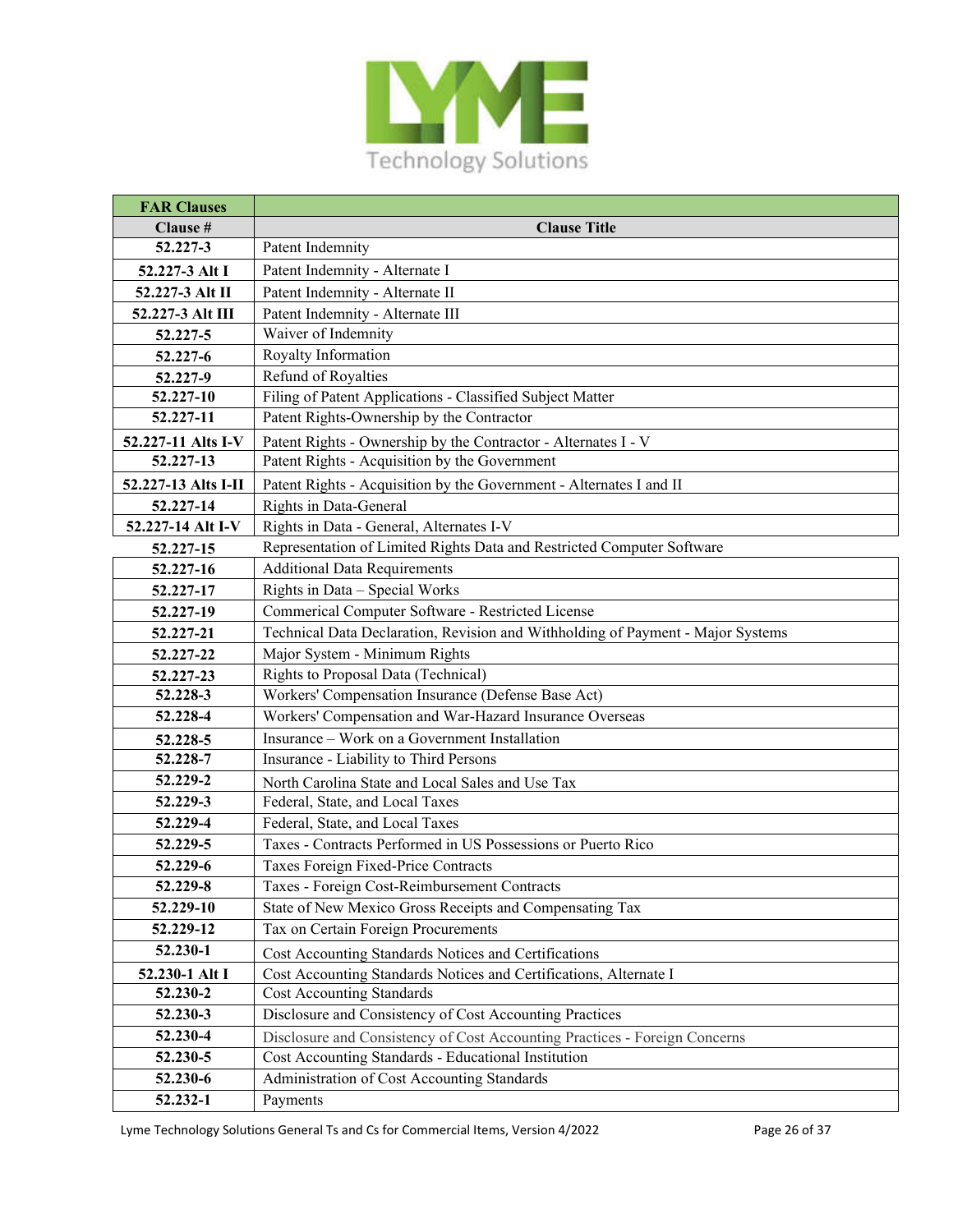

| <b>FAR Clauses</b> |                                                                               |
|--------------------|-------------------------------------------------------------------------------|
| Clause #           | <b>Clause Title</b>                                                           |
| 52.232-3           | <b>Continuity of Services</b>                                                 |
| 52.232-6           | Payment under Communication Service Contracts with Common Carriers            |
| 52.232-7           | Payments Under Time and Materials and Labor Hour Contracts                    |
| 52.232-8           | Discounts for Prompt Payment                                                  |
| 52.232-9           | Limitation on Withholding of Payments                                         |
| 52.232-11          | Extras                                                                        |
| 52.232-12          | <b>Advance Payments</b>                                                       |
| 52.232-16          | Progress Payments                                                             |
| 52.232-16 Alt I    | Progress Payments - Alternate I                                               |
| 52.232-17          | Interest                                                                      |
| 52.232-18          | Availability of Funds                                                         |
| 52.232-19          | Availability of Funds for the Next Fiscal Year                                |
| 52.232-20          | <b>Limitation of Cost</b>                                                     |
| 52.232-22          | <b>Limitation of Funds</b>                                                    |
| 52.232-23          | Assignment of Claims                                                          |
| 52.232-23 Alt I    | Assignment of Claims - Alternate I                                            |
| 52.232-24          | Prohibition of Assignment of Claims                                           |
| 52.232-25          | Prompt Payment                                                                |
| 52.232-25 Alt I    | Prompt payment - Alternate I                                                  |
| 52.232-27          | Prompt payment for construction contracts                                     |
| 52.232-32          | Performance-Based Payments                                                    |
| 52.232-33          | Payment by Electronic Funds Transfer System for Award Management              |
| 52.232-34          | Payment by Electronic Funds Transfer - Other than System for Award Management |
| 52.232-36          | Payment by Third Party                                                        |
| 52.232-37          | Mutliple Payment Arrangements                                                 |
| 52.232-38          | Submission of Electronic Funds Transfer Information with Offer                |
| 52.232-39          | Unenforceability of Unauthorized Obligations                                  |
| 52.232-40          | Providing Accelerated Payments to Small Business Subcontractors               |
| 52.233-1           | Disputes                                                                      |
| 52.233-1 Alt I     | Disputes - Alternate I                                                        |
| 52.233-2           | Service of Protest (Insert Prime Contractor's Contracting POC)                |
| 52.233-3           | Protest after Award                                                           |
| 52.233-3 Alt I     | Protest after Award - Alternate I                                             |
| 52.233-4           | Applicable Law for Breach of Contract Claim                                   |
| 52.234-1           | Industrial Resources Developed under Defense Production Act Title II          |
| 52.234-4           | Earned Value Management System                                                |
| 52.236-13          | <b>Accident Prevention</b>                                                    |
| 52.237-1           | Site Visit                                                                    |
| 52.237-2           | Protection of Government Buildings, Equipment, and Vegetation                 |
| 52.237-3           | Continuity of Services                                                        |
| 52.237-4           | Payment by Government to Contractor                                           |

Lyme Technology Solutions General Ts and Cs for Commercial Items, Version 4/2022 Page 27 of 37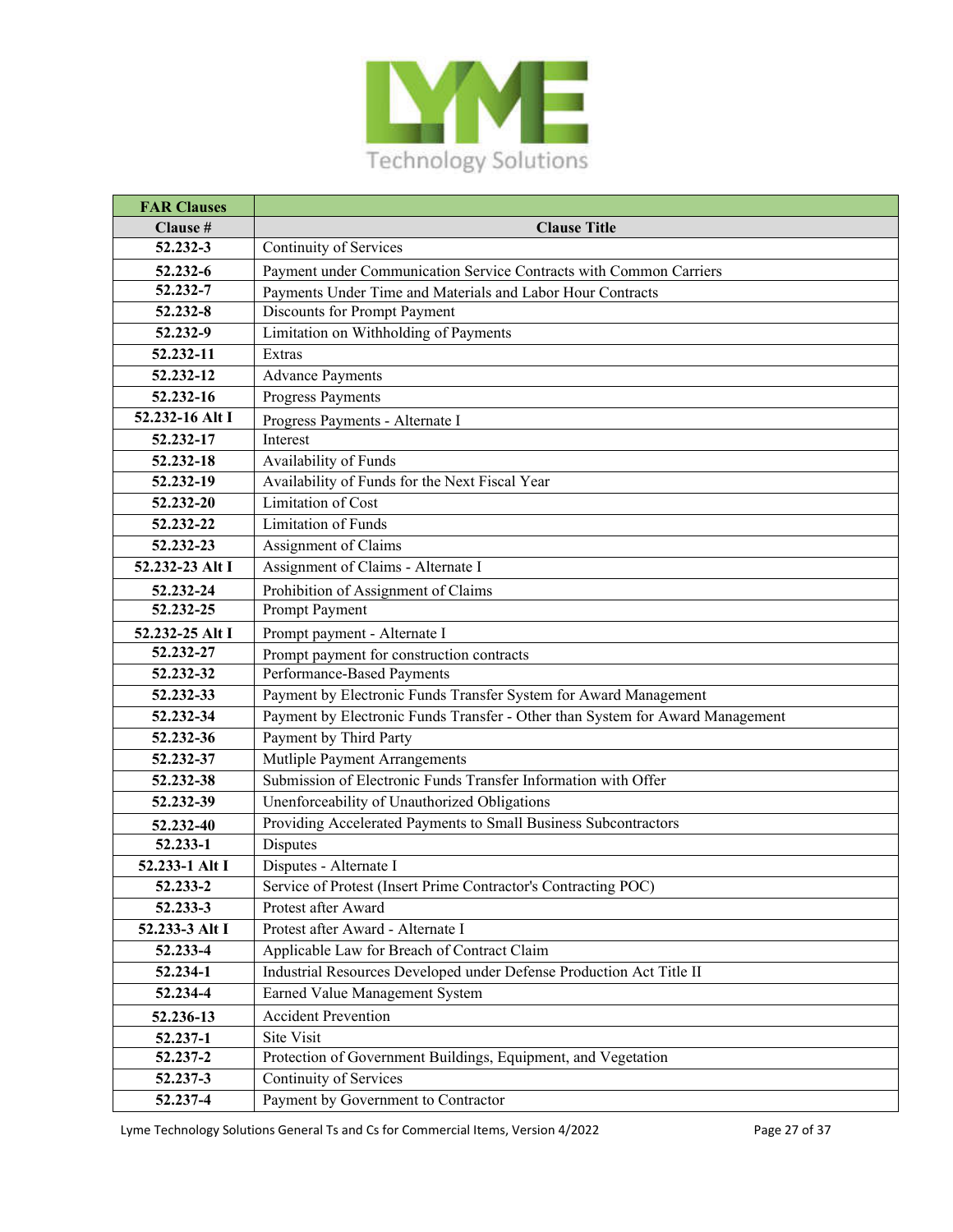

| <b>FAR Clauses</b>      |                                                                                    |
|-------------------------|------------------------------------------------------------------------------------|
| Clause #                | <b>Clause Title</b>                                                                |
| 52.237-9                | Waiver of Limitation on Severance Payments to Foreign Nationals                    |
| 52.237-10               | Identification of Uncompensated Overtime                                           |
| 52.237-11               | Accepting and Dispensing of \$1 Coin                                               |
| 52.239-1                | Privacy or Security Safeguards                                                     |
| 52.242-1                | Notice of Intent to Disallow Costs                                                 |
| 52.242-2                | <b>Production Progress Reports</b>                                                 |
| 52.242-3                | Penalties for Unallowable Costs                                                    |
| 52.242-4                | Certification of Final Indirect Costs                                              |
| 52.242-5                | Payments to Small Business Subcontractors                                          |
| 52.242-13               | Bankruptcy                                                                         |
| 52.242-15               | Stop-Work Order                                                                    |
| 52.242-15 Alt I         | Stop-Work Order - Alternate I                                                      |
| 52.242-17               | Government Delay of Work                                                           |
| 52.243-1                | Changes - Fixed-Price                                                              |
| 52.243-1 Alts I-III     | Changes - Fixed Price - Alternates I, II and III                                   |
| 52.243-1 Alt V          | Changes - Fixed-Price, Alternate V                                                 |
| 52.243-2                | Changes - Cost-Reimbursement                                                       |
| 52.243-2 Alt<br>I,II,IV | Changes - Cost Reimbursement, Alternates I, II, and IV                             |
| 52.243-3                | Changes - Time and Materials or Labor Hours                                        |
| 52.243-4                | Changes                                                                            |
| 52.243-6                | Change Order Accounting                                                            |
| 52.243-7                | Notifications of Changes                                                           |
| 52.244-2                | Subcontracts                                                                       |
| 52.244-2 Alt I          | Subcontracts                                                                       |
| 52.244-5                | Competition in Subcontracting                                                      |
| 52.244-6                | Subcontracts for Commercial Items                                                  |
| 52.245-1                | Government Property                                                                |
| 52.245-2                | <b>Government Property</b>                                                         |
| 52.245-2 Alt I          | Government Property (Fixed-Price Contracts), Alternate I                           |
| 52.245-4                | Government Furnished Property (Short Form)                                         |
| 52.245-5                | Government Property (Cost Reimbursement Time-and-Material or Labor-Hour Contracts) |
| 52.245-9                | Use and Charges                                                                    |
| 52.245-18               | Special Test Equipment                                                             |
| 52.245-19               | Government Property Furnished "As Is"                                              |
| 52.246-1                | <b>Contractor Inspection Requirements</b>                                          |
| 52.246-2                | Inspection of Supplies - Fixed-Price                                               |
| 52.246-2 Alt I          | Inspection of Supplies - Fixed-Price Alternate I                                   |
| 52.246-2 Alt II         | Inspection of Supplies - Fixed Price Alternate II                                  |
| 52.246-3                | Inspection of Supplies - Cost-Reimbursement                                        |
| 52.246-4                | Inspection of Services - Fixed-Price                                               |

Lyme Technology Solutions General Ts and Cs for Commercial Items, Version 4/2022 Page 28 of 37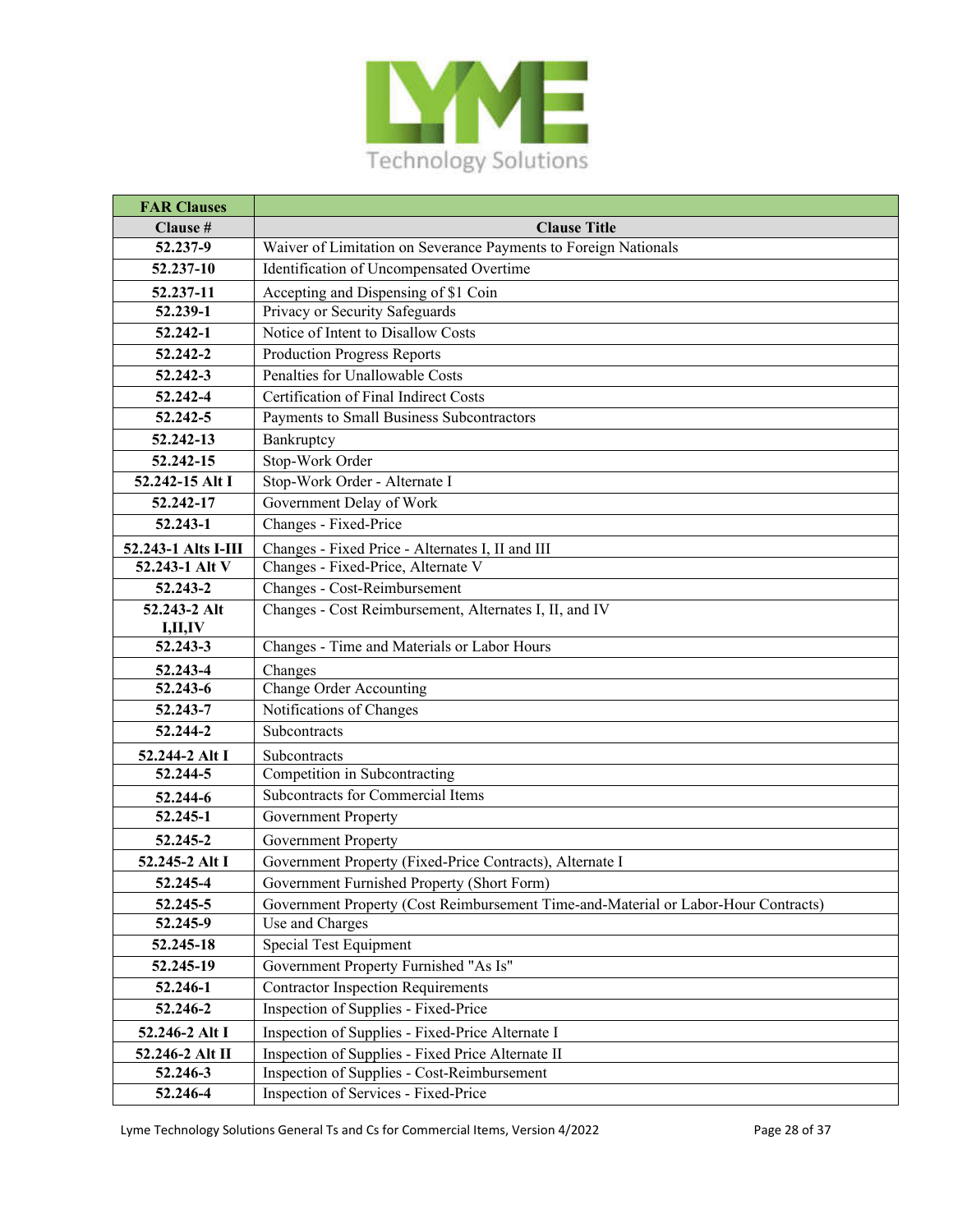

| <b>FAR Clauses</b>        |                                                                                        |
|---------------------------|----------------------------------------------------------------------------------------|
| Clause #                  | <b>Clause Title</b>                                                                    |
| 52.246-5                  | Inspection of Services - Cost-Reimbursement                                            |
| 52.246-6                  | Inspection - Time and Material and Labor Hour                                          |
| 52.246-6 Alt I            | Inspection - Time and Material and Labor Hour - Alternate I                            |
| 52.246-8                  | Inspection - Research and Development - Cost Reimbursement                             |
| 52.246-9                  | Inspection - Research and Development (Short Form)                                     |
| 52.246-11                 | Higher-Level Contract Quality Requirement                                              |
| 52.246-12                 | Inspection of Construction                                                             |
| 52.246-15                 | Certificate of Conformance                                                             |
| 52.246-16                 | Responsibility for Supplies                                                            |
| 52.246-17                 | Warranty of Supplies of a Noncomplex Nature                                            |
| 52.246-17 Alt IV-<br>V    | Warranty of Supplies of a Non-Complex Nature, Alternate IV and V                       |
| 52.246-18                 | Warranty of Supplies of a Complex Nature                                               |
| 52.246-18 Alts III,<br>IV | Warranty of Supplies of a Complex Nature, Alternates III and IV                        |
| 52.246-19                 | Warranty of Systems and Equipment under Performance Specifications or Design Criteria  |
| 52.246-19; Alts I-        | Warranty of Systems and Equipment Under Performance Specifications or Design Criteria, |
| Ш                         | Alternates I-III                                                                       |
| 52.246-20                 | Warranty of Services                                                                   |
| 52.246-23                 | Limitation of Liability                                                                |
| 52.246-24                 | Limitation of Liability - High Value Items                                             |
| 52.246-25                 | Limitation of Liability - Services                                                     |
| 52.246-26                 | Reporting Nonconforming Items                                                          |
| 52.247-1                  | Commercial Bill of Lading Notations                                                    |
| 52.247-29                 | F.O.B. Origin                                                                          |
| 52.247-30                 | F.O.B. Origin - Contractor's Facility                                                  |
| 52.247-31                 | F.O.B. Origin - Freight Allowed                                                        |
| 52.247-32                 | F.O.B. Origin - Freight PrePaid                                                        |
| 52.247-33                 | F.O.B. Origin - With Differentials                                                     |
| 52.247-34                 | F.O.B. Destination                                                                     |
| 52.247-35                 | F.O.B. Destination Within Consignee's Premises                                         |
| 52.247-48                 | F.O.B. Desitination - Evidence of Shipment                                             |
| 52.247-55                 | F.O.B. Point of Delivery for Government                                                |
| 52.247-63                 | Preference for U.S.-Flag Air Carriers                                                  |
| 52.247-64                 | Preference for Privately Owned U.S.-Flag Commercial Vessels                            |
| 52.247-64 Alt II          | Preference for Privately Owned U.S.-Flag Commercial Vessels, Alternate II              |
| 52.247-65                 | F.O.B. Origin, Prepaid Freight-Small Package Shipments                                 |
| 52.247-67                 | Submission of Transportation Documents for Audit                                       |
| 52.247-68                 | Report of Shipment                                                                     |
| 52.248-1                  | Value Engineering                                                                      |
| 52.248-1 Alt I            | Value Engineering - Alternate I                                                        |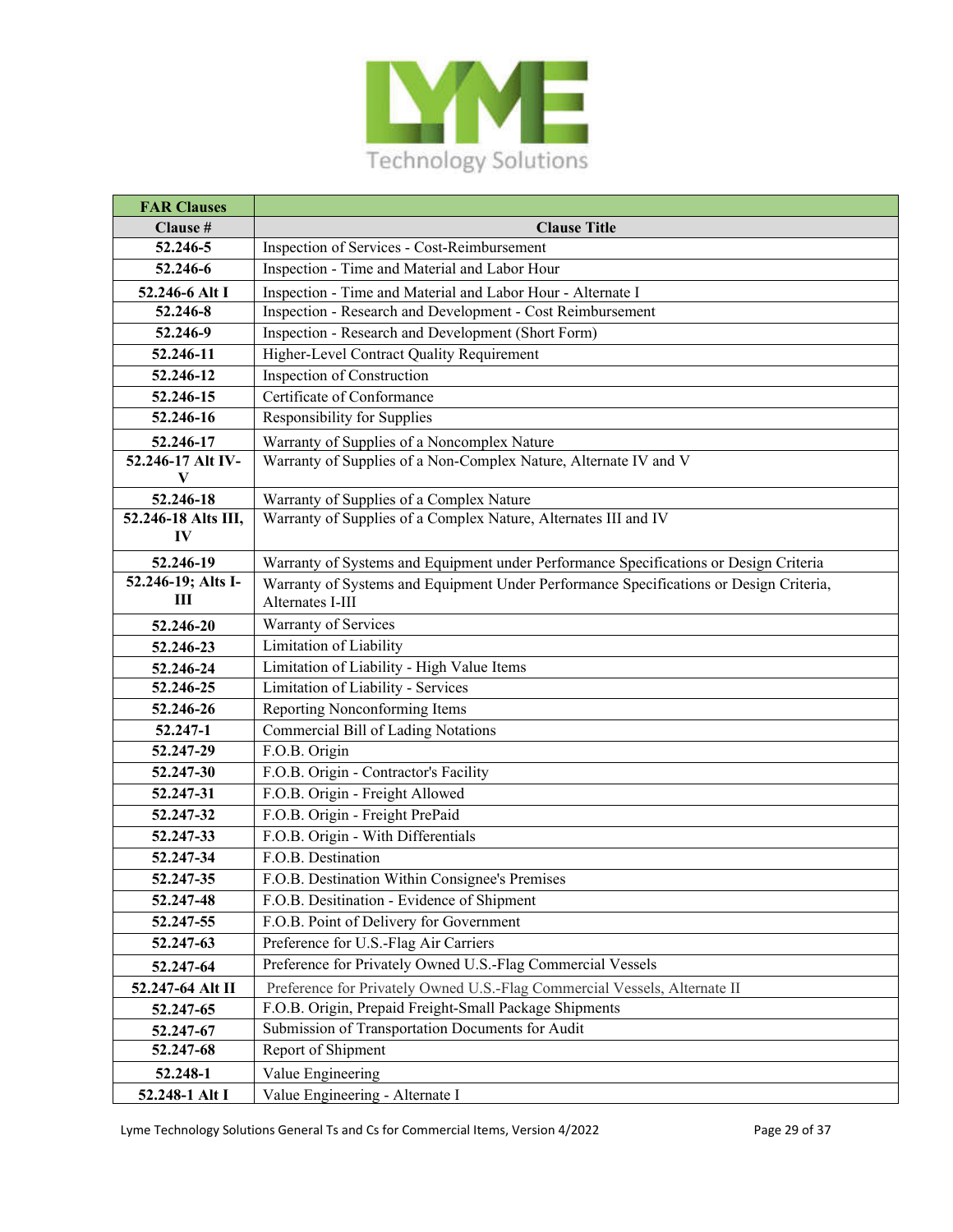

| <b>FAR Clauses</b> |                                                                                       |
|--------------------|---------------------------------------------------------------------------------------|
| Clause #           | <b>Clause Title</b>                                                                   |
| 52.248-3           | Value Engineering – Construction (over \$250,000)                                     |
| 52.249-1           | Termination for Conveniences of the Government (Fixed-Price) Short Form               |
| 52.249-2           | Termination for Convenience of the Government (Fixed-Price)                           |
|                    | Termination for Convenience of the Government (Dismantling, Demolition, or Removal of |
| 52.249-3           | Improvements)                                                                         |
| 52.249-4           | Termination for Convenience of the Government (Services)                              |
| 52.249-6           | Termination (Cost-Reimbursement)                                                      |
| 52.249-6 Alt IV    | Termination (Cost-Reimbursement), AlternateIV                                         |
| 52.249-6 Alt V     | Termination (Cost-Reimbursement), Alternate V                                         |
| 52.249-8           | Default (Fixed-Price Supply and Service)                                              |
| 52.249-9           | Default (Fixed-Price Research and Development)                                        |
| 52.249-14          | <b>Excusable Delays</b>                                                               |
| 52.250-1           | Indemnification Under Public Law                                                      |
| 52.250-5           | Safety Act Equitable Adjustment                                                       |
| 52.251-1           | <b>Government Supply Sources</b>                                                      |
| 52.251-2           | Interagency Fleet Management System Vehicles and Related Services                     |
| 52.252-1           | Solicitation Provisions Incorporated by Reference                                     |
| 52.252-2           | Clauses Incorporated by Reference                                                     |
| 52.252-4           | Alterations in Contract                                                               |
| 52.252-5           | Authorized Deviations in Provisions                                                   |
| 52.252-6           | Authorized Deviations in Clauses                                                      |
| 52.253-1           | <b>Computer Generated Forms</b>                                                       |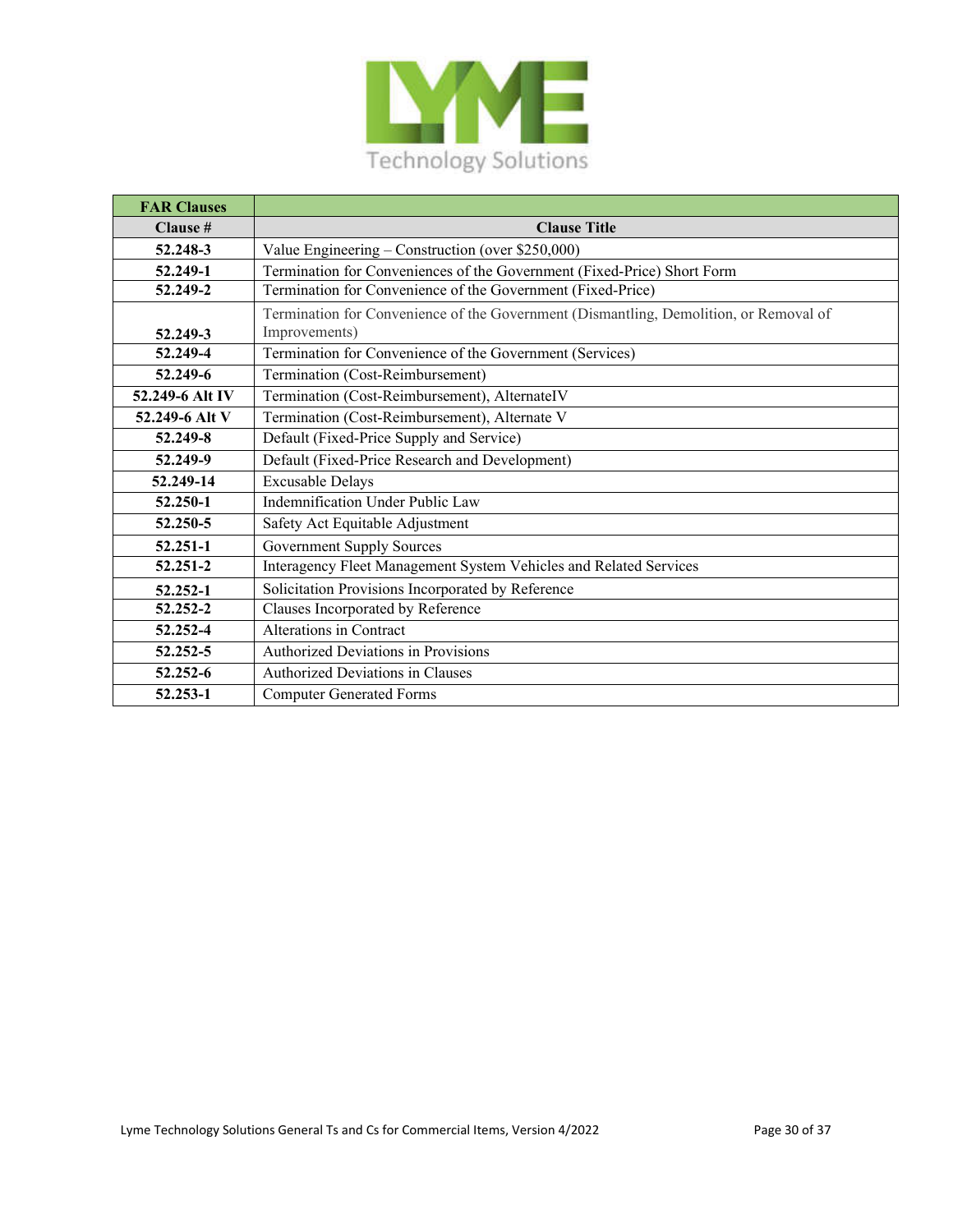

| <b>DFARS Clauses</b>      |                                                                                                                     |
|---------------------------|---------------------------------------------------------------------------------------------------------------------|
| Clause #                  | <b>Clause Title</b>                                                                                                 |
| $252.20\overline{1-7000}$ | Contracting Officer's Representative                                                                                |
| 252.203-7000              | Requirements Relating to Compensation of Former DoD Officials                                                       |
| 252.203-7001              | Prohibition on persons convicted of fraud or other defense-contract-related felonies                                |
| 252.203-7002              | Requirement to Inform Employees of Whistleblower Rights.                                                            |
| 252.203-7003              | Agency Office of the Inspector General                                                                              |
| 252.203-7004              | Display of Hotline Posters                                                                                          |
| 252.204-2008              | Compliance with Safeguarding Covered Defense Information Controls Safeguarding                                      |
| 252.204-7000              | Disclosure of Information                                                                                           |
| 252.204-7002              | Payment for Contract Line or Subline Items Not Separately Priced                                                    |
| 252.204-7003              | Control of Government Personnel Work Product                                                                        |
| 252.204-7004              | DoD Antiterrorism Awareness Training for Contractors                                                                |
| 252.204-7004 Alt A        | System for Award Management Alternate A                                                                             |
| 252.204-7005              | Oral Attestation of Security Responsibilities                                                                       |
| 252.204-7006              | <b>Billing</b> instructions                                                                                         |
| 252.204-7007              | Alternate A, Annual Representations and Certifications                                                              |
| 252.204-7008              | Compliance with safeguarding covered defense information controls                                                   |
|                           | Limitations on the Use or Disclosure of Third-Party Contractor Reported Cyber Incident                              |
| 252.204-7009              | Information                                                                                                         |
| 252.204-7012              | Safeguarding Covered Defense Information and Cyber Incident Reporting                                               |
| 252.204-7014              | Limitations on the Use or Disclosure of Information by Litigation Support Contractors                               |
| 252.204-7015              | Notice of Authorized Disclosure of Information for Litigation Support                                               |
| 252.204-7016              | Covered Defense Telecommunications Equipment or Service                                                             |
| 252.204-7017              | Prohibition on acquisition of Covered Defense Telecommunication Equipment or Service                                |
| 252.204-7018              | Prohibition on the Acquisition of Covered Defense Telecommunications Equipment or<br>Services                       |
| 252.204-7019              | Notice of NIST SP 800-171 DoD Assessment Requirements.                                                              |
| 252.204-7020              | NIST SP 800-171 DoD Assessment Requirements.                                                                        |
|                           | Contractor Compliance with the Cybersecurity Maturity Model Certification Level                                     |
| 252.204-7021              | Requirement                                                                                                         |
| 252.205-7000              | Provision of Information to Cooperative Agreement Holders                                                           |
| 252.208-7000              | Intent to Furnish Precious Metals as Government-Furnished Material                                                  |
| 252.209-7002              | Disclosure of Ownership of Control by a Foreign Government                                                          |
| 252.209-7004              | Subcontracting with Firms that are Owned or Controlled by the Government of a Country that                          |
|                           | is a State Sponsor of Terrorism                                                                                     |
| 252.209-7008              | Notice of Prohibition Relating to Organizational Conflict of Interest - Major Defense<br><b>Acquisition Program</b> |
| 252.209-7009              | Organizational Conflict of Interest - Major Defense Acquisition Program                                             |
| 252.209-7010              | Critical Safety Items                                                                                               |
| 252.211-7000              | Acquisition Streamlining (Subcontracts \$1.5M+)                                                                     |
| 252.211-7003              | Item Unique Identification and Valuation                                                                            |
| 252.211-7006              | Passive Radio Frequency Identification                                                                              |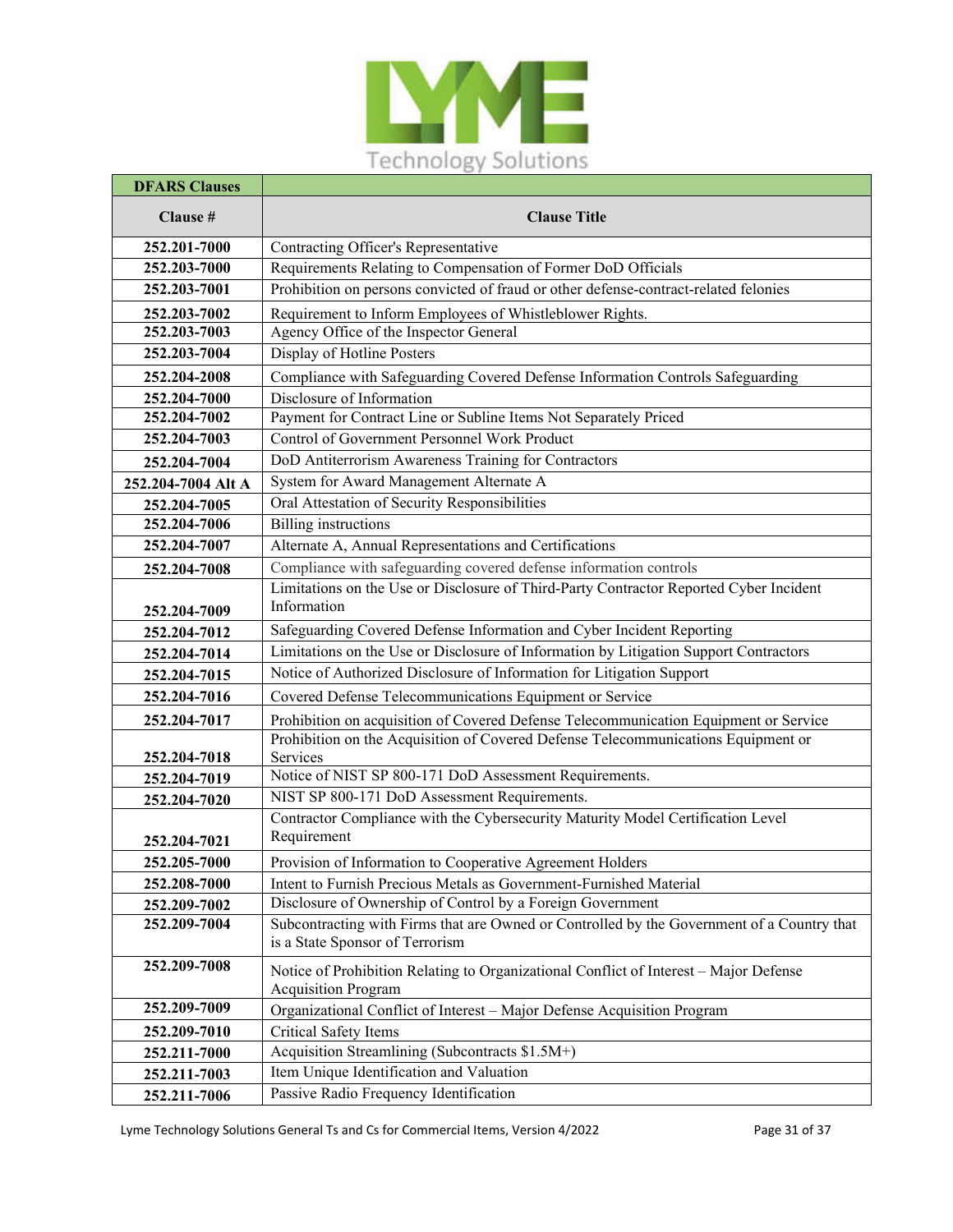

| <b>DFARS Clauses</b> |                                                                                                                         |
|----------------------|-------------------------------------------------------------------------------------------------------------------------|
| Clause #             | <b>Clause Title</b>                                                                                                     |
| 252.211-7007         | Reporting of Government Furnished Property                                                                              |
| 252.215-7000         | Pricing Adjustments                                                                                                     |
| 252.215-7002         | <b>Cost Estimating System Requirements</b>                                                                              |
|                      | Requirement for Submission of Data Other Than Certified Cost or Pricing Data - Canadian                                 |
| 252.215-7003         | Commercial Corporation                                                                                                  |
| 252.215-7010         | Requirements for Certified Cost or Pricing Data and Data Other Than Certified Cost or Pricing<br>Data                   |
| 252.215-7012         | Requirements for Submission of Proposals via Electronic Media                                                           |
| 252.215-7013         | Supplies and Services Provided by Nontraditional Defense Contractors                                                    |
| 252.215-7014         | Exception from Certified Cost or Pricing Data Requirements for Foreign Military Sales<br><b>Indirect Offsets</b>        |
| 252.216-7004         | Award Fee Reduction or Denial for Jeopardizing the Health and Safety of Government<br>Personnel                         |
| 252.216-7006         | Ordering                                                                                                                |
| 252.216-7009         | Allowability of legal costs incurred in connection with a whistleblower proceeding                                      |
| 252.219-7000         | Advancing Small Business Growth                                                                                         |
| 252.219-7003         | Small Business Subcontracting Plan (DoD Contracts) - over \$700K                                                        |
| 252.219-7003 Alt I   | Small Business Subcontracting Plan - Alternate I                                                                        |
| 252.219-7004         | Small Business Subcontracting Plan (Test Program)                                                                       |
| 252.222-7000         | Restrictions on Employment of Personnel                                                                                 |
| 252.222-7001         | Right of First Refusal of Employment - Closure of Military Installations                                                |
| 252.222-7002         | Compliance with local labor laws (overseas)                                                                             |
| 252.222-7004         | Compliance with Spanish Social Security Laws and Regulations                                                            |
| 252.222-7006         | Restriction on the Use of Mandatory Arbitration Agreements                                                              |
| 252.222-7007         | Representation Regarding Combating Trafficking in Persons                                                               |
| 252.223-7001         | Hazard Warning Labels (Fill in State where this PO will be performed)                                                   |
| 252.223-7002         | Safety Precautions for Ammunition and Explosives                                                                        |
| 252.223-7003         | Change in Place of Performance - Ammunition and Explosives                                                              |
| 252.223-7004         | Drug-Free Work Force                                                                                                    |
| 252.223-7006         | Prohibition on Storage, Treatment, and Disposal of Toxic or Hazardous Materials.                                        |
| 252.223-7007         | Safeguarding Sensitive Conventional Arms, Ammunition and Explosives                                                     |
| 252-223-7008         | Prohibition of Hexavalent Chromium                                                                                      |
| 252.223-7999         | Adequate COVID-19 Safety Protocols for Federal Contractors                                                              |
| 252.225-7000         | Buy american Act - Balance of Payments Program Certificate                                                              |
| 252.225-7001         | Buy American and Balance of Payments Program                                                                            |
| 252.225-7002         | Qualifying country sources as subcontractors                                                                            |
| 252.225-7003         | Report of intended performance outside the United States and Canada - Submission with offer                             |
| 252.225-7004         | Report of Intended Performance Outside the United States & Canada - Submission After<br>Award (\$700,000)               |
| 252.225-7006         | Quarterly Reporting of Actual Contract Performance Outside of the United States and Canada<br>-- Submission after Award |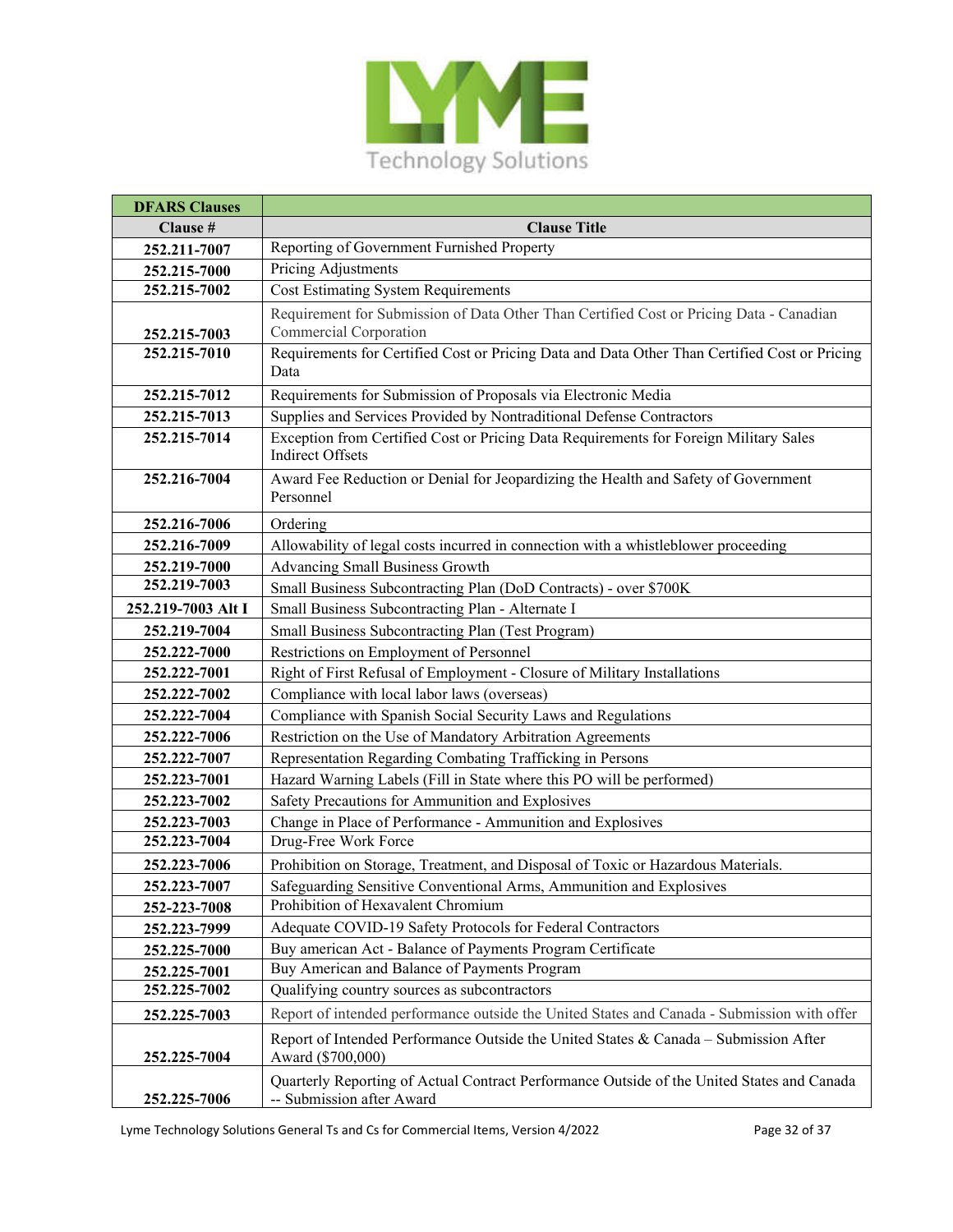

| <b>DFARS Clauses</b> |                                                                                                                |
|----------------------|----------------------------------------------------------------------------------------------------------------|
| Clause #             | <b>Clause Title</b>                                                                                            |
| 252.225-7007         | Prohibition on Acquisition of United States Munitions List Items from Communist Chinese<br>Military Companies. |
| 252.225-7008         | Restriction on Acquisition of Specialty Metals                                                                 |
|                      | Restriction on Acquisition of Certain Articles Containing Specialty Metals (Contracts after                    |
| 252.225-7009         | 11/29/2009)                                                                                                    |
| 252.225-7010         | Commercial Derivative Military Article - Specialty Metals Compliance Certificate                               |
| 252.225-7012         | Preference for certain domestic commodities                                                                    |
| 252.225-7013         | Duty Free Entry                                                                                                |
| 252.225-7014         | Preference for Domestic Specialty Metals, Alternate 1. (Contracts prior to 11/29/2009)                         |
| 252.225-7015         | Restriction on Acquisition of Hand or Measuring Tools                                                          |
| 252.225-7016         | Restriction on Acquisition of Ball and Roller Bearings                                                         |
| 252.225-7019         | Restriction on Acquisition of Foreign Anchor and Mooring Chain                                                 |
| 252.225-7020         | Trade Agreements - Certificate                                                                                 |
| 252.225-7021         | <b>Trade Agreements</b>                                                                                        |
| 252.225-7025         | Restriction on the Acquisition of Forgings                                                                     |
| 252.225-7027         | Restriction on Contingent Fees for Foreign Military Sales (blank is filled in "zero")                          |
| 252.225-7028         | Exclusionary Policies and Procedures of Foreign Governments                                                    |
| 252.225-7030         | Restriction on Acquisition of Carbon Alloy and Armor Steel Plate                                               |
| 252.225-7031         | Secondary Arab Boycott of Israel                                                                               |
| 252.225-7032         | Waiver of United Kingdom Levies - Evaluation of Offers                                                         |
| 252.225-7033         | Waiver of United Kingdom Levies                                                                                |
| 252.225-7035         | Buy American Act - Free Trade Agreements - Balance of Payments Program Certificate                             |
| 252.225-7036         | Buy American Act - Free Trade Agreements - Balance of Payments Program                                         |
| 252.225-7039         | <b>Contractors Performing Private Security Functions</b>                                                       |
| 252.225-7040         | Contractor Personnel Supporting U.S. Armed Forces Deployed Outside the United States                           |
| 252.225-7041         | Correspondence in English                                                                                      |
| 252.225-7042         | Authorization to Perform                                                                                       |
| 252.225-7043         | Antiterrorism/Force Protection Policy for Defense Contractors Outside the United States                        |
| 252.225-7044         | Balance of Payments Program - Construction Material                                                            |
| 252.225-7045         | Balance of Payments Program - Construction Material Under Trade Agreements                                     |
| 252.225-7046         | Exports By Approved Community Members in Response to this Solicitation                                         |
| 252.225-7047         | Export by Approved Community Members in Performance of the Contract                                            |
| 252.225-7048         | <b>Export-Controlled Items</b>                                                                                 |
| 252.225-7052         | Restriction on the Acquisition of Certain Magnets, Tantalum, and Tungsten                                      |
| 252.225-7976         | Contractor Personnel Performing in Japan                                                                       |
|                      | Utilization of Indian Organizations, Indian-Owned Economic Enterprises, and Native                             |
| 252.226-7001         | Hawaiian Small Business Concerns                                                                               |
| 252.227-7013         | Rights in Technical Data--Noncommercial Items                                                                  |
| 252-227-7013 Alt I   | Rights in Technical Data - Noncommercial Items - Alternate I                                                   |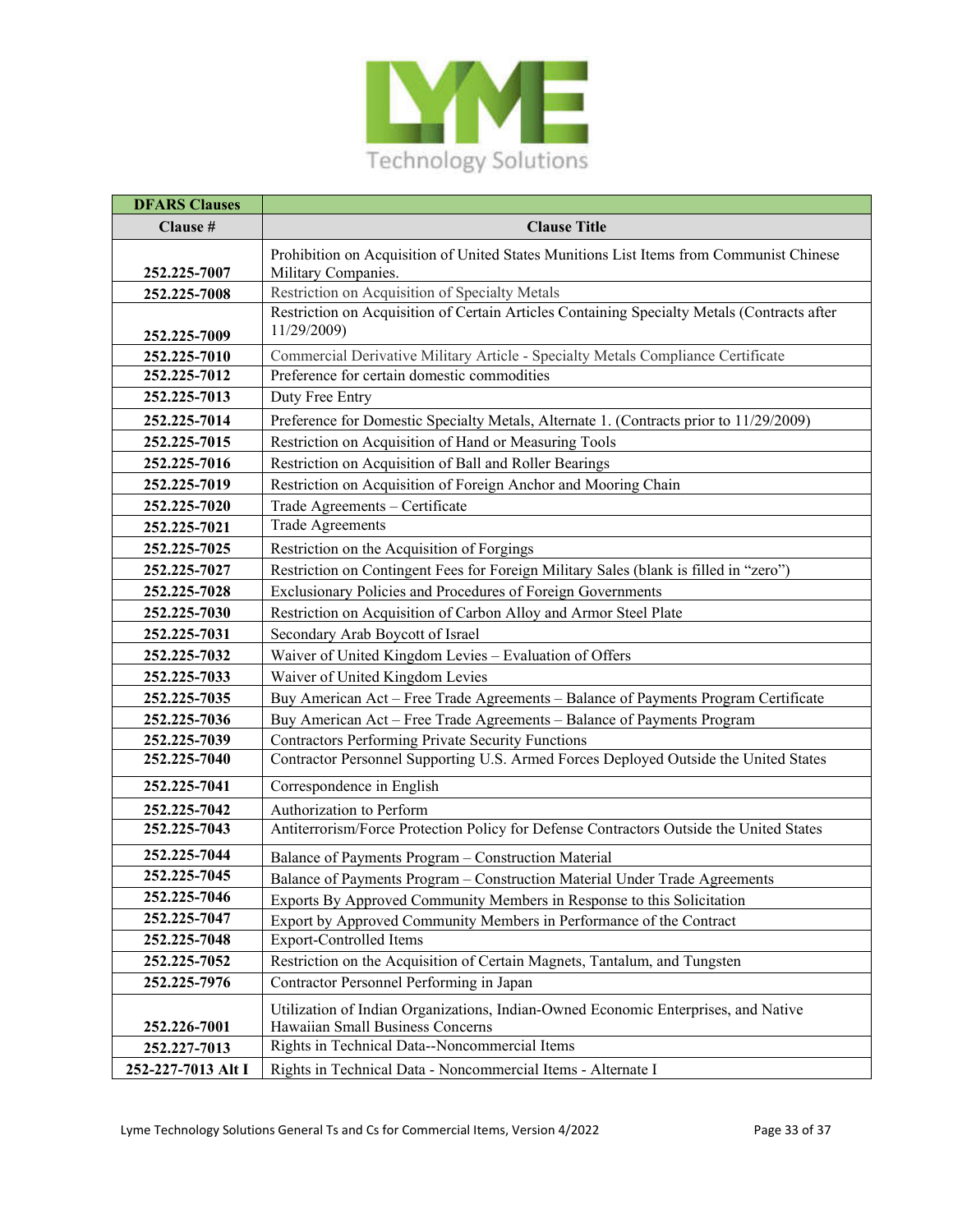

| <b>DFARS Clauses</b>     |                                                                                                                    |
|--------------------------|--------------------------------------------------------------------------------------------------------------------|
| Clause #                 | <b>Clause Title</b>                                                                                                |
| 252.227-7014             | Rights in noncommercial computer software and noncommercial computer software<br>documentation                     |
| 252.227-7015             | Technical Data--Commercial Items                                                                                   |
| 252-227-7015 Alt I       | Technical Data - Commercial Items - Alternate I                                                                    |
| 252.227-7016             | Rights in Bid or Proposal Information                                                                              |
| 252.227-7017             | Identification and assertion of use, release, or disclosure restrictions                                           |
| 252.227-7018             | Rights in Noncommercial Technical Data and Computer Software--Small Business Innovation<br>Research (SBIR) Program |
| 252.227-7019             | Validation of Asserted Restrictions--Computer Software.                                                            |
| 252.227-7020             | <b>Rights in Special Works</b>                                                                                     |
| 252.227-7023             | Drawings and Other Data to Become Property of Government                                                           |
| 252.227-7024             | Notice and Approval of Restricted Designs                                                                          |
| 252.227-7025             | Limitations on the Use or Disclosure of Government-Furnished Information Marked with<br>Restrictive Legends        |
| 252.227-7026             | Deferred Delivery of Technical Data or Computer Software                                                           |
| 252.227-7027             | Deferred Ordering of Technical Data or Computer Software                                                           |
| 252.227-7028             | Technical data or computer software previously delivered to the government                                         |
| 252.227-7030             | Technical Data - Withholding of Payment                                                                            |
| 252.227-7032             | Rights in Technical Data and Computer Software                                                                     |
| 252.227-7033             | <b>Rights in Shop Drawings</b>                                                                                     |
| 252.227-7037             | Validation of Restrictive Markings on Technical Data                                                               |
| 252.227-7038             | Patent Rights - Ownership by the Contractor (Large Business)                                                       |
| 252.227-7038 Alt I,<br>П | Patent Rights - Ownership by the Contractor (Large Business) Alternates I and II                                   |
| 252.227-7039             | Patents - Reporting of Subject Inventions                                                                          |
| 252.228-7001             | Ground and Flight Risk                                                                                             |
| 252.228-7003             | Capture and Detention                                                                                              |
| 252.228-7005             | Accident Reporting and Investigation Involving Aircraft, Missiles, and Space Launch Vehicles                       |
| 252.228-7006             | Compliance with Spanish laws and insurance                                                                         |
| 252.229-7000             | Invoices Exclusive of Taxes or Duties                                                                              |
| 252.229-7001             | Tax Relief. - Basic                                                                                                |
| 252.229-7001 Alt I       | Tax Relief - Alternate I                                                                                           |
| 252.229-7002             | <b>Customs Exemptions (Germany)</b>                                                                                |
| 252.229-7003             | Tax Exemptions (Italy)                                                                                             |
| 252.229-7004             | Status of Contractor as a Direct Contractor (Spain)                                                                |
| 252.229-7005             | Tax Exemptions (Spain)                                                                                             |
| 252.229-7006             | Value added tax exclusion (United Kingdom)                                                                         |
| 252.229-7007             | Verification of United States receipt of goods                                                                     |
| 252.229-7008             | Relief from Import Duty (United Kingdom)                                                                           |
|                          | Relief from Customs Duty and Value Added Tax on Fuel (passenger vehicles) (United                                  |
| 252.229-7009             | Kingdom)                                                                                                           |
| 252.229-7010             | Relief from Customs Duty on Fuel (United Kingdom)                                                                  |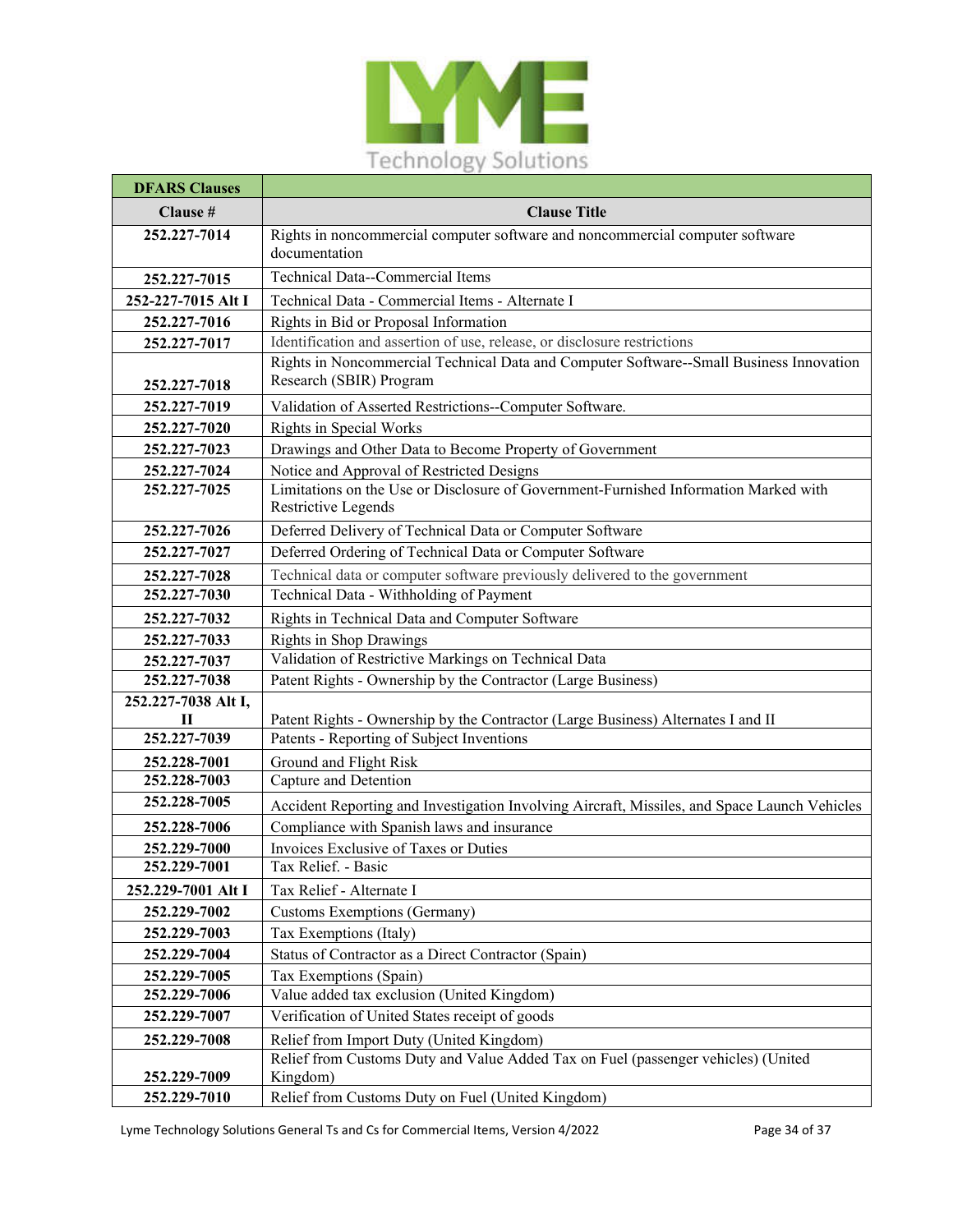

| <b>DFARS Clauses</b> |                                                                                        |
|----------------------|----------------------------------------------------------------------------------------|
| Clause #             | <b>Clause Title</b>                                                                    |
| 252.229-7011         | Reporting of Foreign Taxes - U.S. Assistance Programs (commodities only)               |
| 252.229-7014         | Taxes-Foreign Contracts in Afghanistan.                                                |
|                      | Taxes-Foreign Contracts in Afghanistan (North Atlantic Treaty Organization Status of   |
| 252.229-7015         | Forces Agreement).                                                                     |
| 252.231-7000         | <b>Supplemental Cost Principles</b>                                                    |
| 252.232-7003         | Electronic Submission of Payment Requests and Receiving Reports                        |
| 252.232-7004         | DoD Progress Payment Rates                                                             |
| 252.232-7006         | Wide Area Workflow Payment Instructions                                                |
| 252.232-7007         | Limitation of Government's obligation                                                  |
| 252.232-7008         | Assignment of claims (overseas)                                                        |
| 252.232-7010         | Levies on Contract Payments                                                            |
| 252.232-7011         | Payments in Support of Emergencies and Contingency Operations                          |
| 252.232-7017         | Accelerating Payments to Small Business Subcontractors-Prohibition on Fees and         |
|                      | Consideration                                                                          |
| 252.233-7001         | Choice of Law (Overseas)                                                               |
| 252.234-7002         | Earned Value Management System (Orders over \$50M)                                     |
| 252.234-7003         | Notice of Cost and Software Data reporting System (Orders over \$50M)                  |
| 252.234-7003 Alt I   | Notice of Cost and Software Data Reporting System - Alternate I                        |
| 252.234-7004         | Cost and Software Date Reporting System (Orders over \$50M)                            |
| 252.235-7002         | Animal Welfare. (Subcontracts involving live vertebrate animals only)                  |
| 252.235-7003         | Frequency Authorization                                                                |
| 252.235-7004         | Protection of Human Subjects (Subcontracts involving live human subjects only)         |
| 252.235-7010         | Acknowledgement of Sponsorship                                                         |
| 252.235-7011         | Final Scientific or Technical Report                                                   |
|                      | Requirement for Competition Opportunity for American Steel Producers, Fabricators, and |
| 252.236-7013         | Manufacturers                                                                          |
| 252.237-7010         | Prohibition on Interrogation of Detainees by Contractor Personnel                      |
| 252.237-7019         | Training for Contractor Personnel Interacting with Detainees                           |
| 252.237-7023         | <b>Continuation of Essential Contractor Services</b>                                   |
| 252.237-7024         | Notice of Continuation of Essential Contractor Services                                |
| 252.239-7000         | Protection Against Compromising Emanations                                             |
| 252.239-7001         | Information Assurance Contractor Training and Certification                            |
| 252.239-7002         | Access                                                                                 |
| 252.239-7004         | Orders for Facilities and Services                                                     |
| 252.239-7005         | Rate, Charges, and Services                                                            |
| 252.239-7006         | Tariff Information                                                                     |
| 252.239-7007         | Cancellation or Termination of Orders                                                  |
| 252.239-7008         | <b>Reuse Arrangements</b>                                                              |
| 252.239-7009         | Representation of use of cloud computing                                               |
| 252.239-7010         | Cloud Computing Services                                                               |
| 252.239-7016         | Telecommunications Security Equipment, Devices, Techniques, and Services               |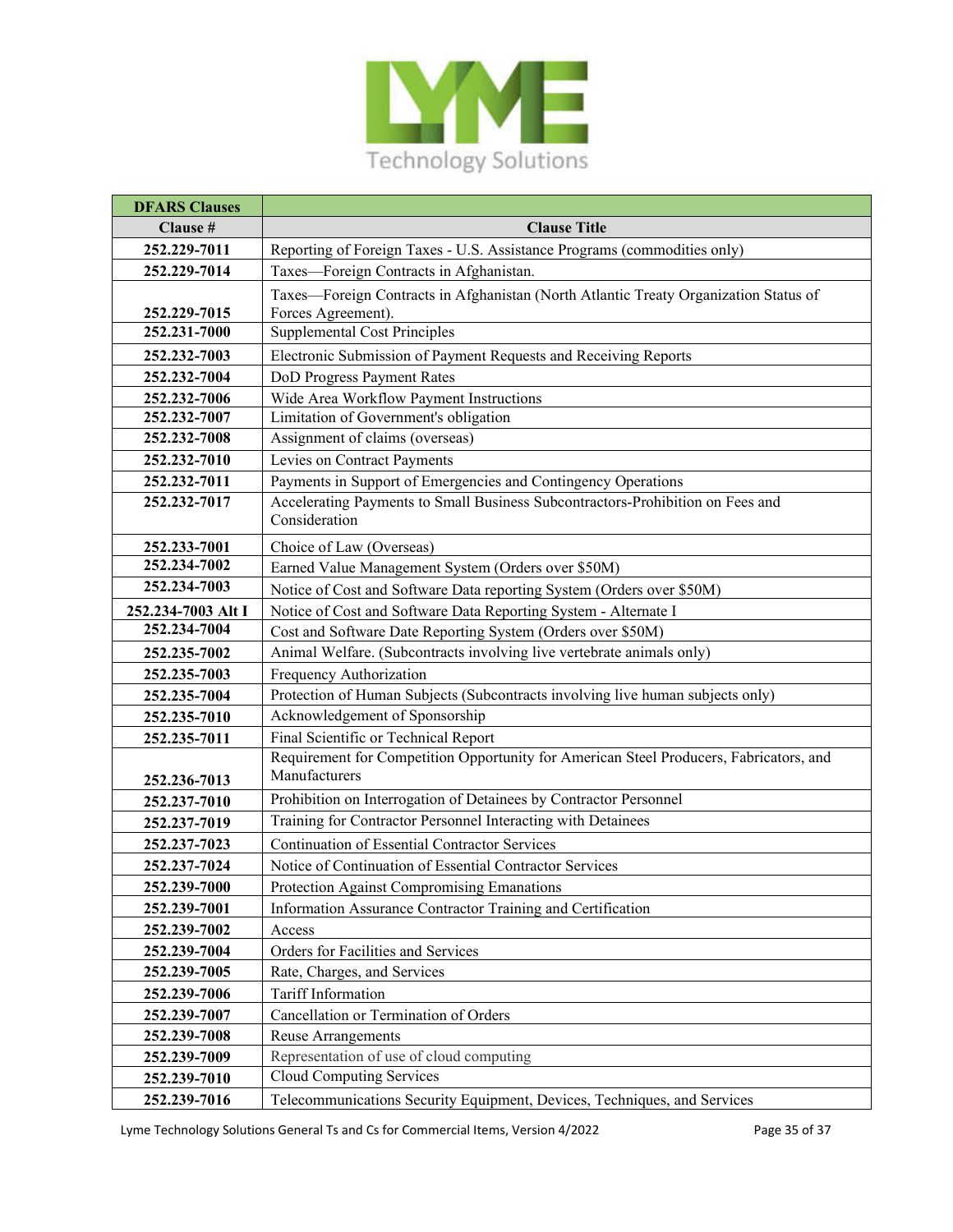

| <b>DFARS Clauses</b> |                                                                              |
|----------------------|------------------------------------------------------------------------------|
| Clause #             | <b>Clause Title</b>                                                          |
| 252.239-7017         | Notice of supply chain risk                                                  |
| 252.239-7018         | Supply chain risk                                                            |
| 252.239-7999         | <b>Cloud Computing Services</b>                                              |
| 252.242-7004         | Material Management and Accounting System                                    |
| 252.242-7005         | <b>Contractor Business Systems</b>                                           |
| 252.242-7006         | <b>Accounting System Administration</b>                                      |
| 252.243-7001         | Pricing of Contract Modifications                                            |
| 252.243-7002         | Requests for equitable adjustment                                            |
| 252.243-7999         | Section 3610 Reimbursement                                                   |
| 252.244-7000         | Subcontracts for Commercial Items and Commercial Componentes (DOD contracts) |
| 252.244-7001         | Contractor purchasing system administration                                  |
| 252.244-7001 Alt I   | <b>Contractor Purchasing System Adminstration</b>                            |
| 252.245-7001         | Tagging, labeling, and marking of government-furnished property              |
| 252.245-7002         | Reporting Loss of Government Property                                        |
| 252.245-7003         | Contractor Property Management System Administration                         |
| 252.245-7004         | Reporting, Reutilization, and Disposal                                       |
| 252.246-7000         | Material Inspection and Receiving Report                                     |
| 252.246-7001         | Warranty of data                                                             |
| 252.246-7001 Alts I, |                                                                              |
| $\mathbf{H}$         | Warranty of Data - Alternates I and II                                       |
| 252.246-7003         | Notification of Potential Safety Issues                                      |
| 252.246-7004         | Safety of Facilities, Infrastructure, and Equipment for Military Operations  |
| 252.246-7007         | Contractor Counterfeit Electronic Part Detection and Avoidance System        |
| 252.246-7008         | Sources of Electronic Parts                                                  |
| 252.247-7003         | Pass-Through of Motor Carrier Fuel Surcharge Adjustment to the Cost Bearer   |
| 252.247-7022         | Representation of Extent of Transportation by Sea.                           |
| 252.247-7023         | Transportation of Supplies by Sea                                            |
| 252.247-7023 Alts I, |                                                                              |
| П                    | Transportation of Supplies by Sea - Alternates I and II                      |
| 252.247-7024         | Notification of Transportation of Supplies by Sea                            |
| 252.249-7002         | Notification of Anticipated Contract Termination or Reduction                |
| 252.251-7000         | Ordering From Government Supply Sources                                      |